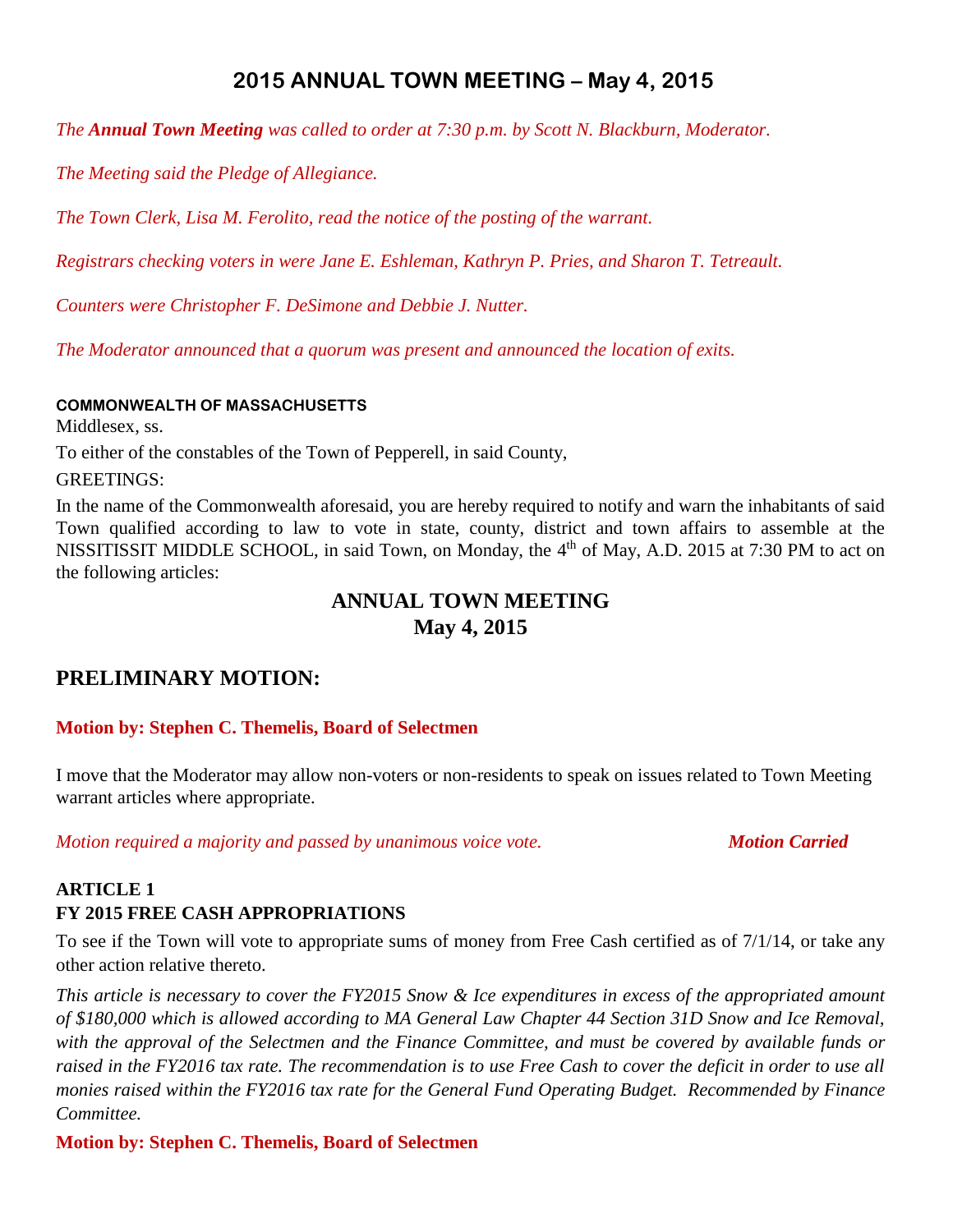I move that the Town vote to transfer and appropriate \$236,798.52 from Free Cash certified as of 7/1/14 to the following FY15 accounts:

| <b>From</b>  | To                           | Amount       |
|--------------|------------------------------|--------------|
| Free Cash    | $FY15$ Snow & Ice – Wages    | \$23,313.14  |
| Free Cash    | $FY15$ Snow & Ice – Expenses | \$213,485.38 |
| <b>TOTAL</b> |                              | \$236,798.52 |

*Motion required a majority and passed by unanimous voice vote. Motion Carried*

### **ARTICLE 2 RESCIND AUTHORIZED BORROWINGS**

To see if the Town will vote to rescind the following borrowings which were authorized at Town meeting as listed below, but remain unissued, or take any other action relative thereto:

\$ 1,700,000 – Article 33 ATM 5/4/98 Sewer Extension – Nashua Road

- \$ 300,000 Article 25 STM 10/19/98 Sewer Extension Lowell Road
- \$ 54,000 Article 18 STM 10/28/02 Sewer Extension Park Street
- \$ 20,000 Article 24 ATM 5/3/04 Water Mains Lowell Road

### **\$ 2,074,000 – TOTAL**

*The projects listed are complete and no longer in need of these borrowing authorizations. This is a long overdue housekeeping article which, if approved, will remove these authorized debts from the Town's records and improve the Town's bond rating for future projects. The Nashua Road project was re-voted at the May 2008 Special Town Meeting under Article 5 for \$1,322,000 and was financed with an MWPAT loan. The Lowell Road Sewer Extension project had an original authorization of \$1,970,000 under Article 10 of the May 1995 Annual Town Meeting, as well as an additional authorization of \$600,000 under Article 25 of the October 1998 Special Town Meeting of which only \$300,000 was needed. The amounts listed for the Park Street project and the Lowell Road Water Mains project were also more than needed and require a vote to rescind. Recommended by Finance Committee.*

### **Motion by: Gregory J. Rice, Board of Public Works**

I move that the Town vote to rescind the unissued borrowing amounts listed above which were authorized at prior Town Meetings (1998 to 2004) for projects that are now complete.

*Motion required a majority and passed by unanimous voice vote. Motion Carried* 

### **ARTICLE 3 TOWN OFFICERS AND COMMITTEES**

To choose all Town Officers and Committees for the ensuing year (July 1, 2015 - June 30, 2016) not required to be elected by ballot.

*Recommended by Finance Committee.*

### **Motion by: Michelle R. Gallagher, Board of Selectmen**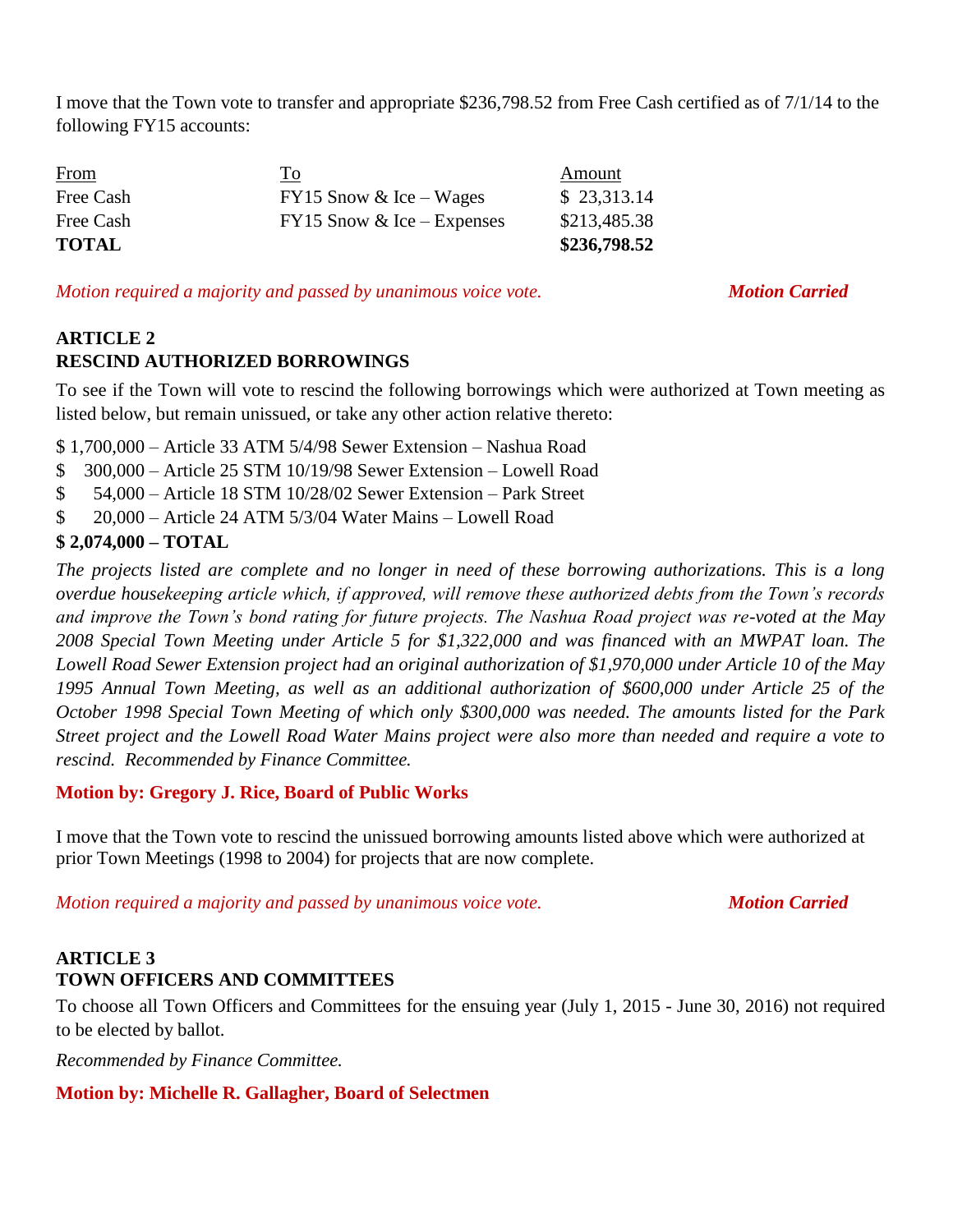I move that the Town vote to choose all Town Officers and Committees for the ensuing year (July 1, 2015- June 30, 2016) not required to be elected by ballot.

*Motion required a majority and passed by unanimous voice vote. Motion Carried* 

### **ARTICLE 4 ELECTED OFFICIALS COMPENSATION**

To see if the Town will vote to fix the salary and compensation of Elected Officers of the Town for the Fiscal Year July 1, 2015 - June 30, 2016, as provided by Section 108 of Chapter 41 of the Massachusetts General Laws, as amended; or take any other action relative thereto.

Salaries of the Elected Officers are included in the Departmental Appropriations.

| <b>Elected Official</b>                | <b>Voted Salaries</b> | <b>Requested Salaries</b> | <b>Recommended Salaries</b> |
|----------------------------------------|-----------------------|---------------------------|-----------------------------|
|                                        | 7/1/14-6/30/15        | 7/1/15-6/30/16            | 7/1/15-6/30/16              |
| Town Clerk<br>Range \$53,008*-\$59,610 | \$54,762              | \$55.857                  | \$55,857                    |

\* Shall be the minimum pay for anyone who is not the incumbent officeholder as of 7/1/15 and who is appointed or elected during the fiscal year. The above salary recommendations to become effective under the dates specified above.

*Recommended by Finance Committee.*

#### **Motion by: Melissa M. Tzanoudakis, Board of Selectmen**

I move that the Town vote to fix the salary and compensation of Elected Officers of the Town for the Fiscal Year July 1, 2015 – June 30, 2016, as provided by Section 108 of Chapter 41 of the Massachusetts General Laws, as amended, as set forth in the official Warrant of the Annual Town Meeting.

*Motion required a majority and passed by unanimous voice vote. Motion Carried* 

## **ARTICLE 5 TOWN GENERAL FUND BUDGET FISCAL YEAR 2016**

To see if the Town will vote to raise and appropriate or transfer from available funds a sum of money to defray the regular expenses of the Town for the Fiscal Year July 1, 2015 through June 30, 2016 for General Government, Public Safety, Education, Public Works and Facilities, Human Services, Culture and Recreation, Debt Service, Employee Benefits & Insurance, and Capital Outlay, or take any other action relative thereto.

*Recommended by Finance Committee.*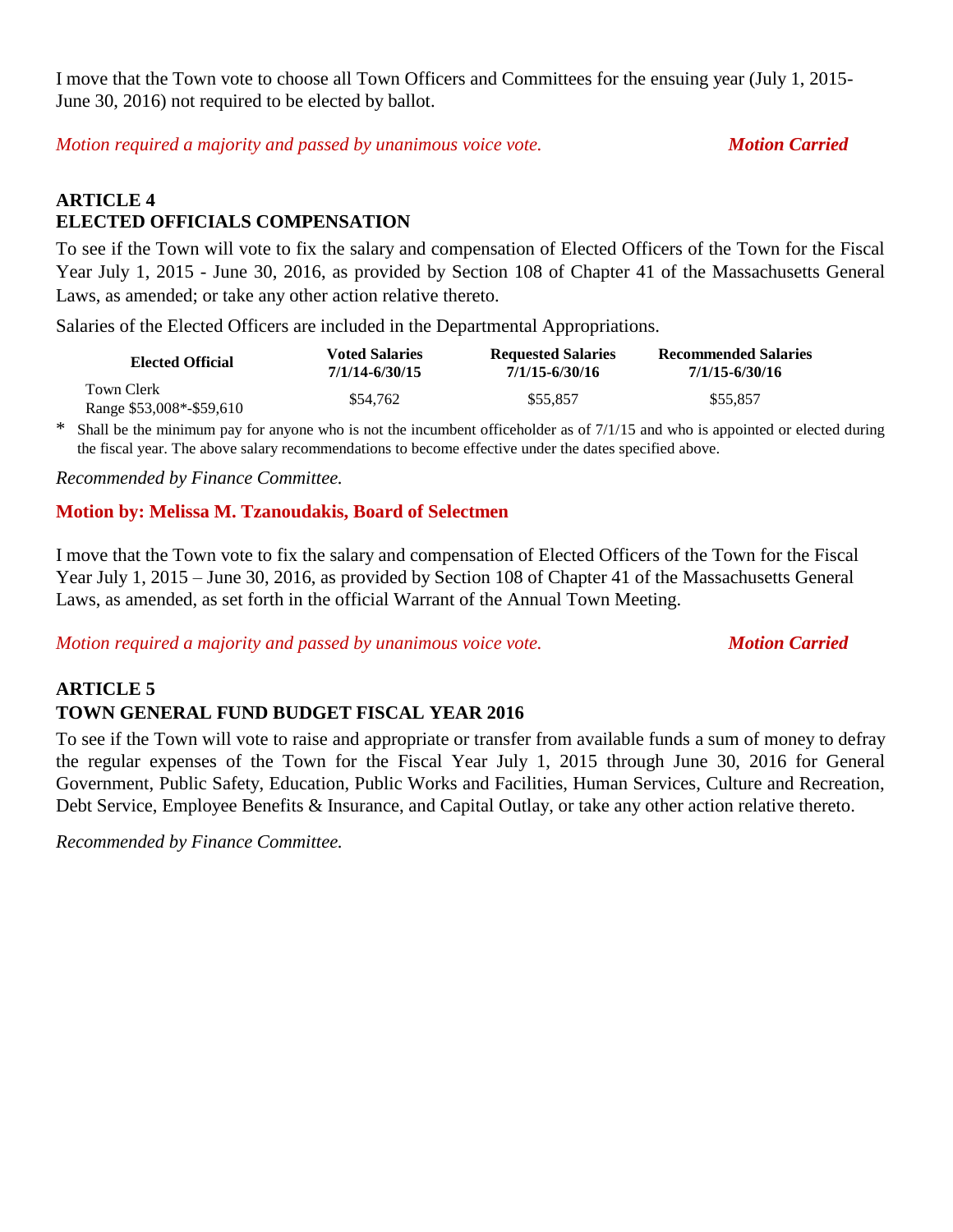#### **ANNUAL TOWN MEETING - 5/4/15**

|               | <b>DEPARTMENT/</b>          |               | <b>DEPARTMENT</b> | <b>BOS/TOWN ADMIN</b> |
|---------------|-----------------------------|---------------|-------------------|-----------------------|
| DEPT.         | <b>ACCOUNT</b>              | <b>BUDGET</b> | <b>REQUEST</b>    | <b>RECOMMEND</b>      |
| NO.           | <b>NAME</b>                 | FY2015        | FY2016            | FY2016                |
| <b>PART I</b> | <b>GENERAL GOVERNMENT</b>   |               |                   |                       |
| 12200         | <b>SELECTMEN</b>            |               |                   |                       |
|               | Salaries, Elected Officials | $\pmb{0}$     | $\mathbf 0$       | $\boldsymbol{0}$      |
|               | Other Charges and Expenses  | \$1,400       | \$1,400           | \$1,400               |
|               |                             | \$1,400       | \$1,400           | \$1,400               |
| 12900         | <b>TOWN ADMINISTRATOR</b>   |               |                   |                       |
|               | Labor and Related           | \$143,044     | \$159,661         | \$159,661             |
|               | Services and Supplies       | \$2,550       | \$2,700           | \$6,250               |
|               |                             | \$145,594     | \$162,361         | \$165,911             |
| 13100         | <b>FINANCE COMMITTEE</b>    |               |                   |                       |
|               | Wages, Hourly               | \$0           | \$300             | \$0                   |
|               | Supplies                    | \$0           | \$0               | \$0                   |
|               | Other Charges and Expenses  | \$0           | \$0               | \$0                   |
|               |                             | \$0           | \$300             | \$0                   |
| 13200         | <b>RESERVE FUND</b>         |               |                   |                       |
|               | Other Charges and Expenses  | \$79,074      | \$99,700          | \$80,011              |
|               |                             | \$79,074      | \$99,700          | \$80,011              |
| 13500         | <b>ACCOUNTANT</b>           |               |                   |                       |
|               | Labor and Related           | \$107,925     | \$109,399         | \$109,401             |
|               | Services and Supplies       | \$28,700      | \$29,607          | \$28,700              |
|               |                             | \$136,625     | \$139,006         | \$138,101             |
| 13600         | <b>AUDIT</b>                |               |                   |                       |
|               | Services and Supplies       | \$25,000      | \$20,625          | \$20,625              |
|               |                             | \$25,000      | \$20,625          | \$20,625              |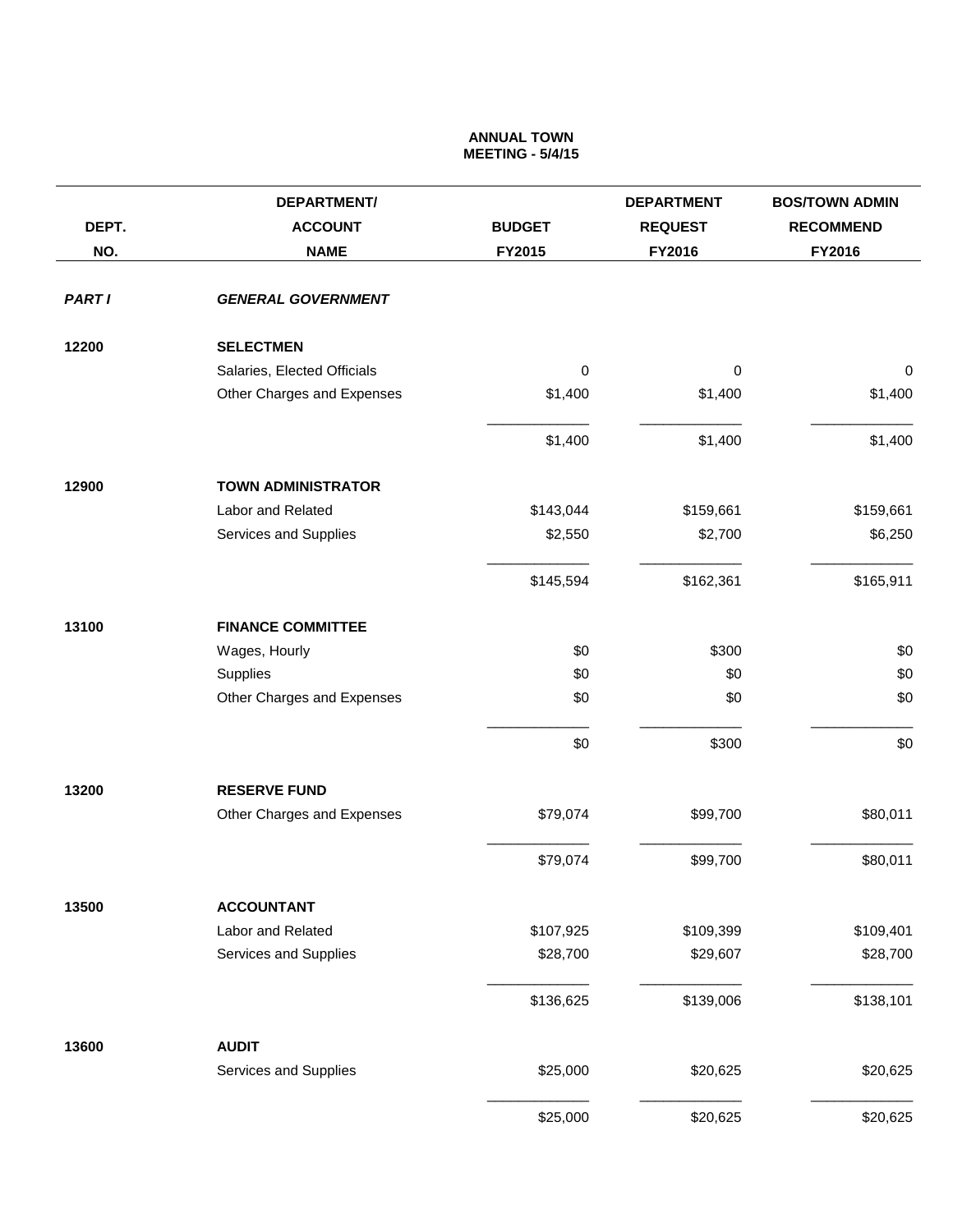| 14100 | <b>ASSESSORS</b>                |           |           |           |
|-------|---------------------------------|-----------|-----------|-----------|
|       | Labor and Related               | \$82,052  | \$83,619  | \$83,620  |
|       | Services and Supplies           | \$26,864  | \$27,700  | \$23,650  |
|       |                                 | \$108,916 | \$111,319 | \$107,270 |
| 14200 | <b>GIS</b>                      |           |           |           |
|       | Services and Supplies           | \$6,850   | \$10,350  | \$10,350  |
|       |                                 | \$6,850   | \$10,350  | \$10,350  |
| 14500 | <b>TREASURER COLLECTOR</b>      |           |           |           |
|       | Labor and Related               | \$136,830 | \$133,494 | \$133,495 |
|       | Services and Supplies           | \$17,635  | \$17,635  | \$17,635  |
|       |                                 | \$154,465 | \$151,129 | \$151,130 |
| 15100 | <b>LAW DEPARTMENT</b>           |           |           |           |
|       | Services and Supplies           | \$22,000  | \$22,000  | \$15,500  |
|       |                                 | \$22,000  | \$22,000  | \$15,500  |
| 15200 | <b>PERSONNEL BOARD</b>          |           |           |           |
|       | Services and Supplies           | \$1,300   | \$1,300   | \$1,300   |
|       |                                 | \$1,300   | \$1,300   | \$1,300   |
| 15500 | <b>INFORMATION SYSTEMS TECH</b> |           |           |           |
|       | Labor and Related               | \$58,500  | \$78,952  | \$78,953  |
|       | Services and Supplies           | \$11,375  | \$28,010  | \$10,375  |
|       |                                 | \$69,875  | \$106,963 | \$89,328  |
| 15700 | <b>CENTRAL TELEPHONE</b>        |           |           |           |
|       | Services and Supplies           | \$33,600  | \$29,253  | \$27,253  |
|       |                                 | \$33,600  | \$29,253  | \$27,253  |
| 15800 | <b>TAX TITLE / FORECLOSURE</b>  |           |           |           |
|       | Services and Supplies           | \$9,000   | \$9,000   | \$4,500   |
|       |                                 | \$9,000   | \$9,000   | \$4,500   |
| 15900 | <b>POSTAGE METER</b>            |           |           |           |
|       | Services and Supplies           | \$31,500  | \$31,600  | \$31,500  |
|       |                                 |           |           |           |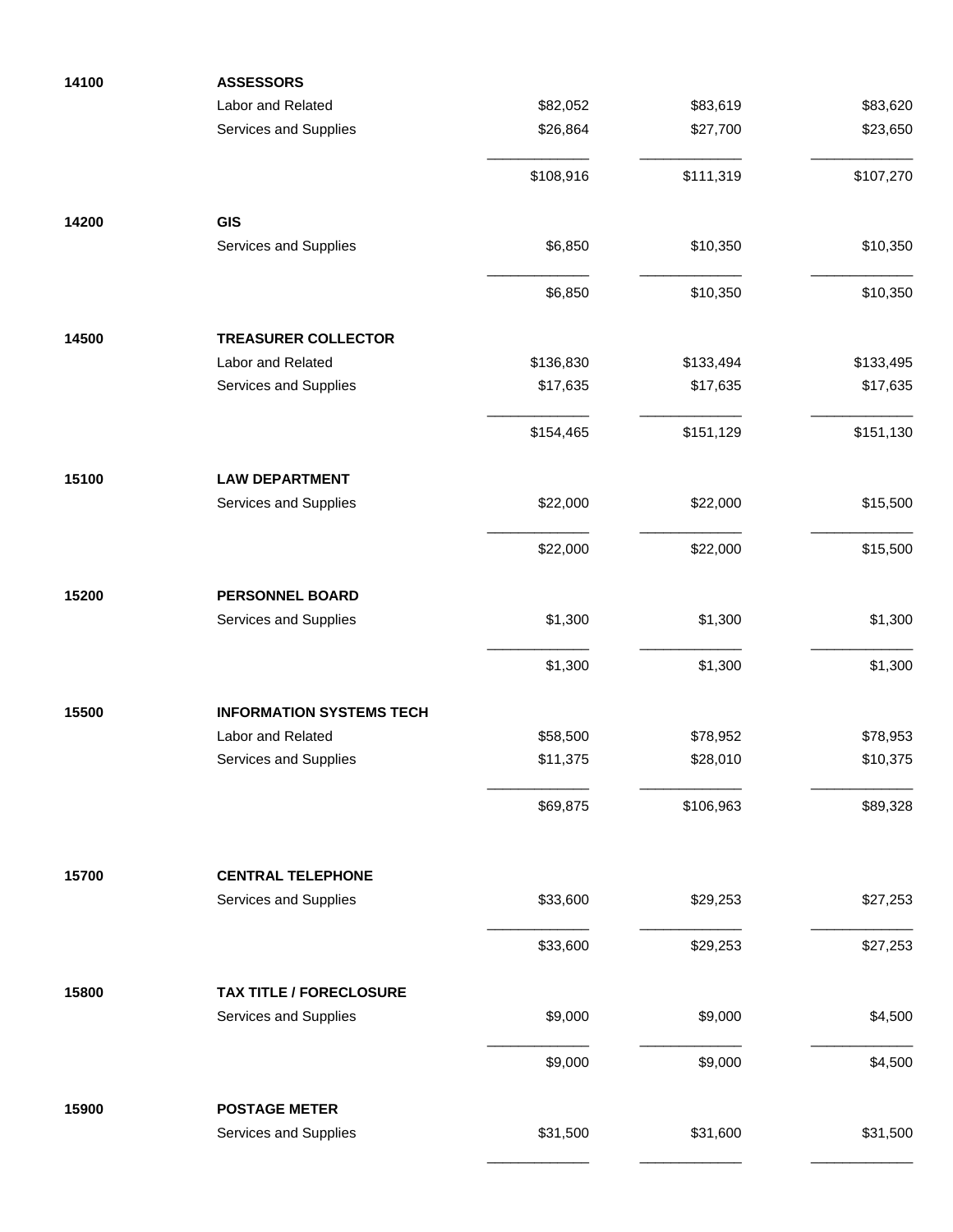|       | <b>TOTAL PART I - GENERAL</b><br><b>GOVERNMENT</b> | \$1,104,950 | \$1,182,499 | \$1,118,819 |
|-------|----------------------------------------------------|-------------|-------------|-------------|
|       |                                                    | \$84,278    | \$77,832    | \$74,833    |
|       | Services and Supplies                              | \$42,278    | \$32,850    | \$29,850    |
|       | Labor and Related                                  | \$42,000    | \$44,982    | \$44,983    |
| 19200 | <b>TOWN HALL</b>                                   |             |             |             |
|       |                                                    | \$9,074     | \$9,444     | \$9,444     |
|       | Services and Supplies                              | \$250       | \$250       | \$250       |
|       | Labor and Related                                  | \$8,824     | \$9,194     | \$9,194     |
| 17600 | <b>BOARD OF APPEALS</b>                            |             |             |             |
|       |                                                    | \$43,723    | \$50,505    | \$50,506    |
|       | Services and Supplies                              | \$4,329     | \$4,409     | \$4,409     |
| 17500 | <b>PLANNING BOARD</b><br>Labor and Related         | \$39,394    | \$46,096    | \$46,097    |
|       |                                                    | \$35,079    | \$40,814    | \$40,814    |
|       | Labor and Related                                  | \$35,079    | \$40,814    | \$40,814    |
| 17100 | <b>CONSERVATION COMMISSION</b>                     |             |             |             |
|       |                                                    | \$6,290     | \$6,290     | \$6,290     |
|       | Services and Supplies                              | \$4,000     | \$4,000     | \$4,000     |
| 16300 | <b>REGISTRATION</b><br>Labor and Related           | \$2,290     | \$2,290     | \$2,290     |
|       |                                                    | \$13,950    | \$13,950    | \$13,950    |
|       | Services and Supplies                              | \$7,950     | \$7,950     | \$7,950     |
| 16200 | <b>ELECTIONS</b><br>Labor and Related              | \$6,000     | \$6,000     | \$6,000     |
|       |                                                    | \$87,357    | \$87,358    | \$78,803    |
|       | Services and Supplies                              | \$2,274     | \$3,874     | \$3,080     |
|       | Labor and Related                                  | \$85,083    | \$83,484    | \$75,723    |
| 16100 | <b>TOWN CLERK</b>                                  |             |             |             |
|       |                                                    | \$31,500    | \$31,600    | \$31,500    |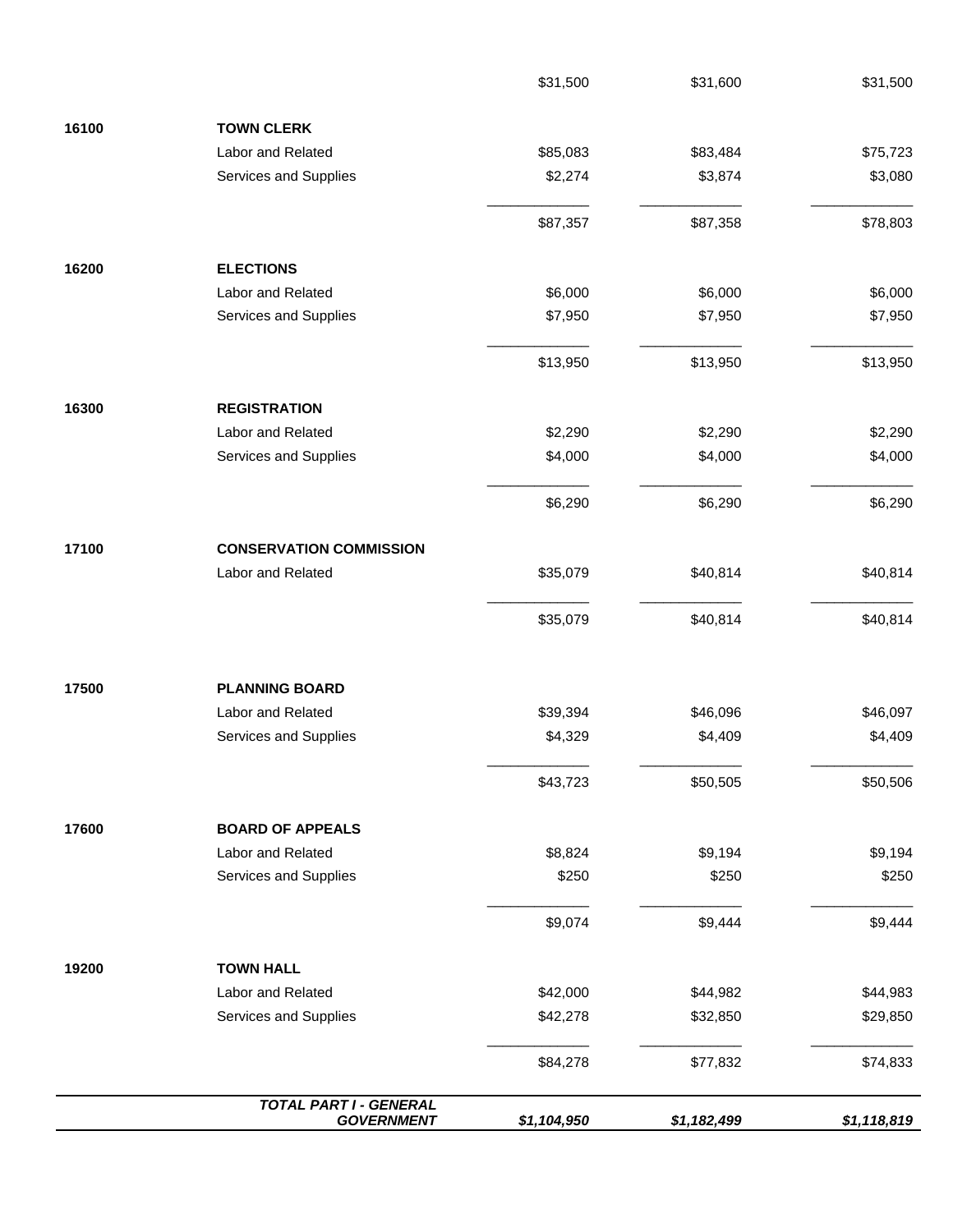#### *PART II PUBLIC SAFETY*

| 21100 | <b>POLICE DEPARTMENT</b>                     |             |             |             |
|-------|----------------------------------------------|-------------|-------------|-------------|
|       | Labor and Related                            | \$1,390,512 | \$1,558,151 | \$1,430,405 |
|       | Services and Supplies                        | \$186,703   | \$197,853   | \$190,853   |
|       | <b>Capital Outlay</b>                        | \$44,000    | \$0         | \$0         |
|       |                                              | \$1,621,215 | \$1,756,004 | \$1,621,258 |
| 22100 | <b>FIRE DEPARTMENT</b>                       |             |             |             |
|       | Labor and Related                            | \$172,132   | \$195,077   | \$195,079   |
|       | Services and Supplies                        | \$73,275    | \$82,435    | \$73,275    |
|       | <b>Capital Outlay</b>                        | \$15,000    | \$0         | \$0         |
|       |                                              | \$260,407   | \$277,512   | \$268,354   |
| 23100 | <b>AMBULANCE</b>                             |             |             |             |
|       | Labor and Related                            | \$207,918   | \$330,032   | \$303,199   |
|       | Services and Supplies                        | \$67,345    | \$75,745    | \$66,345    |
|       |                                              | \$275,263   | \$405,777   | \$369,544   |
| 24100 | <b>BUILDING AND ZONING</b><br><b>OFFICER</b> |             |             |             |
|       | Labor and Related                            | \$63,449    | \$70,296    | \$70,296    |
|       | Services and Supplies                        | \$2,281     | \$2,350     | \$2,350     |
|       |                                              | \$65,730    | \$72,646    | \$72,646    |
| 24200 | <b>GAS INSPECTOR</b>                         |             |             |             |
|       | Labor and Related                            | \$6,361     | \$7,581     | \$7,581     |
|       | Services and Supplies                        | \$0         | \$300       | \$250       |
|       |                                              | \$6,361     | \$7,881     | \$7,831     |
| 24300 | <b>PLUMBING INSPECTOR</b>                    |             |             |             |
|       | Labor and Related                            | \$6,811     | \$7,519     | \$7,519     |
|       | Services and Supplies                        | \$0         | \$300       | \$250       |
|       |                                              | \$6,811     | \$7,819     | \$7,769     |
| 24400 | <b>SEALER OF WEIGHTS AND MEASURES</b>        |             |             |             |
|       | Labor and Related                            | \$4,730     | \$4,825     | \$4,825     |
|       | Services and Supplies                        | \$175       | \$175       | \$125       |
|       |                                              |             |             |             |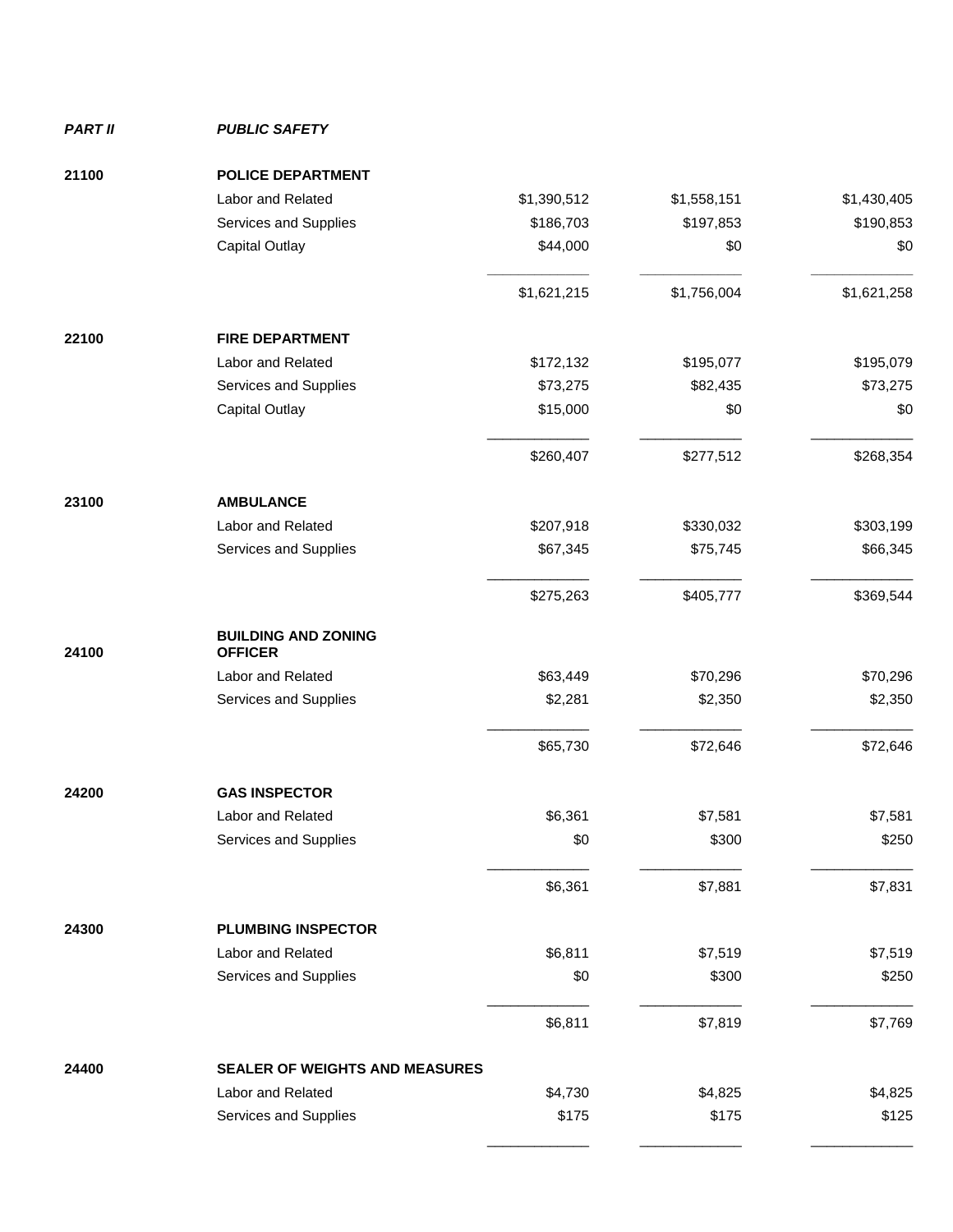|       |                                                | \$4,905     | \$5,000     | \$4,950     |
|-------|------------------------------------------------|-------------|-------------|-------------|
| 24500 | <b>WIRING INSPECTOR</b>                        |             |             |             |
|       | Labor and Related                              | \$11,890    | \$12,347    | \$11,890    |
|       | Services and Supplies                          | \$0         | \$300       | \$250       |
|       |                                                | \$11,890    | \$12,647    | \$12,140    |
| 25100 | <b>COMMUNICATIONS CENTER</b>                   |             |             |             |
|       | Labor and Related                              | \$304,156   | \$289,073   | \$289,074   |
|       | Services and Supplies                          | \$16,765    | \$17,815    | \$16,765    |
|       |                                                | \$320,921   | \$306,888   | \$305,839   |
| 29100 | <b>EMERGENCY MANAGEMENT</b>                    |             |             |             |
|       | Services and Supplies                          | \$6,680     | \$8,975     | \$8,225     |
|       |                                                | \$6,680     | \$8,975     | \$8,225     |
| 29200 | <b>ANIMAL CONTROL OFFICER</b>                  |             |             |             |
|       | Labor and Related                              | \$22,359    | \$22,964    | \$17,934    |
|       | Services and Supplies                          | \$7,050     | \$6,150     | \$6,150     |
|       |                                                | \$29,409    | \$29,114    | \$24,084    |
| 29300 | <b>SAFETY AND TRAFFIC SIGNS</b>                |             |             |             |
|       | Services and Supplies                          | \$3,838     | \$4,000     | \$3,838     |
|       |                                                | \$3,838     | \$4,000     | \$3,838     |
| 29400 | <b>FOREST WARDEN</b>                           |             |             |             |
|       | <b>Capital Outlay</b>                          | \$2,000     | \$0         | \$0         |
|       |                                                | \$2,000     | \$0         | \$0         |
| 29600 | <b>CONSTABLES</b>                              |             |             |             |
|       | Services and Supplies                          | \$350       | \$350       | \$350       |
|       |                                                | \$350       | \$350       | \$350       |
|       | <b>TOTAL PART II - PUBLIC</b><br><b>SAFETY</b> |             |             |             |
|       |                                                | \$2,615,780 | \$2,894,612 | \$2,706,828 |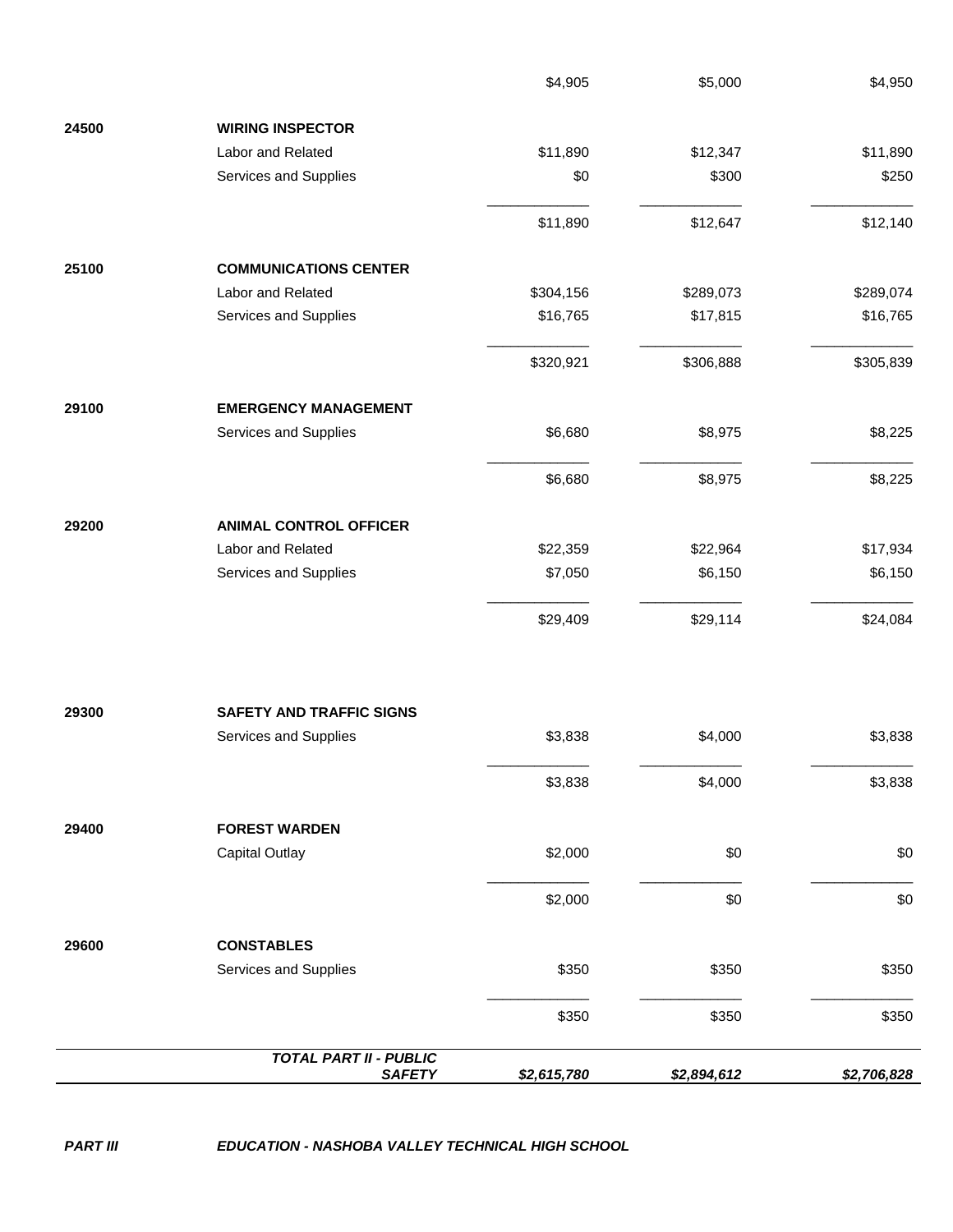| 31100          | <b>NASHOBA VALLEY TEC HIGH SCHOOL</b>                       |              |              |              |  |  |
|----------------|-------------------------------------------------------------|--------------|--------------|--------------|--|--|
|                | Intergovernmental                                           | \$1,412,198  | \$1,698,445  | \$1,698,445  |  |  |
|                |                                                             | \$1,412,198  | \$1,698,445  | \$1,698,445  |  |  |
|                | <b>TOTAL PART III - EDUCATION -</b>                         |              |              |              |  |  |
|                | <b>NVTHS</b>                                                | \$1,412,198  | \$1,698,445  | \$1,698,445  |  |  |
| <b>PART IV</b> | <b>EDUCATION - NORTH MIDDLESEX REGIONAL SCHOOL DISTRICT</b> |              |              |              |  |  |
| 32100          | N. MIDDLESEX REG SCH<br><b>DISTRICT</b>                     |              |              |              |  |  |
|                | Intergovernmental                                           | \$11,841,531 | \$12,732,106 | \$12,732,106 |  |  |
|                |                                                             | \$11,841,531 | \$12,732,106 | \$12,732,106 |  |  |
|                | <b>TOTAL PART IV - EDUCATION -</b><br><b>NMRSD</b>          | \$11,841,531 | \$12,732,106 | \$12,732,106 |  |  |
|                |                                                             |              |              |              |  |  |
| <b>PART V</b>  | <b>PUBLIC WORKS</b>                                         |              |              |              |  |  |
| 41100          | <b>TOWN ENGINEER</b>                                        |              |              |              |  |  |
|                | Labor and Related                                           | \$45,214     | \$69,390     | \$69,391     |  |  |
|                | Services and Supplies                                       | \$2,395      | \$59,340     | \$2,435      |  |  |
|                |                                                             | \$47,609     | \$128,730    | \$71,826     |  |  |
| 42200          | <b>HIGHWAYS-CONST &amp; MAINTENANCE</b>                     |              |              |              |  |  |
|                | Labor and Related                                           | \$430,714    | \$476,253    | \$433,607    |  |  |
|                | Services and Supplies                                       | \$195,688    | \$202,975    | \$194,438    |  |  |
|                | Capital                                                     | \$25,000     | \$0          | \$0          |  |  |
|                |                                                             | \$651,402    | \$679,228    | \$628,045    |  |  |
| 42300          | <b>SNOW &amp; ICE</b>                                       |              |              |              |  |  |
|                | Labor and Related                                           | \$66,600     | \$66,600     | \$66,600     |  |  |
|                | Services and Supplies                                       | \$113,400    | \$113,400    | \$113,400    |  |  |
|                |                                                             | \$180,000    | \$180,000    | \$180,000    |  |  |
| 42400          | <b>STREET LIGHTING</b>                                      |              |              |              |  |  |
|                | Services and Supplies                                       | \$45,000     | \$45,000     | \$45,000     |  |  |
|                |                                                             | \$45,000     | \$45,000     | \$45,000     |  |  |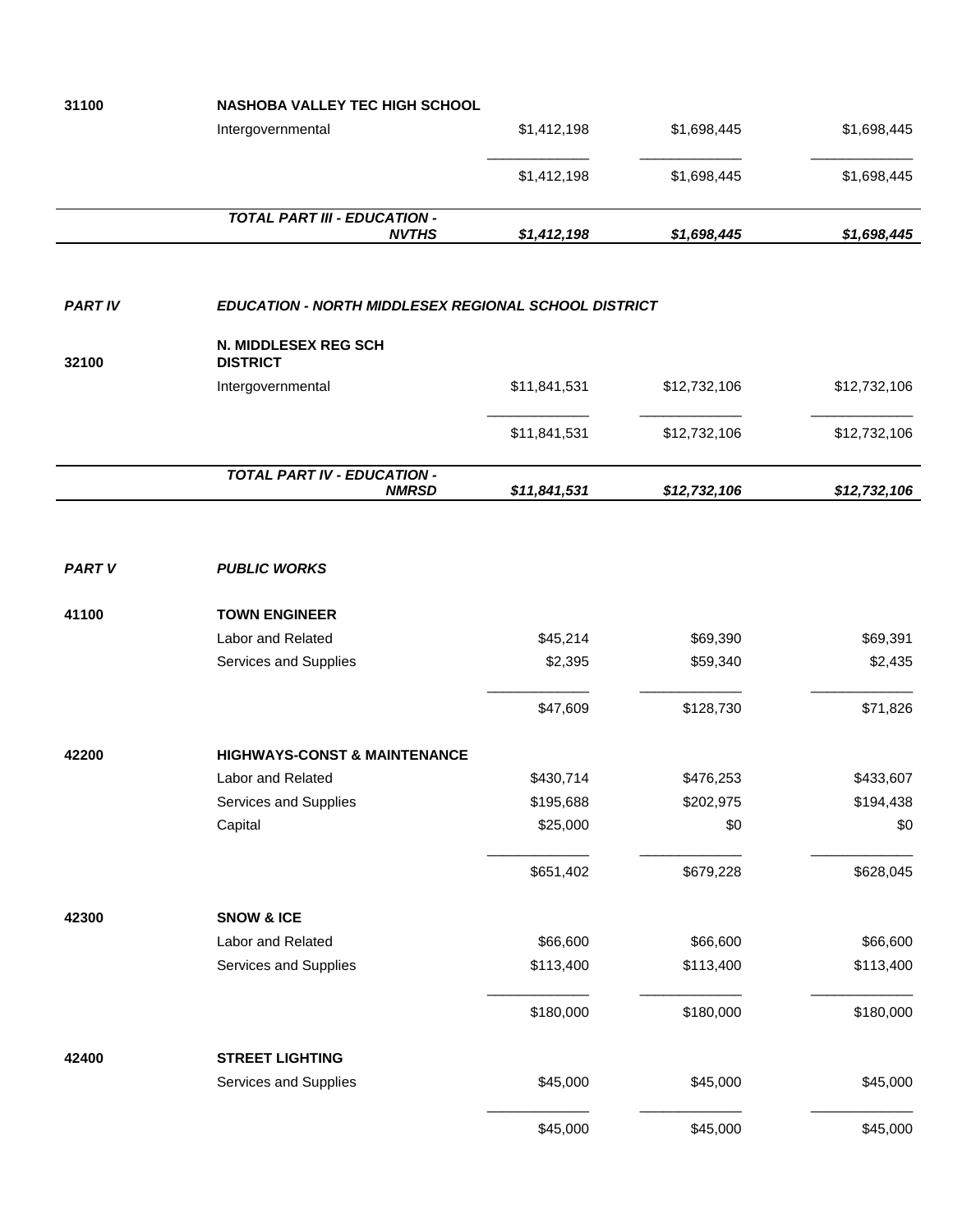| 42700           | <b>TREE CARE AND PLANTING</b>                |             |             |             |
|-----------------|----------------------------------------------|-------------|-------------|-------------|
|                 | Labor and Related                            | \$0         | \$100       | \$100       |
|                 | Services and Supplies                        | \$11,130    | \$16,285    | \$11,130    |
|                 |                                              | \$11,130    | \$16,385    | \$11,230    |
| 49100           | <b>CEMETERY / PARKS</b>                      |             |             |             |
|                 | Labor and Related                            | \$86,114    | \$84,712    | \$84,712    |
|                 | Services and Supplies                        | \$16,796    | \$16,796    | \$16,796    |
|                 |                                              |             |             |             |
|                 |                                              | \$102,910   | \$101,508   | \$101,508   |
|                 | <b>TOTAL PART V - PUBLIC</b><br><b>WORKS</b> | \$1,038,051 | \$1,150,851 | \$1,037,609 |
| <b>PART VI</b>  | <b>HUMAN SERVICES</b>                        |             |             |             |
| 51100           | <b>BOARD OF HEALTH</b>                       |             |             |             |
|                 | Labor and Related                            | \$24,982    | \$23,637    | \$23,638    |
|                 | Services and Supplies                        | \$42,445    | \$41,257    | \$41,257    |
|                 |                                              |             |             |             |
|                 |                                              | \$67,427    | \$64,894    | \$64,895    |
| 54100           | <b>COUNCIL ON AGING</b>                      |             |             |             |
|                 | Labor and Related                            | \$128,411   | \$125,310   | \$125,310   |
|                 | Services and Supplies                        | \$36,310    | \$38,855    | \$35,665    |
|                 |                                              |             |             |             |
|                 |                                              | \$164,721   | \$164,165   | \$160,975   |
| 54300           | <b>VETERANS' SERVICES</b>                    |             |             |             |
|                 | Labor and Related                            | \$7,170     | \$7,323     | \$7,323     |
|                 | Services and Supplies                        | \$155,550   | \$165,600   | \$165,600   |
|                 |                                              | \$162,720   | \$172,923   | \$172,923   |
|                 | <b>TOTAL PART VI - HUMAN</b>                 |             |             |             |
|                 | <b>SERVICES</b>                              | \$394,868   | \$401,982   | \$398,793   |
|                 |                                              |             |             |             |
| <b>PART VII</b> | <b>CULTURE &amp; RECREATION</b>              |             |             |             |
| 61100           | <b>LAWRENCE LIBRARY</b>                      |             |             |             |
|                 | Labor and Related                            | \$302,687   | \$332,358   | \$322,878   |
|                 | Services and Supplies                        | \$114,915   | \$137,751   | \$119,715   |
|                 | Capital                                      | \$900       | \$0         | \$0         |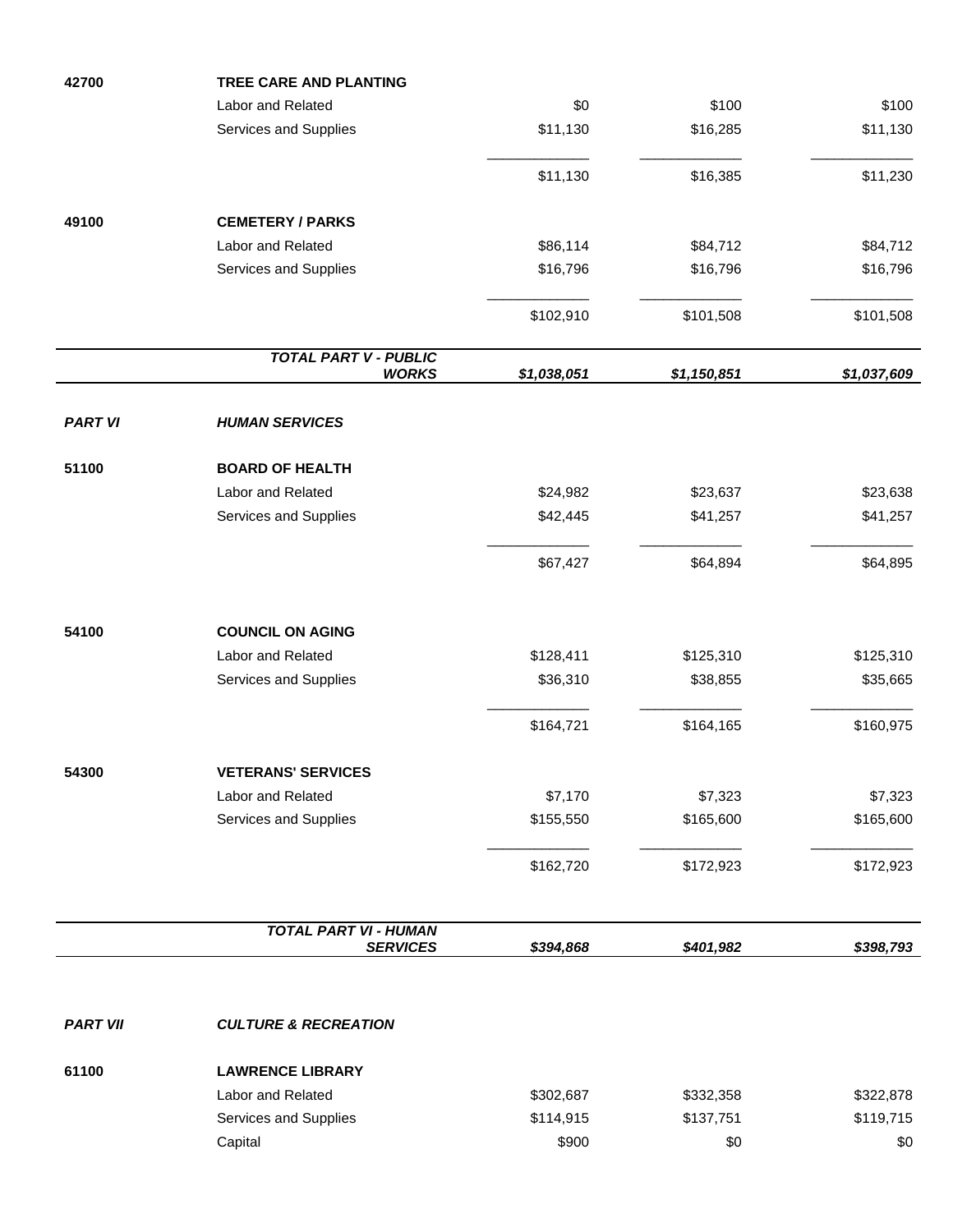|                  |                                                            | \$418,502 | \$470,109 | \$442,593 |
|------------------|------------------------------------------------------------|-----------|-----------|-----------|
| 63100            | <b>SUMMER PLAYGROUND</b>                                   |           |           |           |
|                  | Labor and Related                                          | \$0       | \$2,850   | \$2,850   |
|                  |                                                            | \$0       | \$2,850   | \$2,850   |
| 63200            | <b>COMMUNITY CENTER</b>                                    |           |           |           |
|                  | Labor and Related                                          | \$20,366  | \$18,471  | \$18,471  |
|                  | Services and Supplies                                      | \$7,212   | \$9,107   | \$7,012   |
|                  |                                                            | \$27,578  | \$27,578  | \$25,483  |
| 69200            | <b>MEMORIAL DAY CELEBRATION</b>                            |           |           |           |
|                  | Services and Supplies                                      | \$0       | \$3,000   | \$3,000   |
|                  |                                                            | \$0       | \$3,000   | \$3,000   |
|                  | <b>TOTAL PART VII - CULTURE &amp;</b><br><b>RECREATION</b> | \$446,080 | \$503,537 | \$473,926 |
|                  |                                                            |           |           |           |
| <b>PART VIII</b> | <b>DEBT SERVICE</b>                                        |           |           |           |
| 71700            | <b>DEBT - PARKS &amp; REC BUILDING</b>                     |           |           |           |
|                  | Long-Term Debt                                             | \$5,198   | \$4,710   | \$4,710   |
|                  |                                                            | \$5,198   | \$4,710   | \$4,710   |
| 71710            | <b>DEBT - SENIOR CENTER</b>                                |           |           |           |
|                  | Long-Term Debt                                             | \$79,153  | \$73,303  | \$73,303  |
|                  |                                                            | \$79,153  | \$73,303  | \$73,303  |
| 71800            | <b>DEBT-PEPP SPRINGS LAND</b><br><b>ACQ</b>                |           |           |           |
|                  | Long-Term Debt                                             | \$58,874  | \$57,299  | \$57,299  |
|                  |                                                            | \$58,874  | \$57,299  | \$57,299  |
|                  |                                                            |           |           |           |
| 71900            | <b>DEBT-COMPUTER HARDWARE</b>                              |           |           |           |
|                  | Long-Term Debt                                             | \$4,460   | \$4,260   | \$4,260   |

**\_\_\_\_\_\_\_\_\_\_\_\_\_ \_\_\_\_\_\_\_\_\_\_\_\_\_ \_\_\_\_\_\_\_\_\_\_\_\_\_**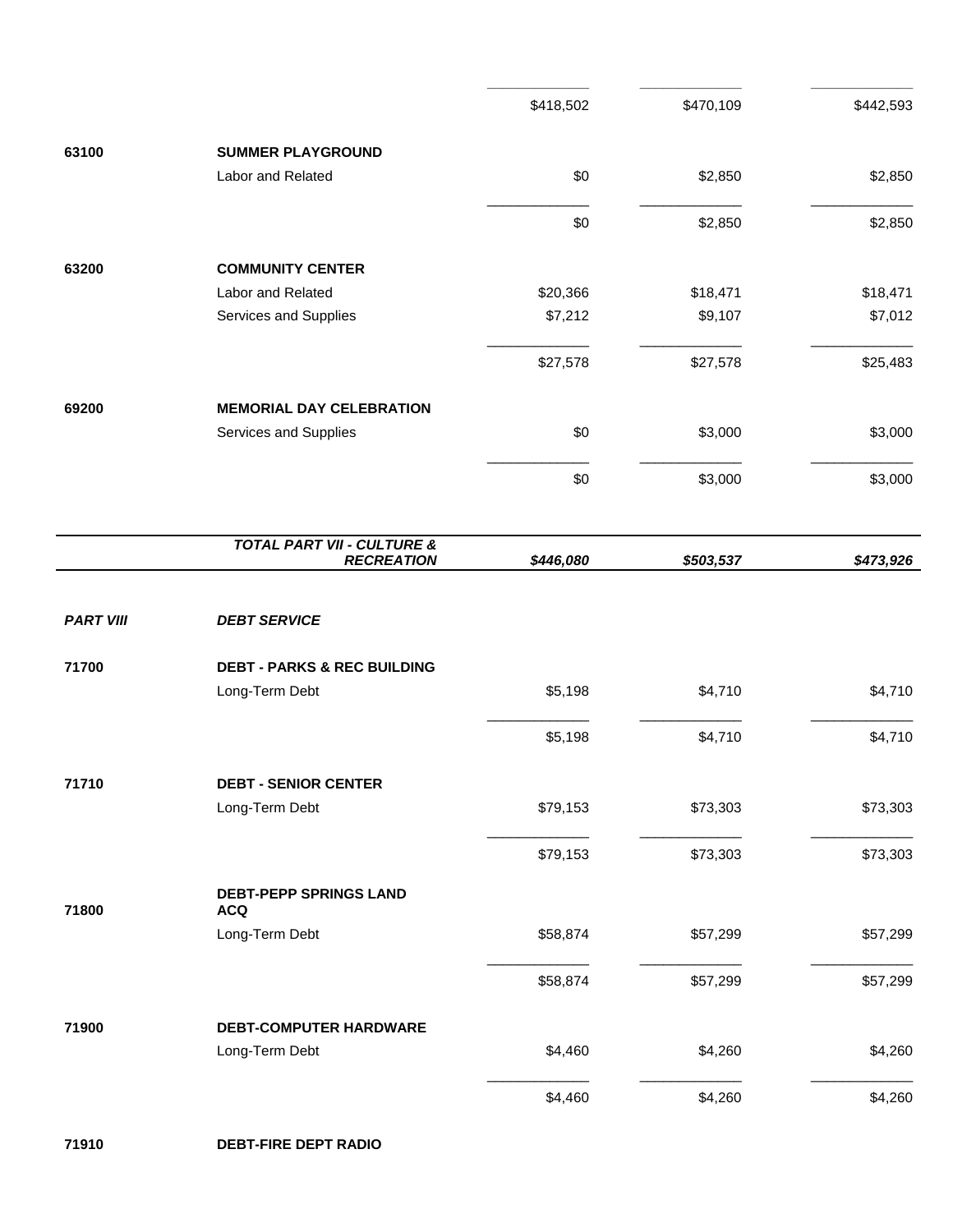|                 | Long-Term Debt                                     | \$10,065     | \$9,585      | \$9,585      |
|-----------------|----------------------------------------------------|--------------|--------------|--------------|
|                 |                                                    | \$10,065     | \$9,585      | \$9,585      |
| 75200           | <b>INTEREST SHORT-TERM DEBT</b>                    |              |              |              |
|                 | Interest on Temporary Loans                        | \$2,500      | \$2,500      | \$2,000      |
|                 | Principle - Fire Truck                             | \$35,000     | \$35,000     | \$35,000     |
|                 | Principle - Ambulance                              | \$33,000     | \$33,000     | \$33,000     |
|                 |                                                    | \$70,500     | \$70,500     | \$70,000     |
|                 | <b>TOTAL PART VIII - DEBT</b><br><b>SERVICE</b>    | \$228,250    | \$219,656    | \$219,157    |
| <b>PART IX</b>  | <b>EMPLOYEE BENEFITS &amp;</b><br><b>INSURANCE</b> |              |              |              |
| 91100           | <b>RETIREMENT ASSESSMENT</b>                       | \$775,000    | \$801,127    | \$801,127    |
| 91300           | <b>UNEMPLOYMENT INSURANCE</b>                      | \$69,000     | \$69,000     | \$25,000     |
| 91400           | <b>HEALTH INSURANCE</b>                            | \$660,000    | \$707,455    | \$636,865    |
| 91500           | <b>LIFE INSURANCE</b>                              | \$2,000      | \$2,000      | \$2,000      |
| 91600           | <b>TOWN SHARE MEDICARE</b>                         | \$60,000     | \$60,000     | \$55,000     |
|                 |                                                    | \$1,566,000  | \$1,639,582  | \$1,519,992  |
| 94500           | <b>GENERAL INSURANCE</b>                           | \$152,335    | \$152,335    | \$152,335    |
|                 | TOTAL PART IX - EMPLOYEE BENEFITS & INS            | \$1,718,335  | \$1,791,917  | \$1,672,327  |
| <b>PART X</b>   | <b>CAPITAL OUTLAY</b>                              |              |              |              |
| 93000           | <b>CAPITAL OUTLAY</b>                              |              |              |              |
|                 | <b>Capital Expense</b>                             | \$0          | \$23,237,154 | \$221,000    |
|                 |                                                    | \$0          | \$23,237,154 | \$221,000    |
|                 | TOTAL PART X - CAPITAL                             |              |              |              |
|                 | <b>OUTLAY</b>                                      | \$0          | \$23,237,154 | \$221,000    |
|                 | <b>SUMMARY - GENERAL FUND</b>                      |              |              |              |
| <b>PARTI</b>    | <b>GENERAL GOVERNMENT</b>                          | \$1,104,950  | \$1,182,499  | \$1,118,819  |
| <b>PART II</b>  | <b>PUBLIC SAFETY</b><br><b>EDUCATION - NASHOBA</b> | \$2,615,780  | \$2,894,612  | \$2,706,828  |
| <b>PART III</b> | <b>VALLEY</b><br><b>EDUCATION - NORTH</b>          | \$1,412,198  | \$1,698,445  | \$1,698,445  |
| <b>PART IV</b>  | <b>MIDDLESEX</b>                                   | \$11,841,531 | \$12,732,106 | \$12,732,106 |

**MIDDLESEX \$11,841,531 \$12,732,106 \$12,732,106**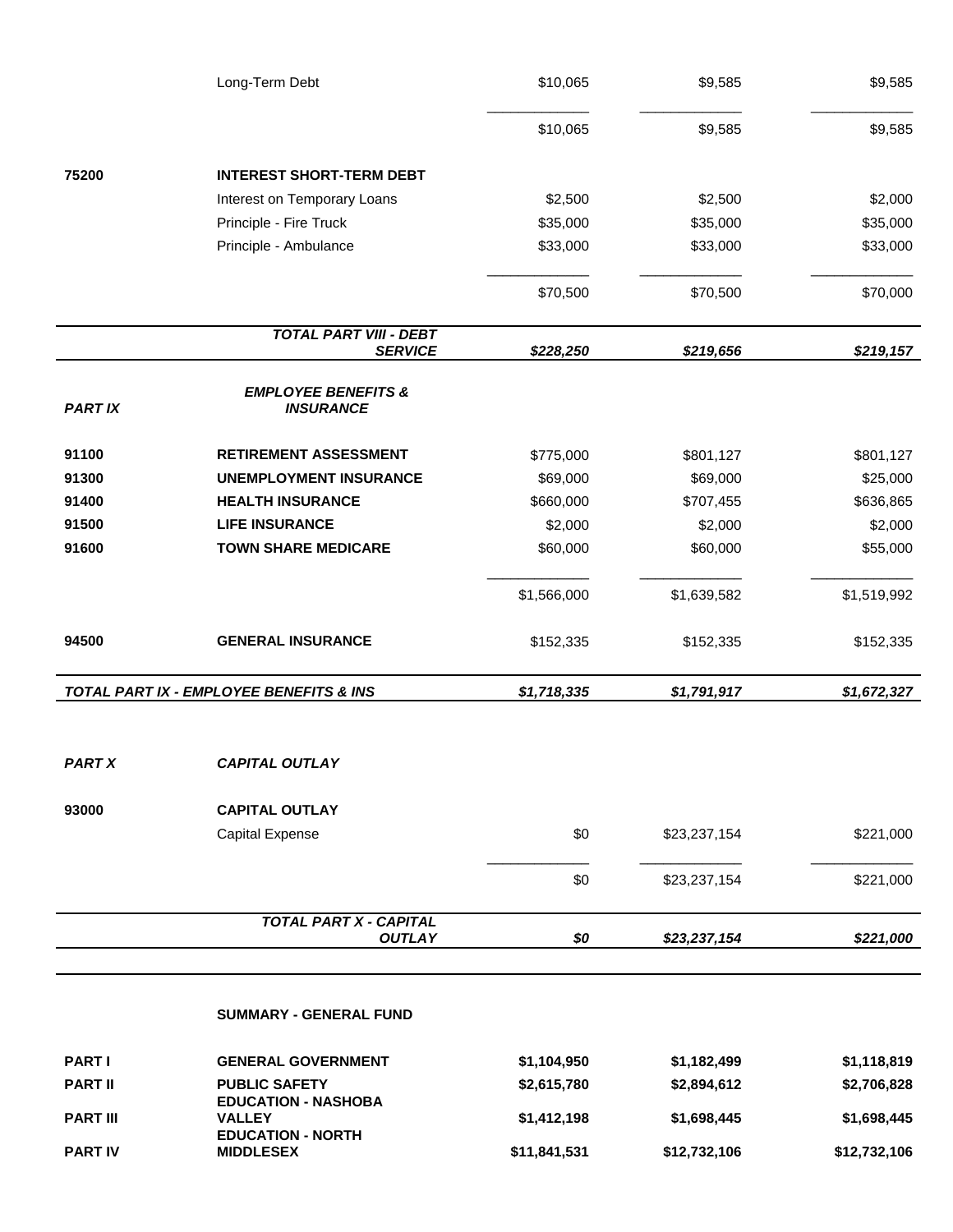| <b>PART V</b>    | <b>PUBLIC WORKS</b>                  | \$1,038,051  | \$1,150,851  | \$1,037,609  |
|------------------|--------------------------------------|--------------|--------------|--------------|
| <b>PART VI</b>   | <b>HUMAN SERVICES</b>                | \$394,868    | \$401,982    | \$398,793    |
| <b>PART VII</b>  | <b>CULTURE &amp; RECREATION</b>      | \$446,080    | \$503,537    | \$473,926    |
| <b>PART VIII</b> | <b>DEBT SERVICE</b>                  | \$228,250    | \$219,656    | \$219,157    |
| <b>PARTIX</b>    | <b>EMPLOYEE BENEFITS &amp; INSUR</b> | \$1,718,335  | \$1,791,917  | \$1,672,327  |
| <b>PART X</b>    | <b>CAPITAL OUTLAY</b>                | <u>\$0</u>   | \$23,237,154 | \$221,000    |
|                  | <b>TOTAL GENERAL FUND</b>            | \$20,800,043 | \$45,812,758 | \$22,279,010 |

#### *SEWER ENTERPRISE FUND - FUND 600*

| <b>Salary &amp; Wages</b>                  |           |           |           |
|--------------------------------------------|-----------|-----------|-----------|
| Salaries, Appointed Positions              | \$77,000  | \$77,000  | \$77,000  |
| Wages, Hourly                              | \$419,000 | \$436,085 | \$436,085 |
| Overtime                                   | \$59,000  | \$45,000  | \$45,000  |
| Longevity                                  | \$7,000   | \$5,180   | \$5,180   |
| <b>Total Salary &amp; Wages</b>            | \$562,000 | \$563,265 | \$563,265 |
| <b>Expenses</b>                            | \$413,550 | \$415,250 | \$415,250 |
| <b>Capital Outlay</b>                      | \$191,000 | \$110,000 | \$110,000 |
| <b>Debt Service</b>                        | \$889,525 | \$864,688 | \$864,688 |
| <b>Indirect Costs</b>                      | \$36,877  | \$43,615  | \$43,615  |
| <b>Employee Benefits &amp; Insurance</b>   |           |           |           |
| Retirement                                 | \$100,392 | \$107,419 | \$107,419 |
| Unemployment                               | \$1,000   | \$3,000   | \$3,000   |
| Health Insurance                           | \$72,000  | \$67,151  | \$67,151  |
| Life Insurance                             | \$300     | \$300     | \$300     |
| Medicare                                   | \$14,000  | \$10,000  | \$10,000  |
| <b>Total Employee Benefits &amp; Insur</b> | \$187,692 | \$187,870 | \$187,870 |
|                                            |           |           |           |
| <b>General Liability Insurance</b>         |           |           |           |
| Package Policy                             | \$21,000  | \$18,000  | \$18,000  |
| Worker's Comp                              | \$7,000   | \$6,500   | \$6,500   |
| <b>Special Coverages</b>                   | \$1,000   | \$1,000   | \$1,000   |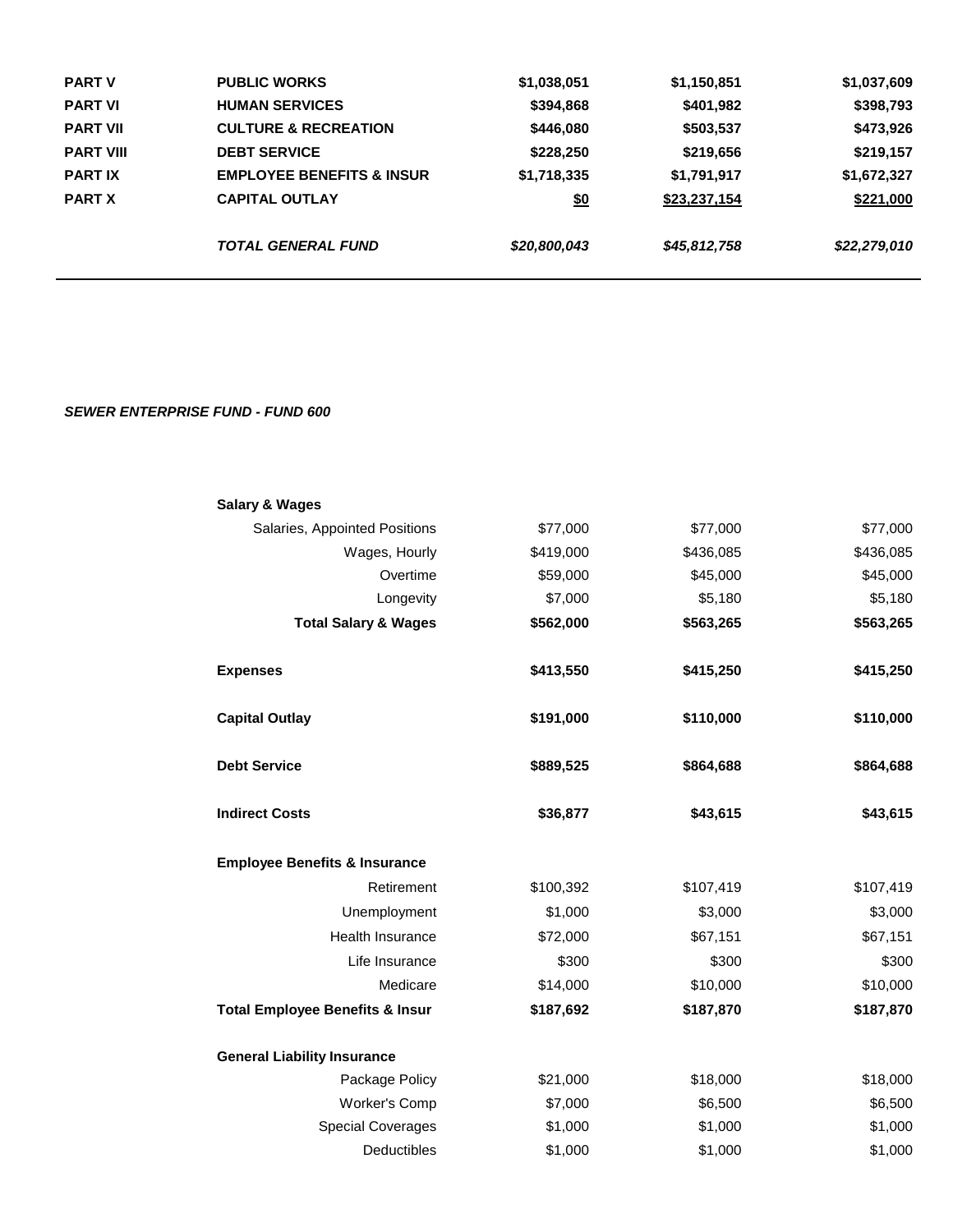| <b>Total General Liability Insurance</b>       | \$30,000    | \$26,500    | \$26,500    |
|------------------------------------------------|-------------|-------------|-------------|
| <b>Reserve Fund</b>                            | \$0         | \$150,813   | \$150,813   |
|                                                |             |             |             |
| <b>TOTAL - SEWER ENTERPRISE</b><br><b>FUND</b> | \$2,310,644 | \$2,362,001 | \$2,362,001 |
|                                                |             |             |             |

#### *WATER ENTERPRISE FUND - FUND 610*

| <b>Salary &amp; Wages</b>                  |           |           |           |
|--------------------------------------------|-----------|-----------|-----------|
| Salaries, Appointed Positions              | \$77,000  | \$77,000  | \$77,000  |
| Wages, Hourly                              | \$304,500 | \$332,581 | \$332,581 |
| Overtime                                   | \$64,000  | \$40,000  | \$40,000  |
| Longevity                                  | \$3,200   | \$2,025   | \$2,025   |
| <b>Total Salary &amp; Wages</b>            | \$448,700 | \$451,606 | \$451,606 |
| <b>Expenses</b>                            | \$448,015 | \$518,000 | \$518,000 |
| <b>Capital Outlay</b>                      | \$185,200 | \$90,000  | \$90,000  |
| <b>Debt Service</b>                        | \$322,286 | \$296,883 | \$296,883 |
| <b>Indirect Costs</b>                      | \$34,659  | \$42,000  | \$42,000  |
| <b>Employee Benefits &amp; Insurance</b>   |           |           |           |
| Retirement                                 | \$70,655  | \$75,600  | \$75,600  |
| Unemployment                               | \$1,000   | \$5,000   | \$5,000   |
| Health Insurance                           | \$55,000  | \$50,000  | \$50,000  |
| Life Insurance                             | \$200     | \$200     | \$200     |
| Medicare                                   | \$9,200   | \$9,000   | \$9,000   |
| <b>Total Employee Benefits &amp; Insur</b> | \$136,055 | \$139,800 | \$139,800 |
| <b>General Liability Insurance</b>         |           |           |           |
| Package Policy                             | \$21,000  | \$20,000  | \$20,000  |
| Worker's Comp                              | \$5,400   | \$6,500   | \$6,500   |
| <b>Special Coverages</b>                   | \$5,500   | \$3,000   | \$3,000   |
| Deductibles                                | \$1,000   | \$1,000   | \$1,000   |
| <b>Total General Liability Insurance</b>   | \$32,900  | \$30,500  | \$30,500  |
| <b>Reserve Fund</b>                        | \$0       | \$0       | \$0       |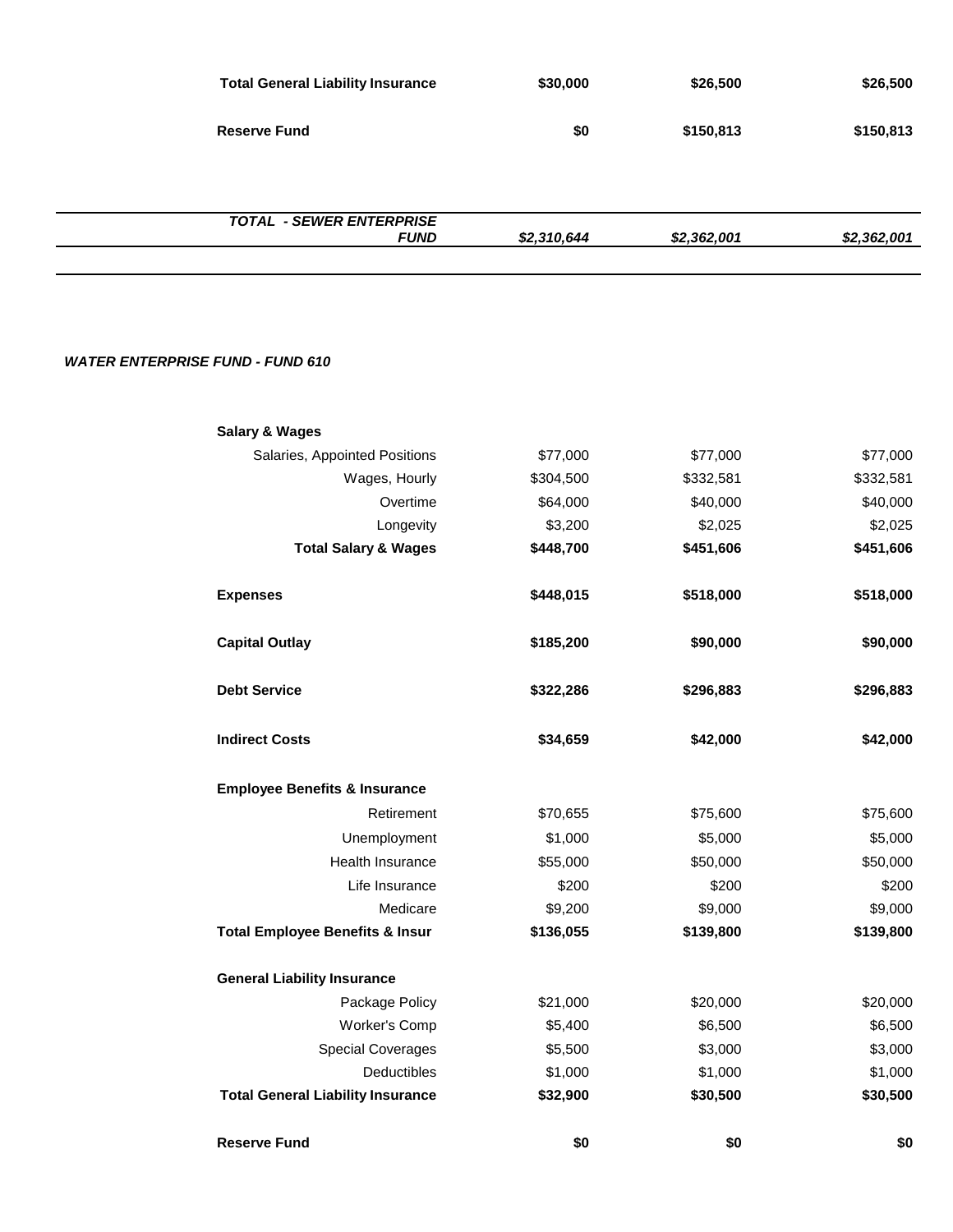| <b>TOTAL - WATER ENTERPRISE</b>             |             |             |             |
|---------------------------------------------|-------------|-------------|-------------|
| <b>FUND</b>                                 | \$1,607,815 | \$1,568,789 | \$1,568,789 |
|                                             |             |             |             |
|                                             |             |             |             |
|                                             |             |             |             |
|                                             |             |             |             |
| <b>TRANSFER STATION ENTERPRISE FUND 620</b> |             |             |             |
| <b>Salary &amp; Wages</b>                   |             |             |             |
| Salaries, Appointed Positions               | \$17,251    | \$17,504    | \$17,504    |
| Wages, Hourly                               | \$117,943   | \$108,727   | \$108,727   |
| Overtime                                    | \$2,500     | \$2,500     | \$2,500     |
| Longevity                                   | \$500       | \$1,542     | \$1,542     |
| <b>Total Salary &amp; Wages</b>             | \$138,194   | \$130,273   | \$130,273   |
| <b>Expenses</b>                             | \$128,850   | \$132,450   | \$132,450   |
| <b>Capital Outlay</b>                       | \$0         | \$0         | \$0         |
| <b>Debt Service</b>                         | \$0         | \$0         | \$0         |
| <b>Indirect Costs</b>                       | \$0         | \$0         | \$0         |
| <b>Employee Benefits &amp; Insurance</b>    |             |             |             |
| Retirement                                  | \$25,000    | \$25,000    | \$25,000    |
| Unemployment                                | \$0         | \$0         | \$0         |
| Health Insurance                            | \$12,500    | \$12,500    | \$12,500    |
| Life Insurance                              | \$0         | \$100       | \$100       |
| Medicare                                    | \$2,000     | \$2,000     | \$2,000     |
| <b>Total Employee Benefits &amp; Insur</b>  | \$39,500    | \$39,600    | \$39,600    |
| <b>General Liability Insurance</b>          |             |             |             |
| Package Policy                              | \$6,000     | \$6,000     | \$6,000     |
| Worker's Comp                               | \$3,000     | \$3,000     | \$3,000     |
| <b>Special Coverages</b>                    | \$0         | \$0         | \$0         |
| Deductibles                                 | \$0         | \$0         | \$0         |
| <b>Total General Liability Insurance</b>    | \$9,000     | \$9,000     | \$9,000     |
| <b>Reserve Fund</b>                         | \$0         | \$0         | \$0         |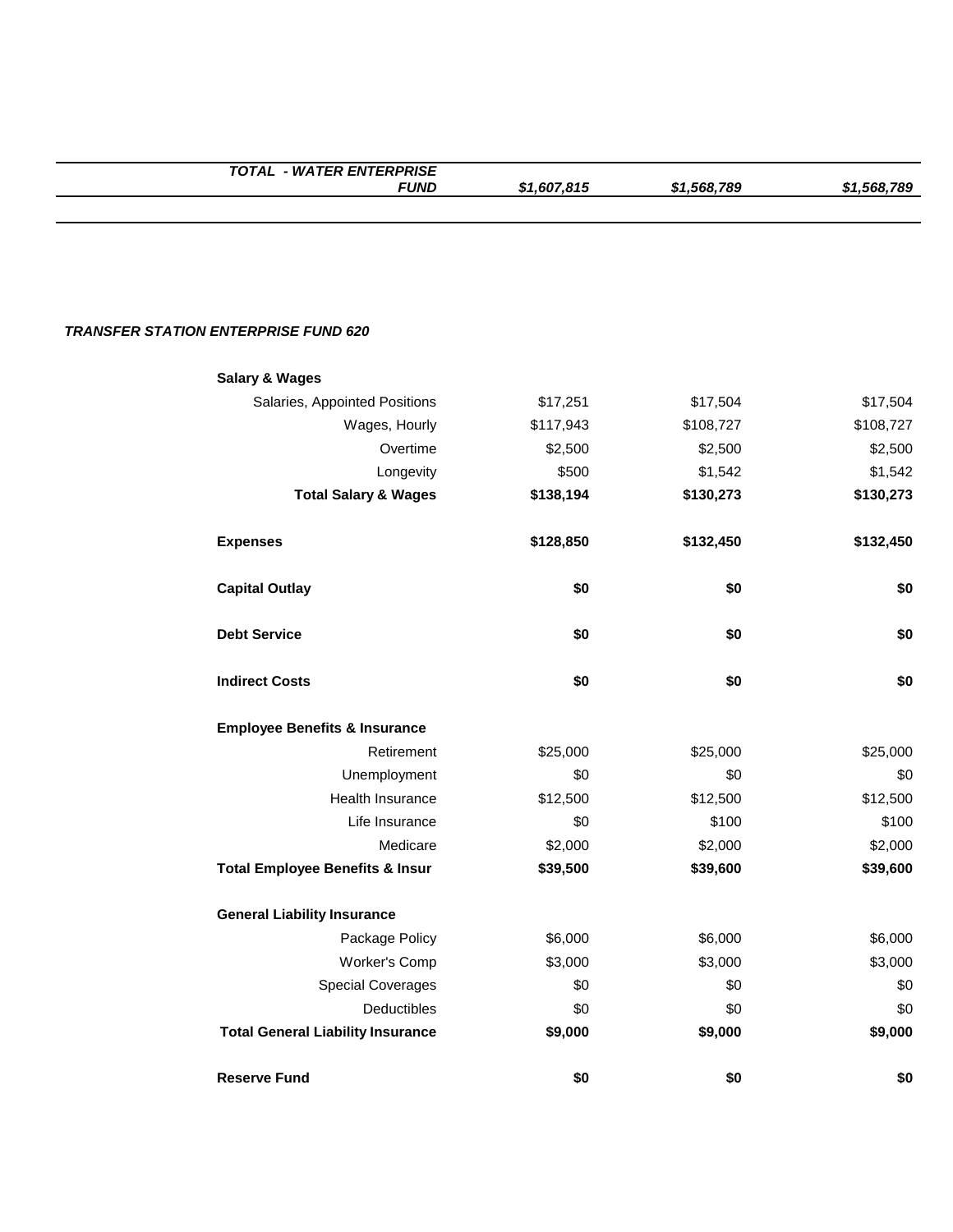|  | - TRANSFER STATION<br><b>TOTAL</b> | \$315.544 | \$311.323 | \$311,323 |
|--|------------------------------------|-----------|-----------|-----------|
|--|------------------------------------|-----------|-----------|-----------|

#### **Motion by: Melissa M. Tzanoudakis, Board of Selectmen**

I move that the Town vote to appropriate \$280,135 from Free Cash and to raise and appropriate \$21,998,875 for the purpose of funding the Town General Fund Budget for the period July 1, 2015 to June 30, 2016 in accordance with the recommendation of the Town Administrator and Board of Selectmen, with each numbered Part below to be considered a separate appropriation:

| Part I    | <b>General Government</b>                    | \$1,118,819   |
|-----------|----------------------------------------------|---------------|
| Part II   | <b>Public Safety</b>                         | \$2,706,828   |
| Part III  | Nashoba Valley Technical High School         | \$1,698,445   |
| Part IV   | North Middlesex Regional School District     | \$12,732,106  |
| Part V    | Public Works                                 | \$1,037,609   |
| Part VI   | <b>Human Services</b>                        | 398,793<br>\$ |
| Part VII  | Culture & Recreation                         | 473,926<br>\$ |
| Part VIII | Debt Service                                 | 219,157<br>\$ |
| Part IX   | Employee Benefits & Insurance                | \$1,672,327   |
| Part X    | Capital Outlay                               | 221,000<br>S  |
|           | <b>TOTAL FY2016 TOWN GENERAL FUND BUDGET</b> | \$22,279,010  |

*Motion required a majority and passed by unanimous voice vote. Motion Carried Parts I, II, III, IV, V, VI, VII, VIII, IX and X were each voted on separately, each required a majority, and each passed by majority voice vote.*

### **ARTICLE 6 SEWER ENTERPRISE FUND**

To see if the Town will vote to raise and appropriate or transfer from available funds a sum of money to defray the regular expenses of the Sewer Enterprise Fund, in accordance, with the provisions of MA General Law Chapter 44, Section 53F1/2 for the Fiscal Year July 1, 2015 through June 30, 2016, or take any other action relative thereto.

*Recommended by Finance Committee.*

#### **Motion by: Gregory J. Rice, Board of Public Works**

I move that the Town vote to appropriate the following sums of money to operate the Sewer Enterprise Fund for the period July 1, 2015 to June 30, 2016 with \$2,318,386 appropriated from Enterprise Fund revenues and \$43,615 appropriated in the General Fund operating budget:

#### **REVENUES**

| <b>TOTAL REVENUE</b>              | \$2,362,001            |
|-----------------------------------|------------------------|
| Investment Income                 | 100<br>SS.             |
| <b>Betterments</b>                | \$335,281              |
| <b>Other Departmental Revenue</b> | 18,000<br>S.           |
| <b>Connection Fees</b>            | 60,000<br><sup>S</sup> |
| <b>User Charges</b>               | \$1,948,620            |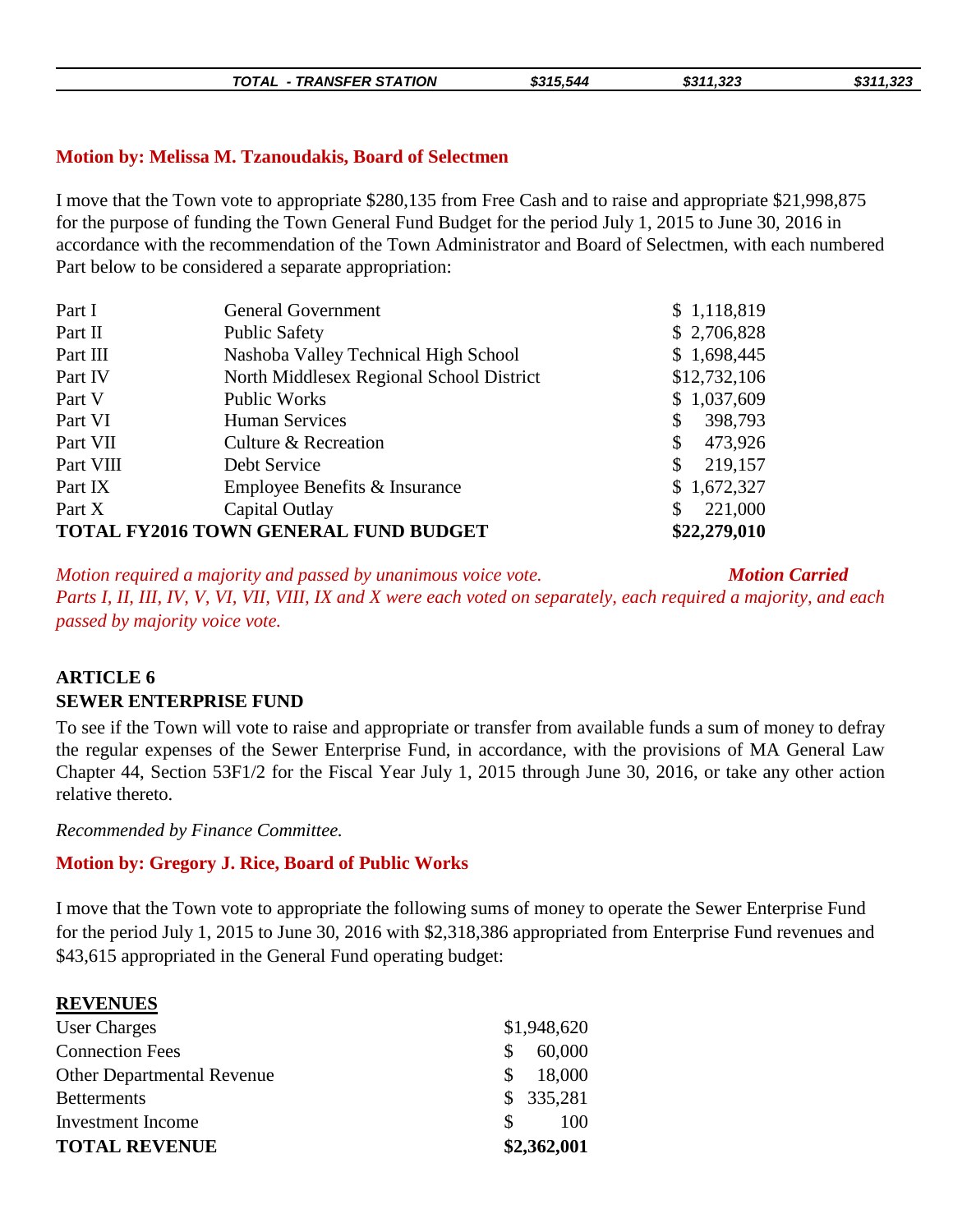#### **EXPENSES**

| <b>Direct</b>                      |    |             |
|------------------------------------|----|-------------|
| Salary & Wages                     |    | \$563,265   |
| Expenses                           | S. | 415,250     |
| Capital Outlay                     |    | 110,000     |
| Debt Service                       |    | 864,688     |
| Employee Benefits & Insurance      | S  | 187,870     |
| <b>General Liability Insurance</b> | \$ | 26,500      |
| Reserve Fund                       |    | 150,813     |
| <b>SUBTOTAL</b>                    |    | \$2,318,386 |

#### **Indirect**

| <b>TOTAL EXPENSES</b>                  |    | \$2,362,001 |
|----------------------------------------|----|-------------|
| <b>SUBTOTAL</b>                        | \$ | 43,615      |
| Other - Annual Audit of Town Books     | \$ | 3,403       |
| Shared Employees – Info System Tech    | \$ | 6,000       |
| Shared Employees – Treasurer/Collector | \$ | 10,408      |
| Shared Employees - Assessors           | \$ | 1,674       |
| Shared Employees – Town Accountant     | \$ | 18,071      |
| Shared Employees – Town Administrator  | S  | 4,059       |
|                                        |    |             |

*Motion required a majority and passed by unanimous voice vote. Motion Carried* 

### **ARTICLE 7 WATER ENTERPRISE FUND**

To see if the Town will vote to raise and appropriate or transfer from available funds a sum of money to defray the regular expenses of the Water Enterprise Fund, in accordance, with the provisions of MA General Law Chapter 44, Section 53F1/2 for the Fiscal Year July 1, 2015 through June 30, 2016, or take any other action relative thereto.

*Recommended by Finance Committee.*

### **Motion by: Lewis L. Lunn, Board of Public Works**

I move that the Town vote to appropriate the following sums of money to operate the Water Enterprise Fund for the period July 1, 2015 to June 30, 2016 with \$1,577,455 appropriated from Enterprise Fund revenues and \$42,000 appropriated in the General Fund operating budget:

| <b>REVENUES</b>                   |              |
|-----------------------------------|--------------|
| <b>User Charges</b>               | \$1,421,689  |
| <b>Connection Fees</b>            | 30,000<br>\$ |
| <b>Other Departmental Revenue</b> | 17,000       |
| <b>Retained Earnings</b>          | \$100,000    |
| Investment Income                 | 100<br>S.    |
| <b>TOTAL REVENUE</b>              | \$1,568,789  |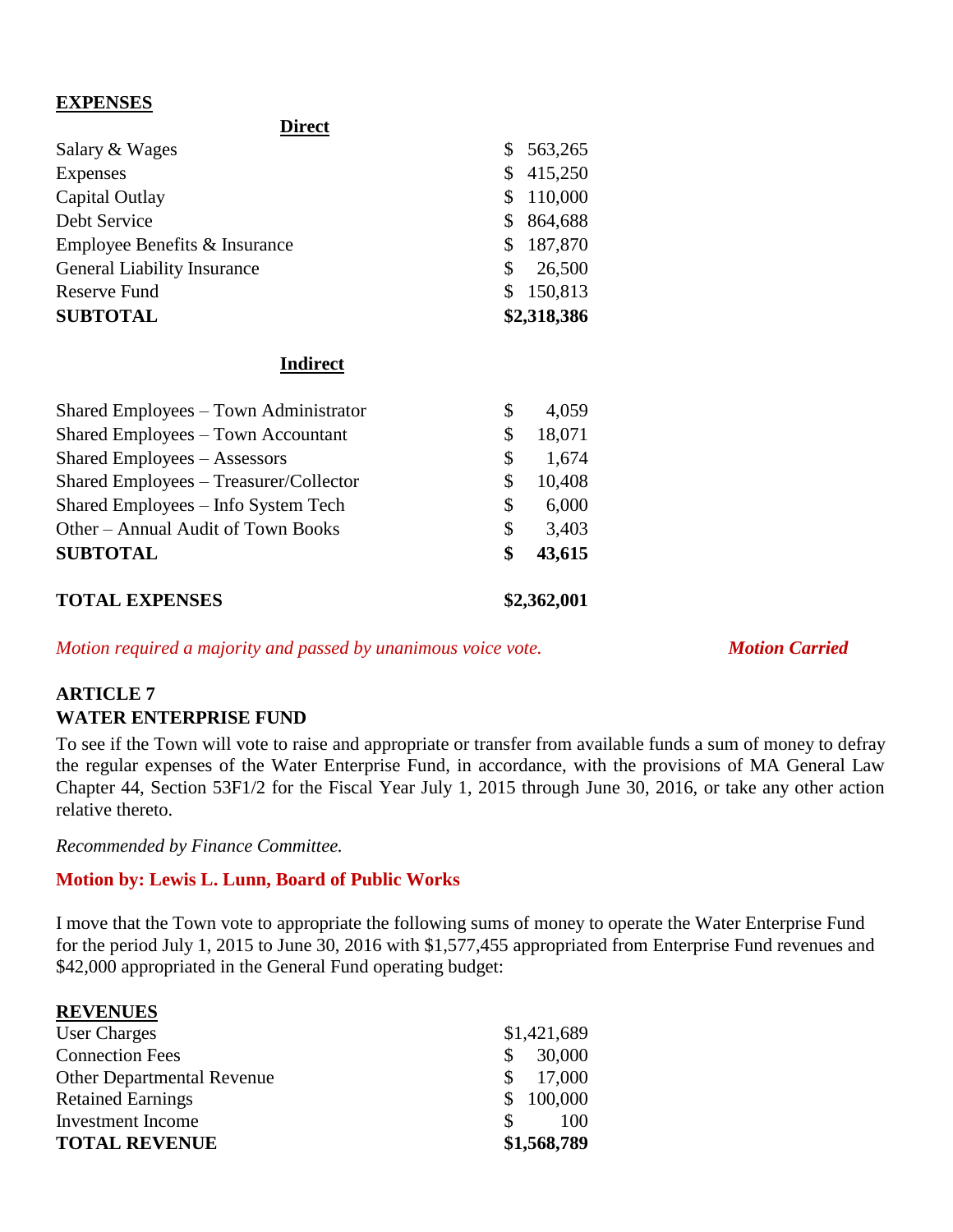#### **EXPENSES**

| Direct                                    |               |
|-------------------------------------------|---------------|
| Salary & Wages                            | \$<br>451,606 |
| Expenses                                  | \$<br>518,000 |
| Capital Outlay                            | \$<br>90,000  |
| Debt Service                              | \$<br>296,883 |
| Employee Benefits & Insurance             | \$<br>139,800 |
| <b>General Liability Insurance</b>        | \$<br>30,500  |
| <b>SUBTOTAL</b>                           | \$1,526,789   |
| <b>Indirect</b>                           |               |
| Shared Employees – Town Administrator     | \$<br>4,059   |
| <b>Shared Employees – Town Accountant</b> | \$<br>18,766  |
| <b>Shared Employees – Assessors</b>       | \$<br>1,396   |
| Shared Employees – Treasurer/Collector    | \$<br>8,407   |
| Shared Employees – Info System Tech       | \$<br>6,000   |
| <b>Other-Annual Audit of Town Books</b>   | \$<br>3,372   |
| <b>SUBTOTAL</b>                           | \$<br>42,000  |
|                                           |               |

**Direct**

**TOTAL EXPENSES \$1,568,789**

*Motion required a majority and passed by unanimous voice vote. Motion Carried* 

# **ARTICLE 8**

### **TRANSFER STATION ENTERPRISE FUND**

To see if the Town will vote to raise and appropriate or transfer from available funds a sum of money to defray the regular expenses of the Transfer Station Enterprise Fund, in accordance, with the provisions of MA General Law Chapter 44, Section 53F1/2 for the Fiscal Year July 1, 2015 through June 30, 2016, or take any other action relative thereto.

*Recommended by Finance Committee.*

#### **Motion by: William M. Kenison, Board of Public Works**

I move that the Town vote to appropriate the following sums of money to operate the Transfer Station Enterprise Fund for the period July 1, 2015 to June 30, 2016 with \$311,323 appropriated from Enterprise Fund revenues:

#### **REVENUES**

| User Charges                      | \$304,923           |
|-----------------------------------|---------------------|
| <b>Other Departmental Revenue</b> | \$6,300             |
| Investment Income                 | <sup>S</sup><br>100 |
| <b>TOTAL REVENUE</b>              | \$311,323           |

#### **EXPENSES**

| <b>Direct</b>   |           |
|-----------------|-----------|
| Salary & Wages  | \$130,273 |
| <b>Expenses</b> | \$132,450 |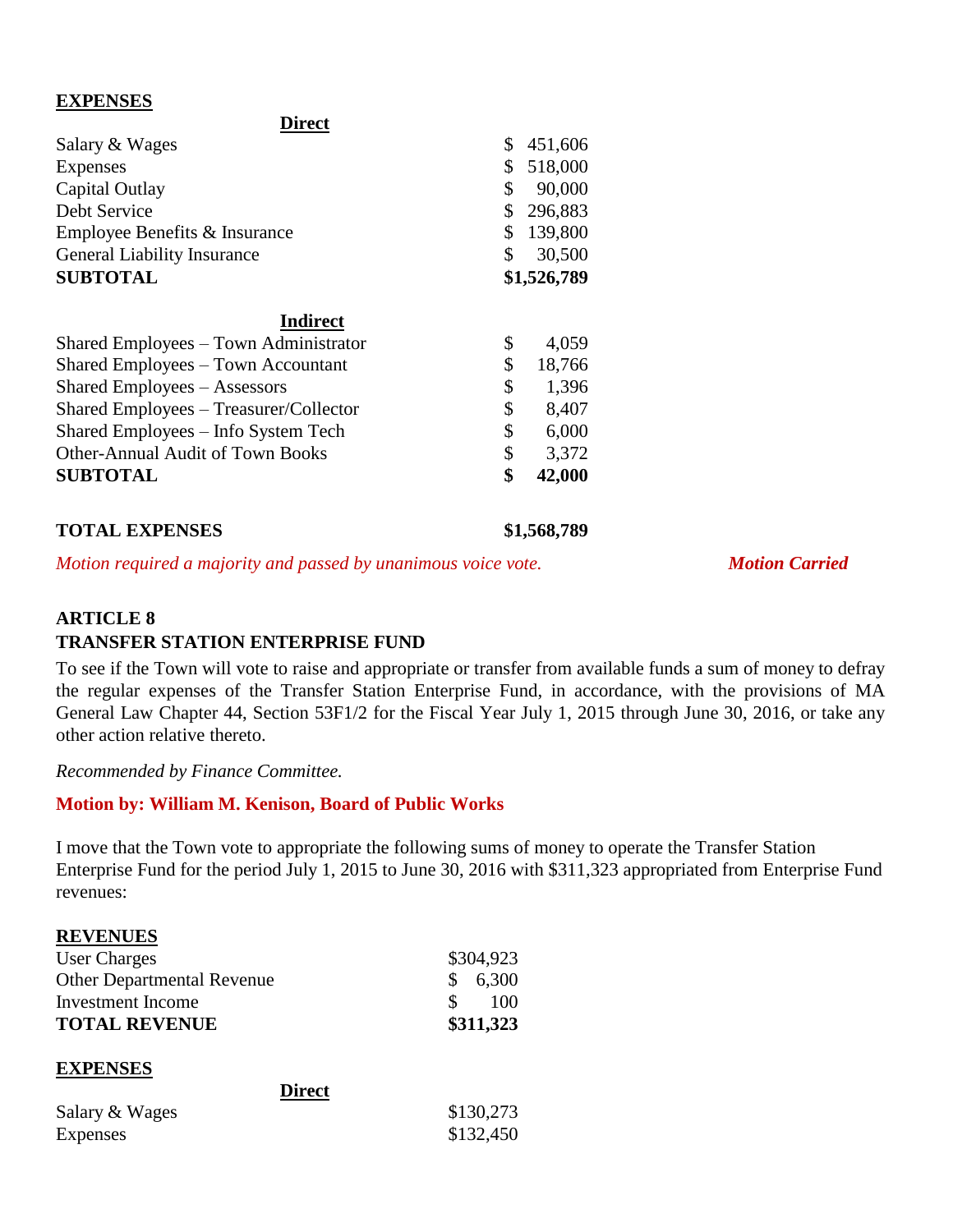| <b>SUBTOTAL</b>                    | \$311,323 |
|------------------------------------|-----------|
| <b>General Liability Insurance</b> | \$9,000   |
| Employee Benefits & Insurance      | \$39,600  |

| <b>Indirect</b>                           |                |
|-------------------------------------------|----------------|
| Shared Employees – Town Administrator     |                |
| <b>Shared Employees – Town Accountant</b> |                |
| <b>Shared Employees – Assessors</b>       |                |
| Shared Employees - Treasurer/Collector    |                |
| Shared Employees – Info System Tech       | $\overline{a}$ |
| Other – Annual Audit of Town Books        |                |
| <b>SUBTOTAL</b>                           | \$             |
| <b>TOTAL EXPENSES</b>                     | \$311,323      |

*Motion required a majority and passed by unanimous voice vote. Motion Carried* 

## **ARTICLE 9**

#### **REVOLVING FUND REPORTS – MGL CHAPTER 44, SECTION 53E1/2**

To see if the Town will vote to accept the following revolving fund reports in accordance with MA General Law Chapter 44, Section 53E1/2 or take any other action relative thereto:

#### **L.R.T.A. TRANSPORTATION REVOLVING FUND**

|                   | <b>Beginning Balance</b> | Receipts        | Expended     | <b>Ending Balance</b> |
|-------------------|--------------------------|-----------------|--------------|-----------------------|
| FY2014            | 5,000.00                 | 16,289.86<br>ΔD | (21, 289.86) | $0.00\,$              |
| $FY2015-6$ months | 0.00                     | 14,155.50<br>ΔD | (13,767.36)  | 388.14                |

#### **SENIOR CENTER MEALS REVOLVING FUND**

|                     | <b>Beginning Balance</b> | Receipts  | Expended | <b>Ending Balance</b> |
|---------------------|--------------------------|-----------|----------|-----------------------|
| FY2014              | $0.00\,$                 | 15,376.77 |          | 1.00                  |
| $FY2015 - 6$ months | '71.00                   | 9,108.38  | 6,085.84 | 3,193.54<br>◡         |

*This article is to comply with MA General Law Chapter 44 Section 53E1/2 Revolving Funds which requires a report of the revolving funds be made to the annual town meeting that includes the total amount of receipts and expenditures for each revolving fund for the prior fiscal year and for the current fiscal year through December 31st. The approval of this article accepts the reports and meets the requirements of the law. Recommended by Finance Committee.*

#### **Motion by: Melissa M. Tzanoudakis, Board of Selectmen**

I move that the Town vote to accept the Revolving Fund reports as presented above in accordance with MA General Law Chapter 44, Section 53E1/2.

*Motion required a majority and passed by unanimous voice vote. Motion Carried* 

#### **ARTICLE 10**

#### **RECREATION REVOLVING FUND – MGL CHAPTER 44, SECTION 53D**

To see if the Town will vote, upon recommendation of the Board of Selectmen, to change the Recreation Revolving Fund operating in FY2015 under MA General Law Chapter 44, Section 53D (as voted in Article 19 of the April 24, 1991 Annual Town Meeting) to operate in FY 2016 under MA General Law Chapter 44,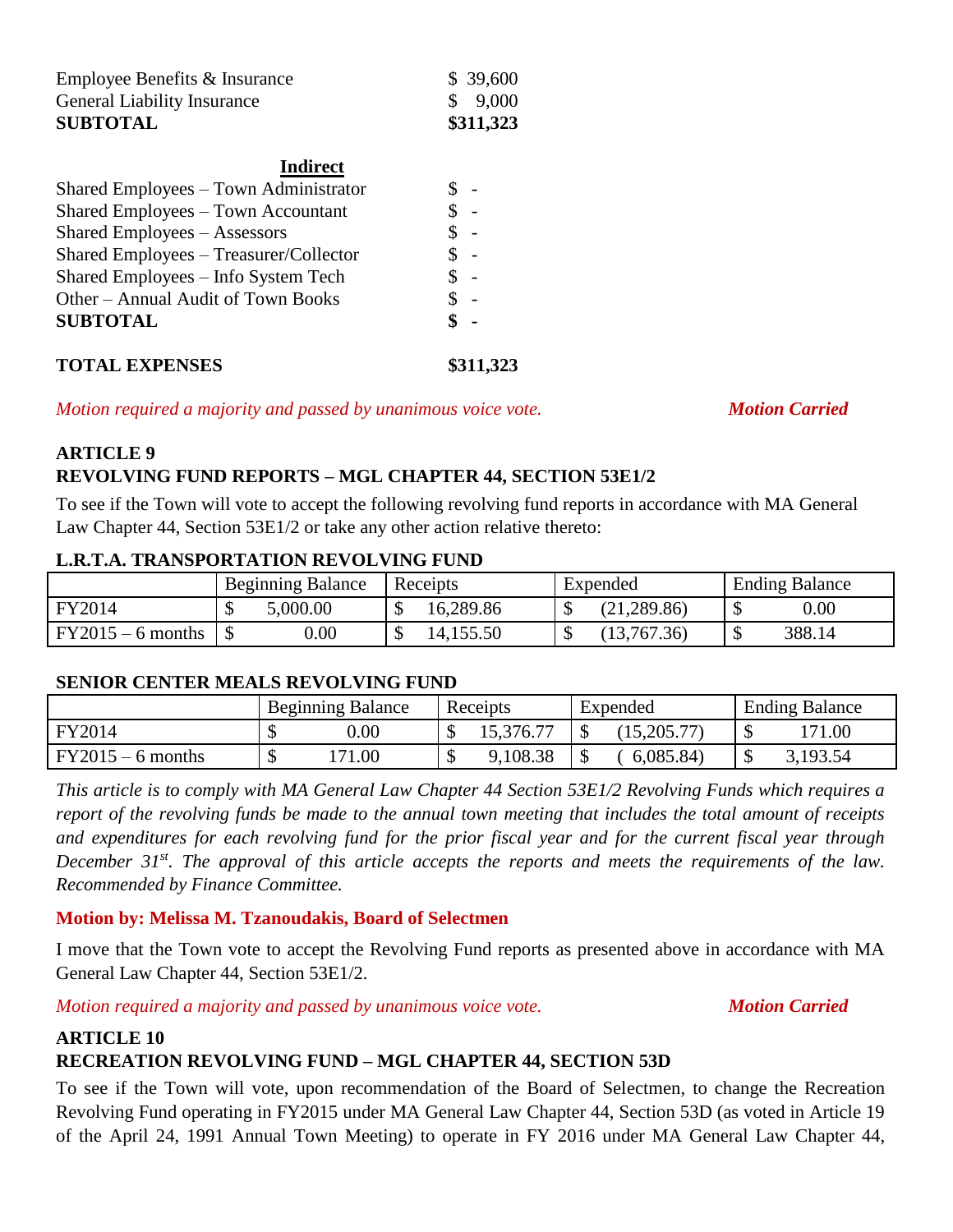Section 53E1/2 with the fund balance as of  $6/30/15$  to be carried forward as the starting balance in the new fund on 7/1/15, or take any other action relative thereto.

*This article will change the requirements of the Town's Recreation Revolving Fund in a way that will meet the needs of the Recreation Department with less restrictions regarding the fund balance at year end. Currently, under MGL chapter 44, section 53D the fund balance cannot exceed \$10,000 at the close of each fiscal year or the excess balance closes to the General Fund, but under section 53E1/2 there is no fund balance limit as of June 30, which will benefit the department financially. Recommended by Finance Committee.*

#### **Motion by: Melissa M. Tzanoudakis, Board of Selectmen**

I move that the Town vote to change the Recreation Revolving Fund operating in FY2015 under MA General Law Chapter 44, Section 53D (as voted in Article 19 of the April 24, 1991 Annual Town Meeting) to operate in FY2016 under MA General Law Chapter 44, Section 53E1/2 with the fund balance as of 6/30/15 to be carried forward as the starting balance in the new fund on 7/1/15.

*Motion required a majority and passed by unanimous voice vote. Motion Carried* 

### **ARTICLE 11 REVOLVING FUNDS – MGL CHAPTER 44, SECTION 53E1/2**

To see if the Town will vote, upon recommendation of the Board of Selectmen, to authorize the following revolving funds for certain Town departments under MA General Law Chapter 44, Section 53E1/2 for the Fiscal Year July 1, 2015 through June 30, 2016, or take any other action relative thereto:

| <b>Revolving Fund</b>         | **Authorized To<br><b>Spend</b>                                            | <b>Revenue</b><br><b>Source</b>                      | <b>Use of Fund</b>                                                                                      | <b>FY2016 Spending Limit</b>              |
|-------------------------------|----------------------------------------------------------------------------|------------------------------------------------------|---------------------------------------------------------------------------------------------------------|-------------------------------------------|
| L.R.T.A.<br>Transportation    | Council on Aging<br>Director                                               | L.R.T.A. Van<br>Transportation<br>Revenue            | Part-time wages<br>& Operational<br>Expenses                                                            | \$35,000                                  |
| <b>Senior Center</b><br>Meals | Council on Aging<br>Director                                               | Donations<br>for<br>Meals                            | Part-time wages<br>& Operational<br>Expenses                                                            | \$25,000                                  |
| Recreation                    | <b>Recreation Director</b>                                                 | Revenue<br>from<br>Recreation<br>Dept.<br>Activities | Part-time wages<br>& Operational<br><b>Expenses</b>                                                     | \$80,000                                  |
|                               | **Single Dept.<br><b>Authorization May</b><br>Not Exceed 1% of<br>Tax Levy |                                                      | <b>TOTAL OF</b><br><b>REVOLVING</b><br><b>FUNDS</b><br>Limit 10% of<br>FY15 Tax Levy<br>\$17,567,196.60 | \$140,000<br>\$1,756,720<br>\$<br>175,672 |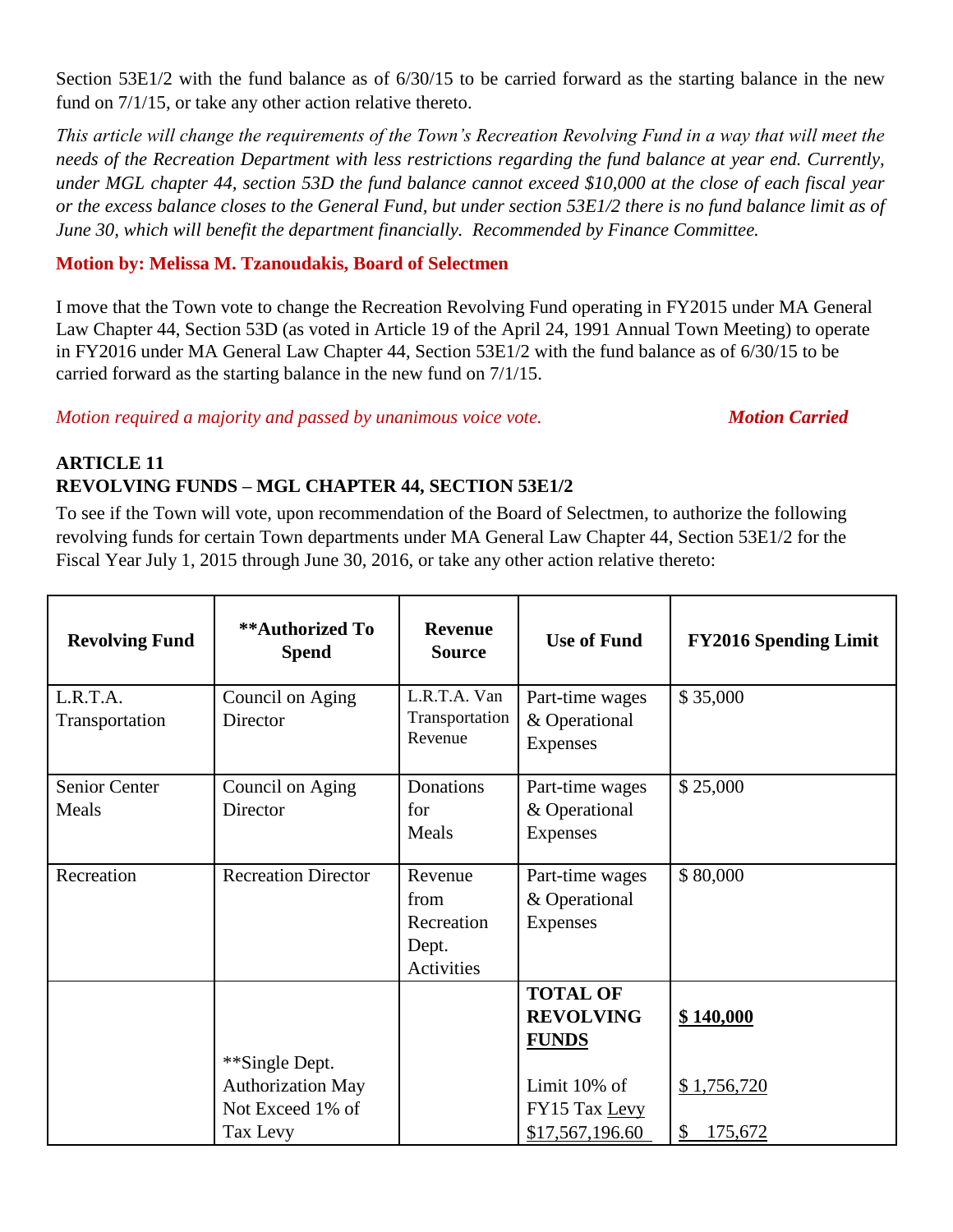|  |  | $1\%$ Limit $-$<br>Authorized to<br>$Spend**$ |  |
|--|--|-----------------------------------------------|--|
|  |  |                                               |  |

*MA General Law Chapter 44 Section 53E1/2 Revolving Funds requires that revolving funds established under this section must be authorized annually before the start of the new fiscal year. Each authorization must specify the purposes for which the fund may be expended, the receipts that will be credited to the fund, the board, department or officer authorized to expend from the fund, and the limit on the total amount which may be expended in the fiscal year. For example, fees collected for an instructional class to be held at the Recreation Center would be used to cover the costs for the class including the instructor's charge and program supplies. Fees and donations collected for the Council on Aging van transportation would be used to cover the costs of running the van, just as the fees and donations received for meals at the Senior Center would be used to pay for costs related to the preparation of meals. The revenue collected for each revolving fund is used to pay for the costs directly related to the service being provided. (NOTE: If Article 10 above is not approved, the Recreation Revolving Fund as listed in this article must be removed before voting.) Recommended by Finance Committee.*

### **Motion by: Melissa M. Tzanoudakis, Board of Selectmen**

I move that the Town vote to authorize the revolving funds as listed above for certain Town departments under MA General Law Chapter 44, Section 53E1/2 for the period July 1, 2015 to June 30, 2016.

*Motion required a majority and passed by unanimous voice vote. Motion Carried* 

#### **ARTICLE 12** By: Board of Selectmen **STRETCH ENERGY CODE**

To see if the Town will vote to enact Chapter 62-2 of the Code of the Town of Pepperell, entitled "Stretch Energy Code" for the purpose of regulating the design and construction of buildings for the effective use of energy, pursuant to Appendix 115.AA of the Massachusetts Building Code, 780 CMR, the Stretch Energy Code, including future editions, amendments and modifications thereto, which is on file with the Town Clerk; or take any other action relative thereto.

*Adoption of the "Stretch Energy Code" is the first step in the process of being designated by the State as a Green Community, which will allow the town to receive grants for energy conservation efforts and realize significant savings. Recommended by Finance Committee.*

# Background Information for Article 12 and the Green Communities Designation and Grant Program

There is one by-law on tonight's warrant that must be adopted by Pepperell so we can qualify for designation as a Green Community under the Green Communities Act. The purpose of the Green Communities Act is to assist towns in becoming more energy efficient. It is also part of the state's effort to address climate change by reducing greenhouse gas emissions. To become a Green Community, the town must meet the following five criteria:

| <b>Criterion</b>                           | <b>Action Needed by Pepperell to Meet Criterion</b> |
|--------------------------------------------|-----------------------------------------------------|
| 1 Provide as-of-right siting in designated | The town's existing zoning regulations meets this   |
| locations for renewable/alternative energy | criterion. To demonstrate that we meet it, Town     |
| generation, research & development, or     | Counsel must prepare a confirmation letter.         |
| manufacturing facilities.                  |                                                     |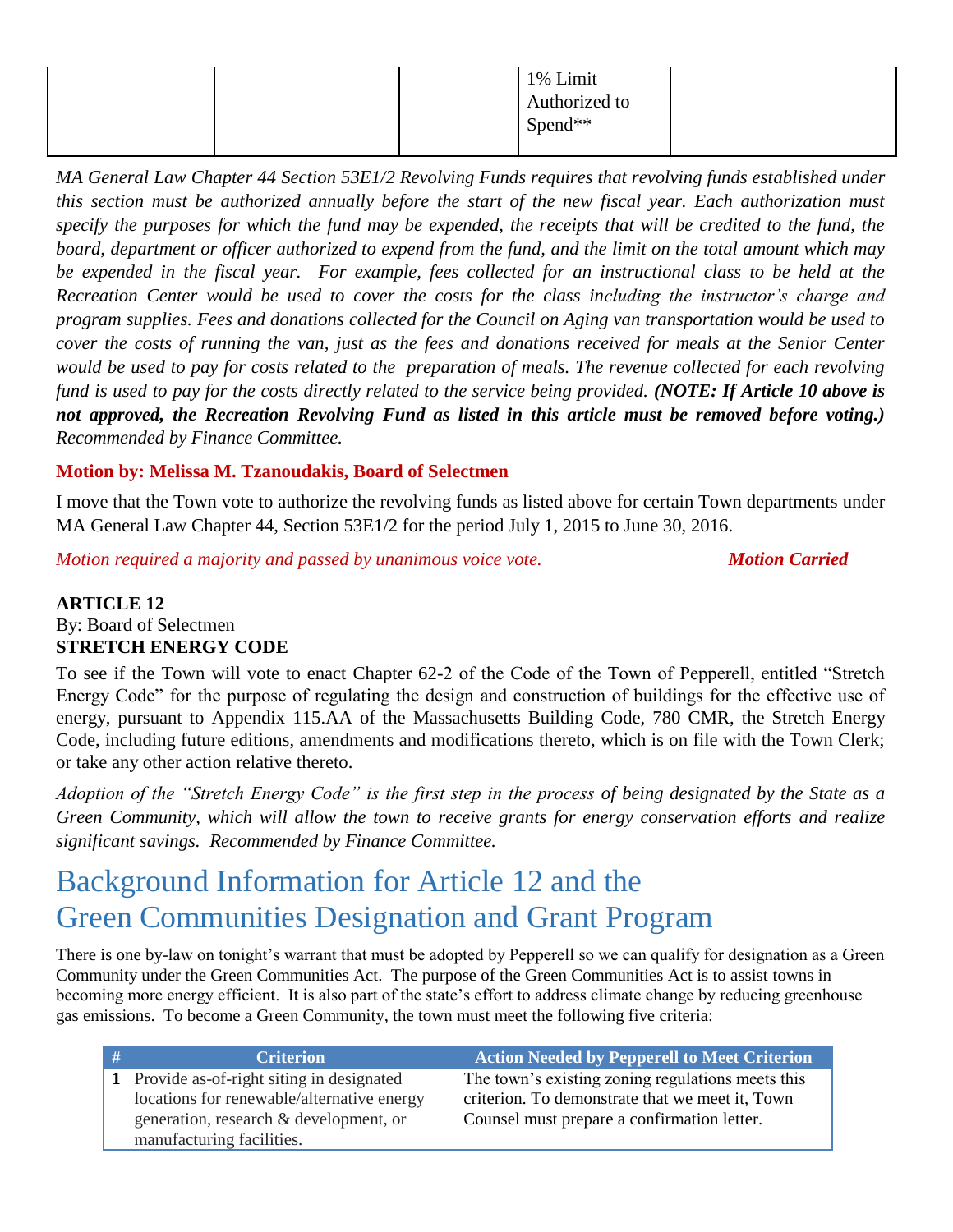| 2 | Adopt an expedited application and             | The town's existing application and permitting       |
|---|------------------------------------------------|------------------------------------------------------|
|   | permitting process for the solar installations | process meets this criterion. To demonstrate that we |
|   | that shall not exceed 1 year from initial      | meet it, Town Counsel must prepare a confirmation    |
|   | application to final approval.                 | letter.                                              |
| 3 | Establish a baseline energy use inventory for  | Work with the Northern Middlesex Council of          |
|   | municipal buildings, vehicles and street and   | Governments (NMCOG) in completing the baseline       |
|   | traffic lighting, and put in place a           | energy use inventory and in creating the 5-year/20%  |
|   | comprehensive program to reduce energy use     | energy use reduction program. NMCOG is               |
|   | by 20% within 5 years.                         | providing technical assistance under a grant         |
|   |                                                | program.                                             |
| 4 | Purchase only fuel-efficient vehicles for      | The Board of Selectmen must adopt a Fuel Efficient   |
|   | municipal use whenever such vehicles are       | Vehicle Policy for the town. (Note: Police cruisers  |
|   | commercially available and practicable.        | and heavy-duty vehicles (over 8,500 pounds gross     |
|   |                                                | vehicle weight) are exempted.)                       |
| 5 | Adopt the Stretch Energy Code.                 | <b>Article 12 - Adopt the Stretch Energy Code</b>    |
|   |                                                | general bylaw at tonight's Town Meeting. There       |
|   |                                                | is more information on the stretch energy code on    |
|   |                                                | the other side of this page.                         |

The value to Pepperell of becoming a Green Community is that we will receive a designation grant of approximately \$150,000 for energy efficiency measures. We will also be eligible for competitive grants of up to \$250,000 for energy efficiency measures in the future.

Townsend was designated a Green Community in July 2012 and was awarded a designation grant of \$156,925. The town of Westford was designated as a Green Community in December of 2013 and qualified for a base grant of \$156,025. They used their grant funds, combined with \$44,831.50 in incentives from National Grid, to complete nine projects with a total value of \$200,854.50. The projects are expected to save approximately \$29,000 per year in utility expenses and additional savings in maintenance costs.

One of the significant benefits of participating in the Green Communities program is that progress is measured, which ensures goals are accomplished. The town is required to regularly report its progress in meeting the 20%/5-year energy use reduction goal, as well as report on its compliance with the other criteria. 136 communities have been designated as Green Communities and close to 40 million dollars in grants have been awarded.

The next deadline for submitting an application for designation is October, 2015. Adopting the stretch Energy Code bylaw tonight will help ensure that the town can meet the deadline and reap the benefits of becoming a Green Community as soon as possible.

# Stretch Energy Code

Massachusetts has two energy codes – a base energy code and an optional stretch energy code. Communities can adopt the stretch energy code by Town Meeting vote and it can be rescinded by Town Meeting vote.

The stretch energy code applies to new homes, residential additions and renovations, many new commercial buildings, and additions to commercial buildings. The provisions for renovations and additions apply only to the areas affected. Both the base and stretch energy codes require that the portions of a building modified by renovation be brought up to code. Additions must be constructed to code. The Stretch Energy Code further requires that doors, windows or skylights meet Energy Star 5.0 standards and builders must complete the relevant portions of the Energy Star Thermal Bypass Inspection Checklist.

A feature of the Stretch Energy Code is that it is performance based. It requires new homes to meet a HERS (Home Energy Rating System) index rating target, rather than requiring the installation of specific energy efficiency measures. The HERS rating is a measure of a home's efficiency. It is calculated by a certified HERS rater using accredited software, which uses information on the design of the energy systems in a home to calculate the energy needs of the home and give it a rating score.

One benefit of using HERS ratings for compliance with the Stretch Energy Code is that builders do not have to install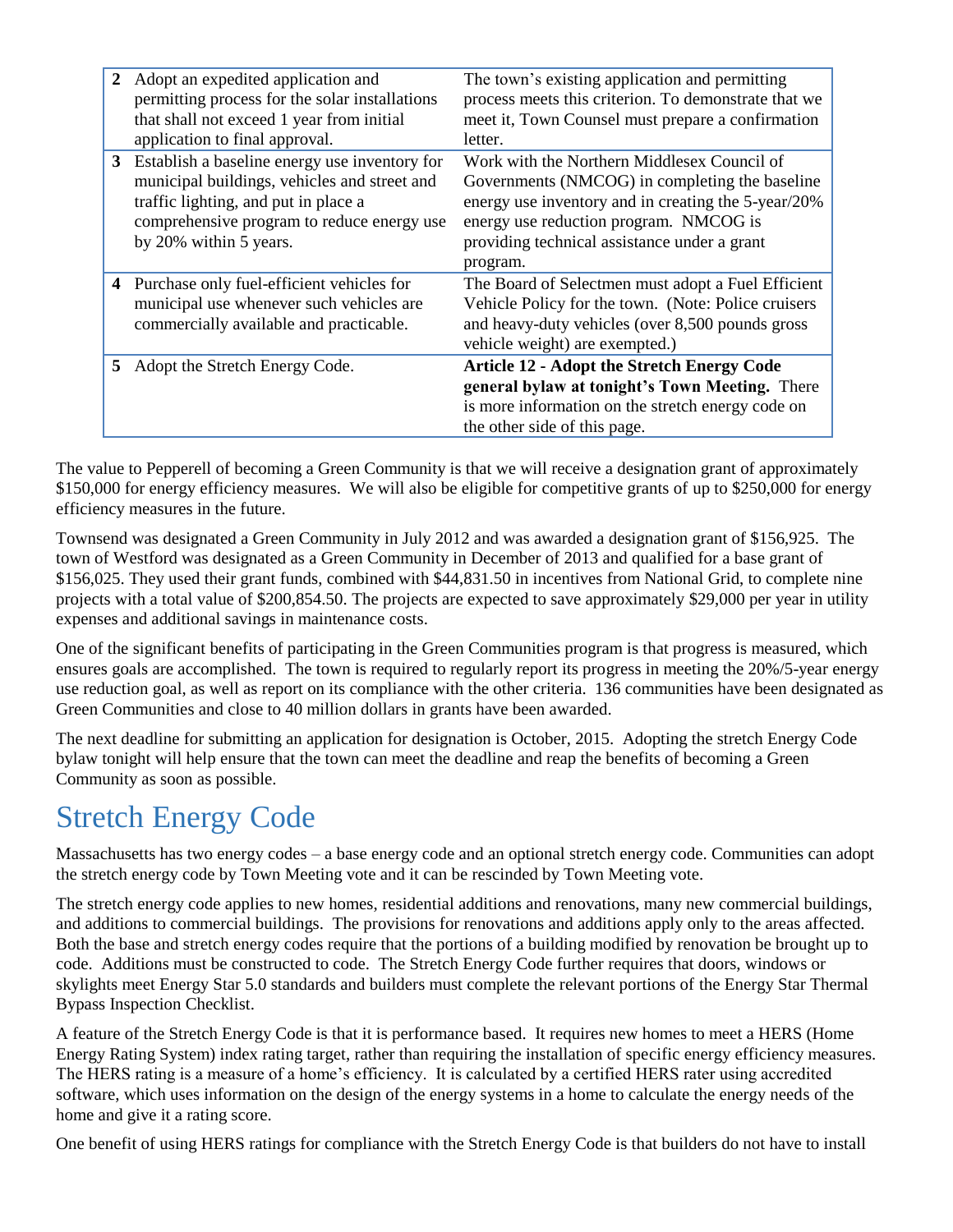specific energy efficiency measures, they have the flexibility to choose energy efficiency measures that meet the HERS rating target. It is also a way to ensure that homes are well built. As part of the HERS rating, the HERS rater tests the home for air leakage and completes the EPA thermal checklist, which helps ensure that the home performs as designed.

Since the base energy code is updated every 3-4 years, the Stretch Energy Code must be updated periodically in order to maintain the "stretch." When the stretch energy code was first adopted, it was characterized as adopting the next version of the base energy code early, which is how it turned out. A new version of the base energy code when into effect on July 1, 2014 and buildings built to the new base energy code and the existing stretch energy code have roughly the same efficiency.

The Bureau of Building Regulations and Standards (BBRS) and the Department of Energy Resources (DOER), two state entities responsible for the building energy codes, are working on a new stretch energy code. DOER has presented to the BBRS draft language for a new Stretch Code. Basically, it would require that the performance path of the standard building code be followed in Stretch Code municipalities. If the draft proposal is accepted, the additional cost will be primarily for the HERS Rater. This is generally in the \$900 - \$1500 range for residences.

Once adopted, the stretch energy code can only go into effect on January or July 1<sup>st</sup> and there must be at least six months between the effective date and when the stretch energy code becomes mandatory. The proposed bylaw has an effective date of July 1, 2015 with a six-month transition/concurrency period that ends December 30, 2015. The stretch energy code will become the town's sole energy code on January 1, 2016.

147 communities, representing more than half of the state's population, have adopted the Stretch Energy Code. Nearby communities that have adopted it include Ashby, Ayer, Chelmsford, Lowell, Lunenburg, Shirley, Townsend, Tyngsborough and Westford. Most builders in the area are likely familiar with the stretch energy code.

#### **Motion by: Stephen C. Themelis, Board of Selectmen**

I move that the Town vote to enact Chapter 62-2 of the Code of the Town of Pepperell, entitled "Stretch Energy Code" for the purpose of regulating the design and construction of buildings for the effective use of energy, pursuant to Appendix 115.AA of the Massachusetts Building Code, 780 CMR, the Stretch Energy Code, including future editions, amendments and modifications thereto, which is on file with the Town Clerk.

#### *Motion required a majority and passed by unanimous voice vote. Motion Carried*

### **ARTICLE 13** By: Board of Selectmen

#### **TIF AGREEMENT – 1A AUTO**

To see if the Town will vote, pursuant to M.G.L. c.40, §59, and M.G.L. c.23A, §3E and §3F, to:

- (a) approve a Tax Increment Financing Agreement between the Town and 1A Auto, Inc. and Green 1A Investments, LLC (Collectively the "Company"), in the form substantially as on file with the Town Clerk, for property shown on Assessors Map 26, Parcel 32, and Map 26, Parcel 206 (the "TIF Agreement"), which TIF Agreement provides for real estate tax exemptions at the exemption rate schedule set forth therein and approve a Certified Project application submission to the Massachusetts Economic Assistance Coordinating Council (the "EACC");
- (b) authorize the Board of Selectmen to execute the TIF Agreement, and approve submission to the EACC of the TIF Agreement and Certified Project application, all relating to the project as described in the TIF Agreement, and any necessary documents relating thereto, and to take such other actions as are necessary or appropriate to obtain approval of the TIF Agreement and Certified Project application, and related submissions and to take such other actions as necessary or appropriate to implement those documents;
- (c) Proposed Tax Increment Financing (TIF) Agreement substantially as printed below:

TAX INCREMENT FINANCING (TIF) AGREEMENT

**(Alternatively, the "Agreement") BETWEEN**

#### **TOWN OF PEPPERELL**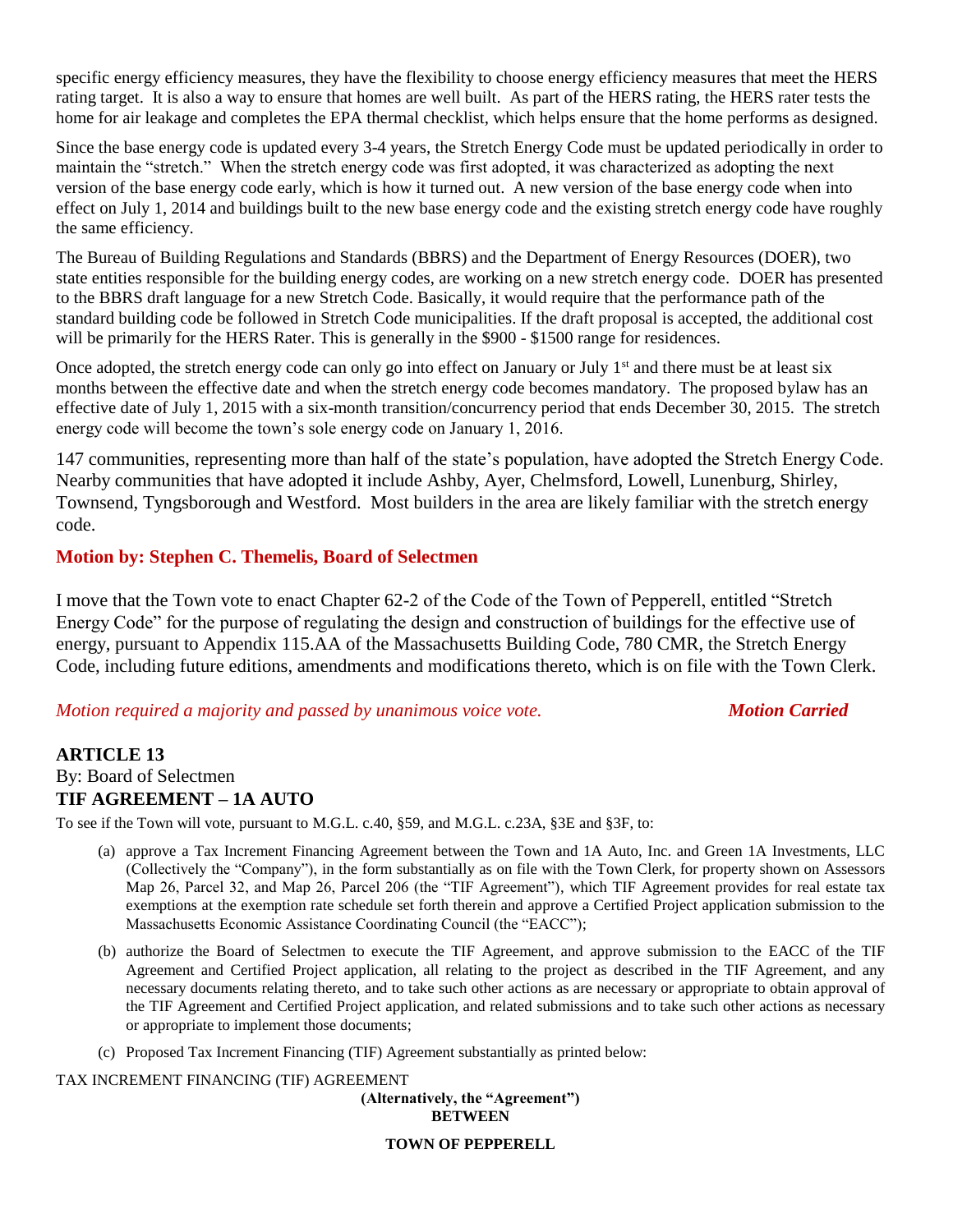#### **(Alternatively, the "Town")**

#### **AND**

#### **1A AUTO, INC. (Alternatively, the "Company") and GREEN 1A INVESTMENTS, LLC (Alternatively, the "Owner")**

This **AGREEMENT** is made as of this <u>day</u> of <u>come and</u>, 2015 by and between the Town, the Owner and the Company.

**WHEREAS** the Town is a Massachusetts municipal corporation acting through its Board of Selectmen having its principal office at One Main Street, Pepperell, MA 01463; and

**WHEREAS** the Owner is a Massachusetts limited liability company and the Company is a Massachusetts corporation, each having its principal office at 8 Chapel Place, Pepperell, MA 01463, and each is authorized to do business in Massachusetts; and

**WHEREAS** the Owner owns the parcels shown on the Town Assessors Map 26 as Parcels 32 and 206 (the "Parcel"), which contain an estimated 12.059 of land (the "Property") and is shown on the map attached to this Agreement; and

**WHEREAS**, the Owner has or will cause the Property to be leased to the Company; and

**WHEREAS**, the Owner and the Company plan to construct an approximately 100,000 square foot building with parking, landscaping and other appurtenance on the Property (the "Project") to serve as the corporate headquarters and a call center for the Company, provided that the Town enters in to this Agreement; and

**WHEREAS** the construction of the Project is intended to result in a capital investment of an estimated \$26.8 million, including \$25 million for soft and hard construction costs and related site development costs, and \$1.8 million for personal property at the Property; and

**WHEREAS** the Company plans to retain 95 full-time jobs and create 150 new, permanent full-time jobs at the Property; and

**WHEREAS** the Town is located within the boundaries of the Pepperell Economic Target Area (as that term is used in Massachusetts General Laws, Chapter 23A, Section 3D, and referred to below as the "ETA"); and

**WHEREAS** the Company intends to apply for status as a Certified Project under the Massachusetts Economic Development Incentive Program; and

**WHEREAS** the Town strongly supports increased economic development to provide additional jobs, expand business within the community, and to develop a healthy economy and stronger tax base; and

**WHEREAS** the Project will further the economic development goals and the criteria established for the ETA; and

**WHEREAS**, on March 30, 2015, the Pepperell Board of Selectmen recommended approval of the TIF Agreement to Town Meeting; and

**WHEREAS**, the Town, acting by and through its Board of Selectmen, subject to approval by Pepperell Town Meeting, hereby enters into this TIF Agreement with the Owner and the Company.

**NOW, THEREFORE**, in consideration of the mutual promises of the parties' contained herein and other good and valuable considerations, the receipt and sufficiency of which are hereby acknowledged, the parties hereby agree as follows:

#### **I. TOWN'S OBLIGATIONS**

1. A Tax Increment Financing ("TIF") exemption (the "Exemption") is hereby granted to the Owner and the Company by the Town in accordance with Chapter 23A, Section 3E; Chapter 40, Section 59; and Chapter 59, Section 5 of the Massachusetts General Laws. The Exemption shall be for a period of fifteen (15) years (the "Exemption Term"), commencing in the fiscal year following the date that the Project is placed into service (i.e., pursuant to a Certificate of Occupancy, and shall provide an exemption from taxation of the new incremental value of the Property resulting from the project as follows:

| Fiscal Year | <b>Exemption Percentage</b> |
|-------------|-----------------------------|
|             |                             |
|             |                             |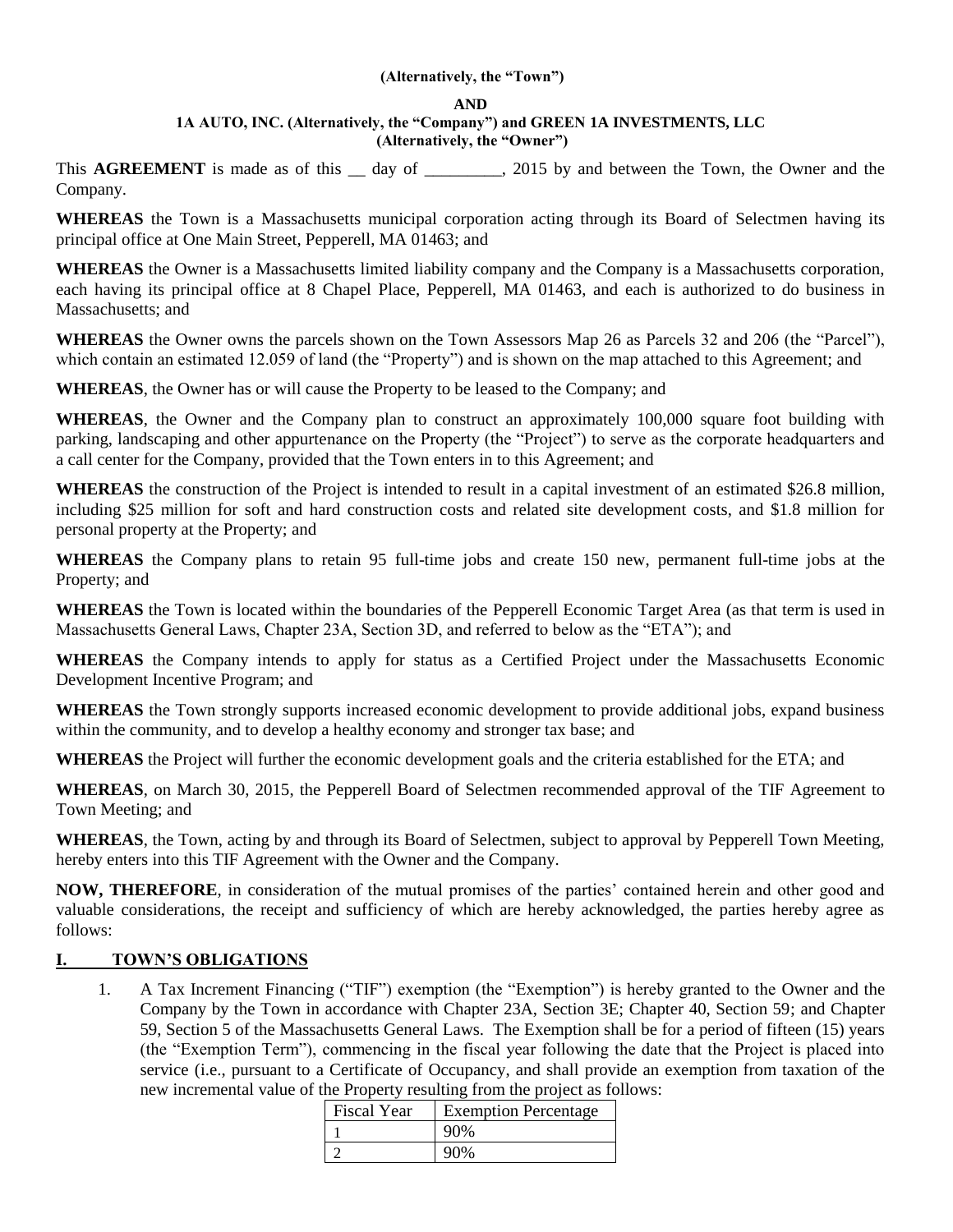| 3              | 90% |
|----------------|-----|
| $\overline{4}$ | 90% |
| 5              | 90% |
| 6              | 85% |
| 7              | 80% |
| 8              | 75% |
| 9              | 70% |
| 10             | 60% |
| 11             | 55% |
| 12             | 50% |
| 13             | 40% |
| 14             | 40% |
| 15             | 40% |

- 2. The base valuation for the Property shall be the assessed value of the Property for the base year. The base year for purposes of this Agreement is Fiscal Year 2015. The Fiscal Year 2015 assessed valuation for the Parcels are \$430,600 and \$271,100 and shall be the base valuation for this Agreement. The parties agree that there will be no exemption from taxes on personal property pursuant to this Agreement.
- 3. The base valuation shall be adjusted annually by an adjustment factor which reflects increased commercial and industrial property values within the community, as provided in Chapter 40, Section 59, of the Massachusetts General Laws.

#### **II. THE OWNER'S AND THE COMPANY'S OBLIGATIONS**

The Town grants the Exemption to the Company in consideration of, and commitment by, the Owner and the Company to the following:

- 1. The Company plans to retain 95 full-time jobs and create 150 new permanent full-time jobs to be located at the Property.
- 2. The Company will use reasonable efforts to utilize workforce development programs included but not limited to public institutions of higher education locally such as Middlesex Community College and the University of Massachusetts at Lowell to assist in the promotion of new permanent full-time jobs to be located at the Property for potential applicants from the Town of Pepperell.
- 3. The Company's job retention plans are outlined in the Employment and Job Creation section of the Certified Project application submitted to the State by the Company in connection with the Company's requests for a TIF Exemption (the "Application").
- 4. The Owner and the Company, as the case may be, plan to construct an approximately 100,000 square foot building on the Property for use as a corporate headquarters and call center.
- 5. The Owner and the Company, as the case may be, plan to invest an estimated \$26.8 million in the Project, including \$25 million for soft and hard construction costs including but not limited to plumbing, electrical, HVAC, fire protection and related site development costs, and \$1.8 million for personal property.
- 6. The Owner and the Company shall submit annual on-line reports to the Massachusetts Economic Assistance Coordinating Council ("EACC") on job retention and new investments at the Property for each year of the Application designation. The annual report shall include the number of permanent full-time jobs retained and created, and the value of Project capital investments with respect to the Property annually and on a cumulative basis. The annual report shall be submitted by the end of February of each year with respect to the immediately preceding fiscal year during which this Agreement is in effect.
- 7. The Company plans to use reasonable efforts, to the extent permitted by law and assuming equal qualifications, to give priority to qualified Pepperell residents in its hiring of new employees for the Project. The Company plans to advertise in local newspapers and participate in local job fairs through local college and universities.
- 8. If the Owner and the Company fails to meet the obligations specified in Sections 1, 2, 4, 5, 6, or 7 the Town, acting by and through its Board of Selectman with the approval of Town Meeting, may take action to request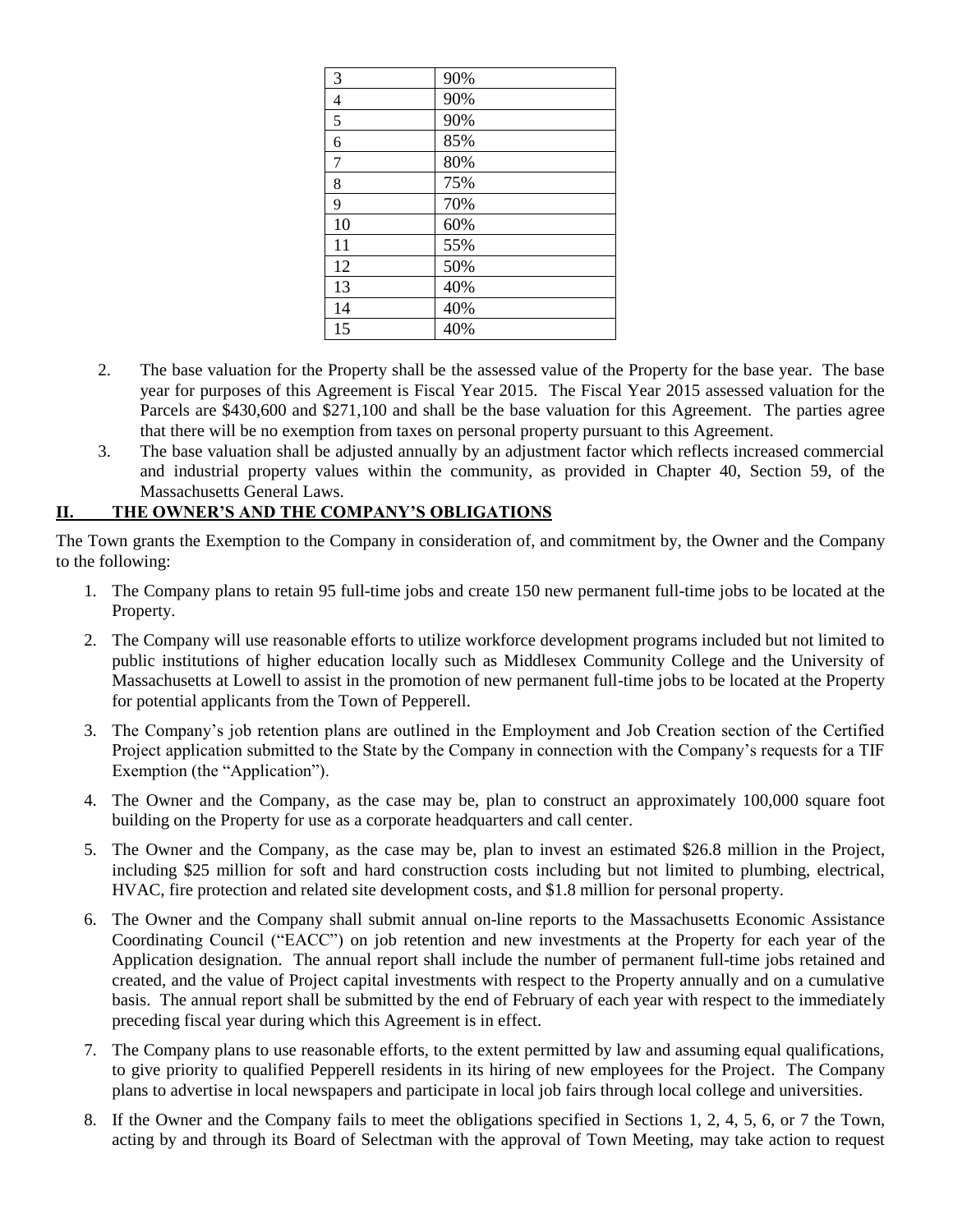decertification of the Project by the EACC. Prior to taking any action to request decertification of the Project by the EACC, the Town shall give written notice of the alleged default to the Owner and the Company and provide an opportunity to meet with the Town officials to discuss a cure to the alleged default. The Owner and the Company shall have thirty (30) days from the receipt of such written notice to respond to the Town regarding any alleged default and one-hundred and twenty (120) days of the receipt of such written notice to remedy such default, or with respect to defaults which cannot be remedied within such one-hundred and twenty (120) day period, within such additional period of time as is required to reasonably remedy such default, provided the Owner and/or the Company exercises due diligence in the remedying of such default. The time within which the Owner and the Company shall be required to perform any of the respective acts or obligations under this Agreement shall be extended to the extent that the performance of such obligations shall be delayed by a Force Majeure Event. A "Force Majeure Event" means any events or occurrences (such as acts of God, earthquakes, fire, acts of terrorism, war, labor disputes, delays or restrictions by government bodies, or marketwide economic circumstances) that are beyond the reasonable control of the Owner and the Company.

9. If the Company plans to move business operations from the Property, the Town shall be given sixty (60) days advance written notice.

#### **III. OTHER CONSIDERATIONS**

- 1. Pursuant to 760 C.M.R. 22.05(8) (d), this Agreement shall be binding upon and inure to the benefit of the parties, their respective successors and assigns, and subsequent owners of the Property, so long as the Project has not been decertified by the EACC.
- 2. The matters described above as obligations of the Owner and the Company are only conditions to the eligibility for tax exemptions under this Agreement, and do not create any generally enforceable obligations or covenants of the Owner or the Company. The Town's sole remedies for failure by the Owner and the Company to satisfy any of its respective obligations and conditions are as set forth in Paragraph 7 under the Owner's and the Company's Obligations section. The Town may seek to enforce such remedies in a court of competent jurisdiction in Massachusetts.
- 3. This Agreement is subject to Massachusetts General Laws Chapter 23A, Section 3A-3F inclusive, Chapter 40, Section 59, and Chapter 59, Section 5, cl. 51 and applicable regulations.
- 4. Should any provision of the Agreement be declared or determined by a court of competent jurisdiction to be illegal or invalid, the validity of the remaining parts, terms, and provisions shall not be affected thereby and said illegal or invalid part, term or provision shall be deemed not to be a part of the Agreement.

**WITNESSETH** the execution and delivery of this Agreement by the Town, the Owner and the Company as an instrument under seal as of the date first above written.

| 1A Auto, Inc.     | <b>Town of Pepperell</b>  |
|-------------------|---------------------------|
|                   |                           |
|                   | Board of Selectmen        |
|                   | <b>Board of Selectmen</b> |
| Date of Signature |                           |
|                   | <b>Board of Selectmen</b> |

**AGREED TO:**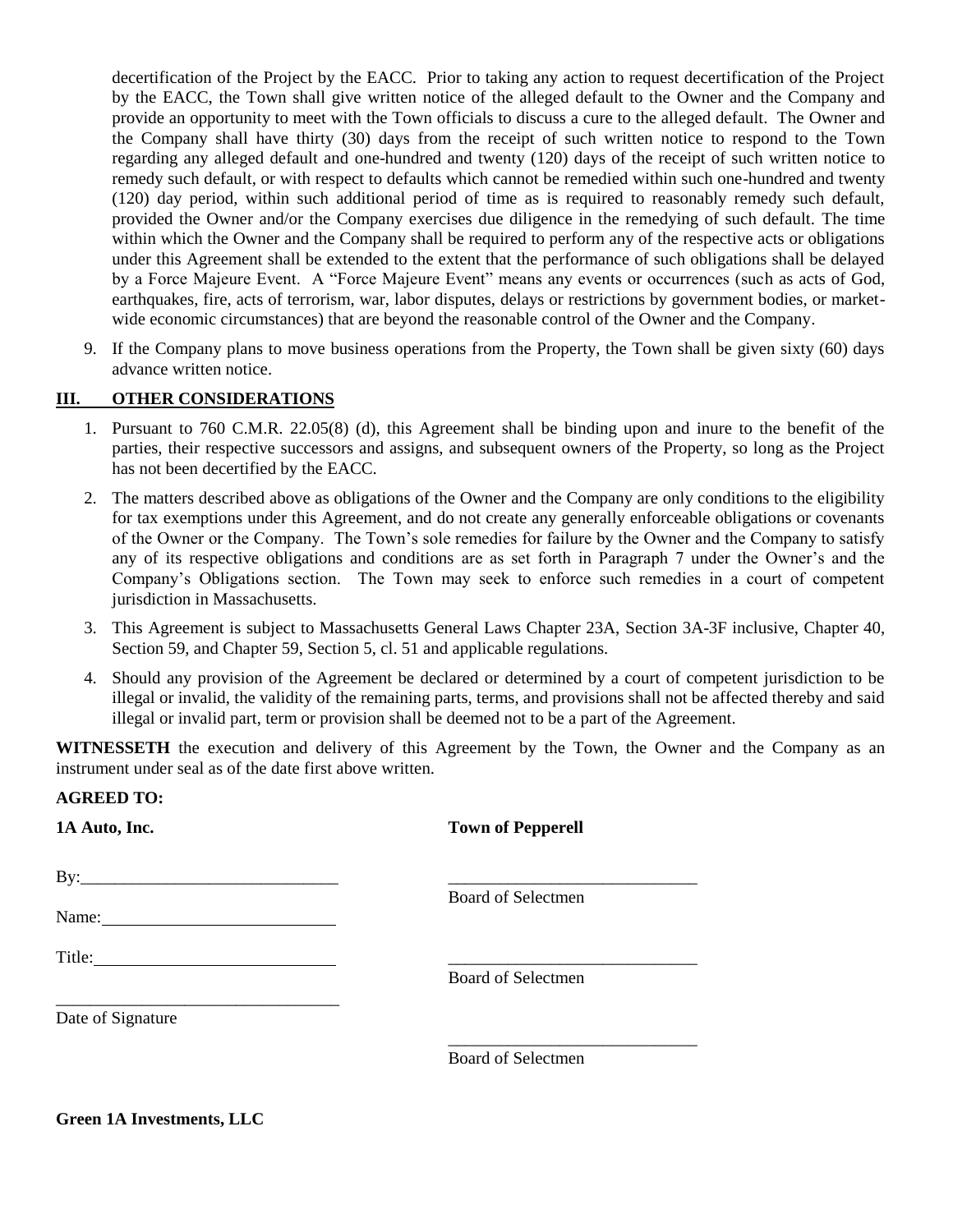Name: Name and Allen and Allen and Allen and Allen and Allen and Allen and Allen and Allen and Allen and Allen

Date of Signature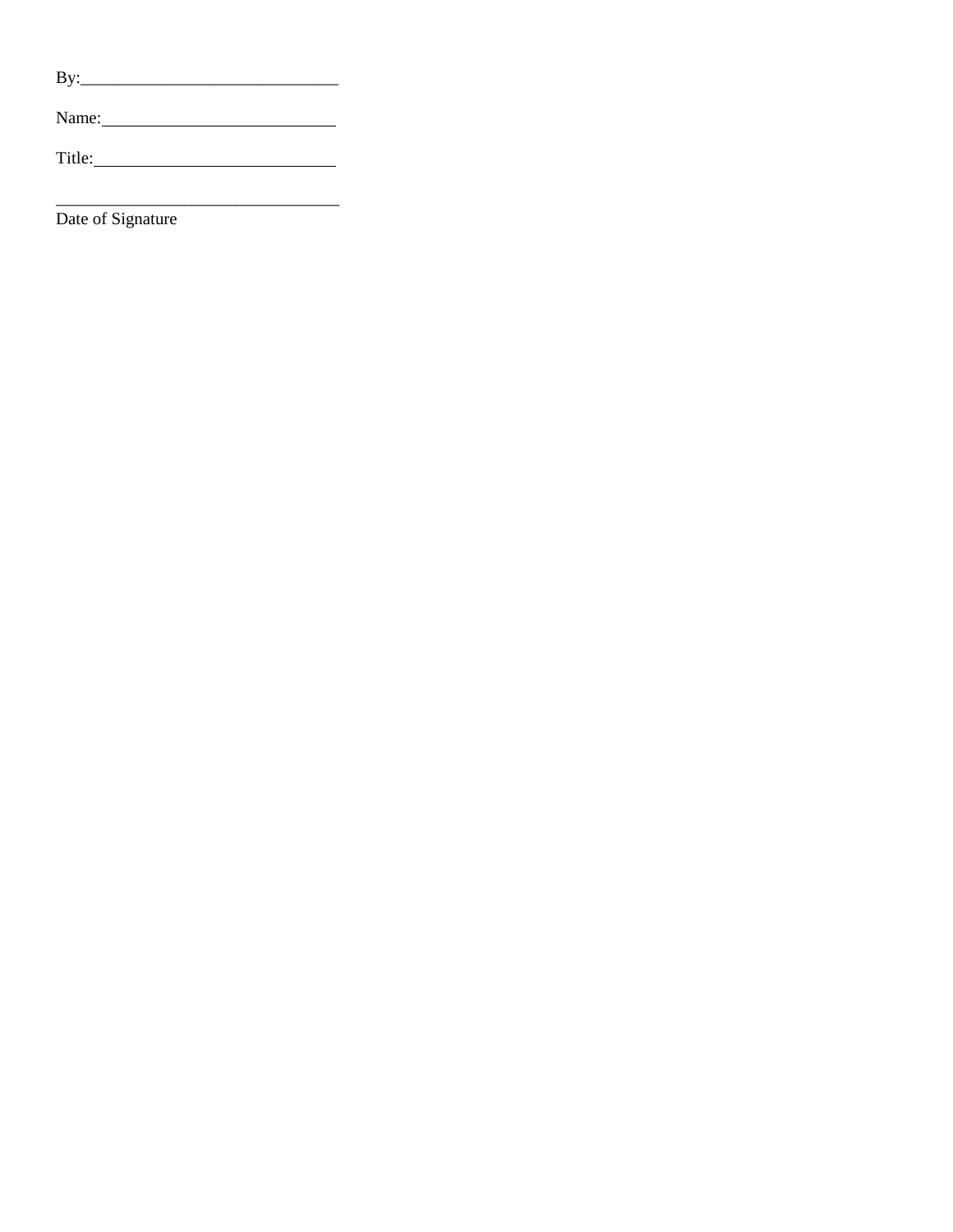

*This article would provide economic incentives to 1A Auto to establish an estimated 100,000 square foot building on the former "Mill Site" as their international headquarters. Legislative changes to the Economic Development Incentive Program (EDIP) were passed by the State Legislature and signed into law by the Governor in August of 2014. The EDIP was established in 1993, and revised in 2014, to stimulate job creation, attract new businesses, encourage existing businesses to expand, and increase overall economic development readiness. Tax Increment Financing (TIF) is a tool in this program. The TIF Agreement,*  describes the obligations agreed upon by the municipality and all the applicant making the private investment *and creating jobs. The municipality and the prospective Certified Project candidate agree to a property tax exemption based on a percentage of the value added through new construction or significant improvement for a period of no less than five and no more than twenty years.*

#### *Company Background*

*1A Auto is a second-generation, family-owned business providing automotive parts and solutions. Headquartered in Pepperell, Massachusetts, with facilities in Arizona and Kansas, 1A Auto has been operated by the Green family since 1990. In 1999, the Company expanded to sell aftermarket auto parts online and has grown into a national leader in this category since that time. 1A offers a vast selection of brands and more than 100,000 consumer products, such as lights, mirrors, suspension parts, wheel hubs, window motors, door handles, and switches. 1A Auto sends approximately 1.5 million shipments to customers annually.* 

*As personal shopping time grows more limited, time-pressed consumers are increasingly turning to ecommerce solutions for their purchasing needs. In response, 1A Auto has developed a digital library of more*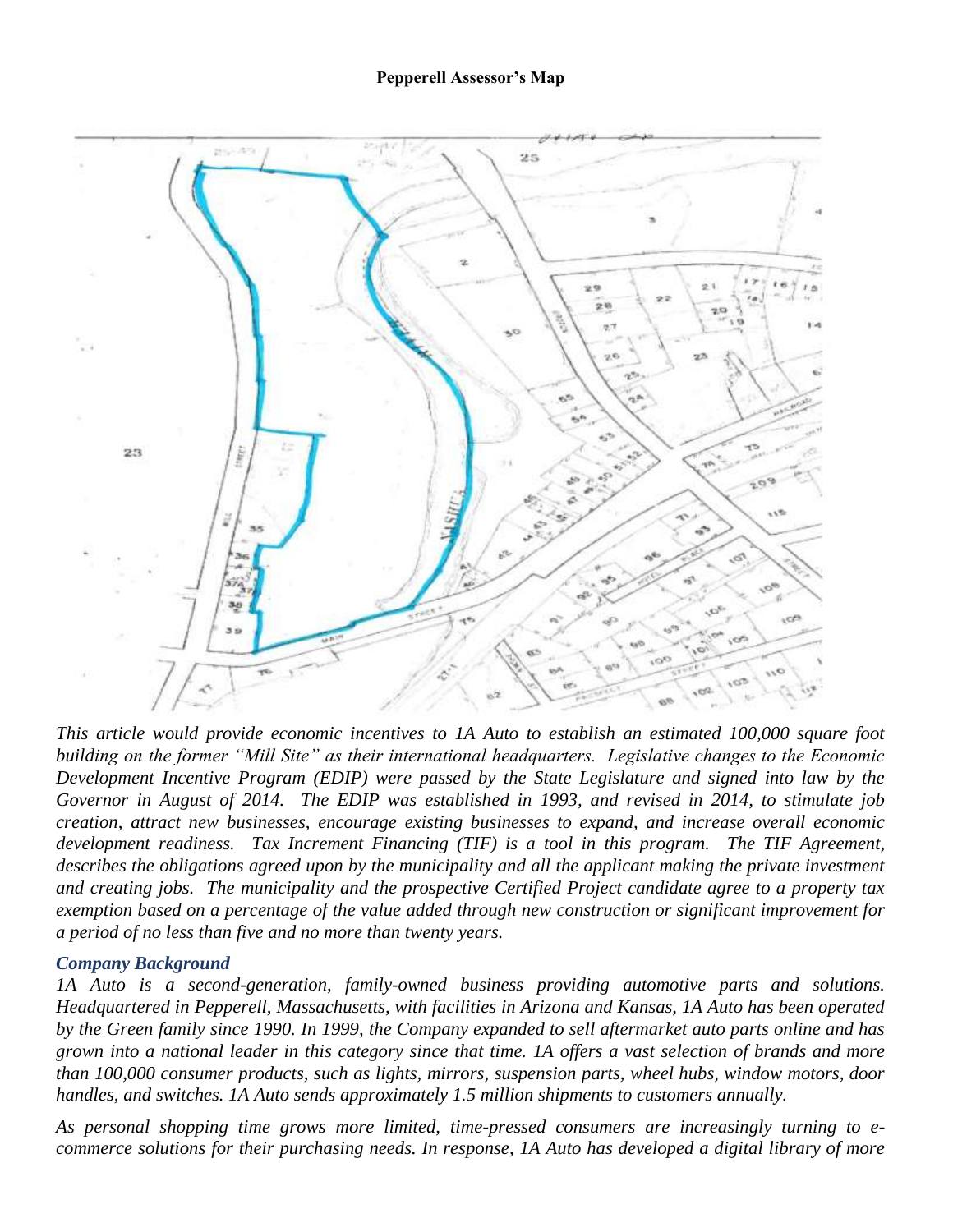*than 3,000 online instructional video tutorials, which have received over 100 million views. The Company also employs expert support technicians who provide customers with a positive auto repair experience. This advantage will ensure the Company remains a market leader and will be among the most competitive in the industry.* 

#### *Expansion Project*

*Due to increased customer demand and the need to attract and retain employees, 1A Auto has realized the need to expand and construct an attractive modern facility. A real estate site search has been conducted and a viable option has been identified in Pepperell.* 

#### *What is a TIF?*

*Tax Increment Financing (TIF) is a feature of the Commonwealth's Economic Development Incentive Program (EDIP). A TIF provides a company with a sliding scale property tax exemption of up to 20 years, based on the increased incremental assessed value of the project property due to on-site investments.*

- *The Town continues to receive 100% of the existing real estate taxes on the base value of the site.*
- *The tax incentive is a discount on the projected new taxes at the property during the life of the proposed TIF.*
- *The Town does not lose any existing tax revenue on the existing property.*

*It is essential that communities remain competitive in retaining and attracting businesses. A TIF is a useful economic development tool that provides both short- and long-term benefits to the town, region and Commonwealth of Massachusetts.* 

#### **TIF Proposal Projections**

15-year TIF Exemption Percentage Terms 90-90-90-90-90-85-80-75-70-60-55-50-40-40-40 **Current Base Annual Real Estate Taxes to Pepperell**  Current annual taxes paid to Pepperell  $$11,192$ Current taxes paid to Pepperell over a 15-year period *Assessed value or tax rate may change annually*  \$167,880 **Estimated New Revenue to Pepperell**  Real estate tax revenue with TIF to Pepperell over a 15-year period \$449,024 Permit fees \$65,000 **Total Estimated New Revenue to Pepperell over 15-year period \$514,024 Combined Estimated Revenue to Pepperell Combined Tax Revenue to Pepperell over a 15-year period**  *Base plus new*  **\$681,904** 

*Recommended by Finance Committee.*

**Motion by: Stephen C. Themelis, Board of Selectmen**

I move that the Town vote, pursuant to M.G.L. c.40, §59, and M.G.L. c.23A, §3E and §3F, to:

approve a Tax Increment Financing Agreement between the Town and 1A Auto, Inc. and Green 1A Investments, LLC (Collectively the "Company"), in the form substantially as on file with the Town Clerk, for property shown on Assessors Map 26, Parcel 32, and Map 26, Parcel 206 (the "TIF Agreement"), which TIF Agreement provides for real estate tax exemptions at the exemption rate schedule set forth therein and approve a Certified Project application submission to the Massachusetts Economic Assistance Coordinating Council (the "EACC");

authorize the Board of Selectmen to execute the TIF Agreement, and approve submission to the EACC of the TIF Agreement and Certified Project application, all relating to the project as described in the TIF Agreement,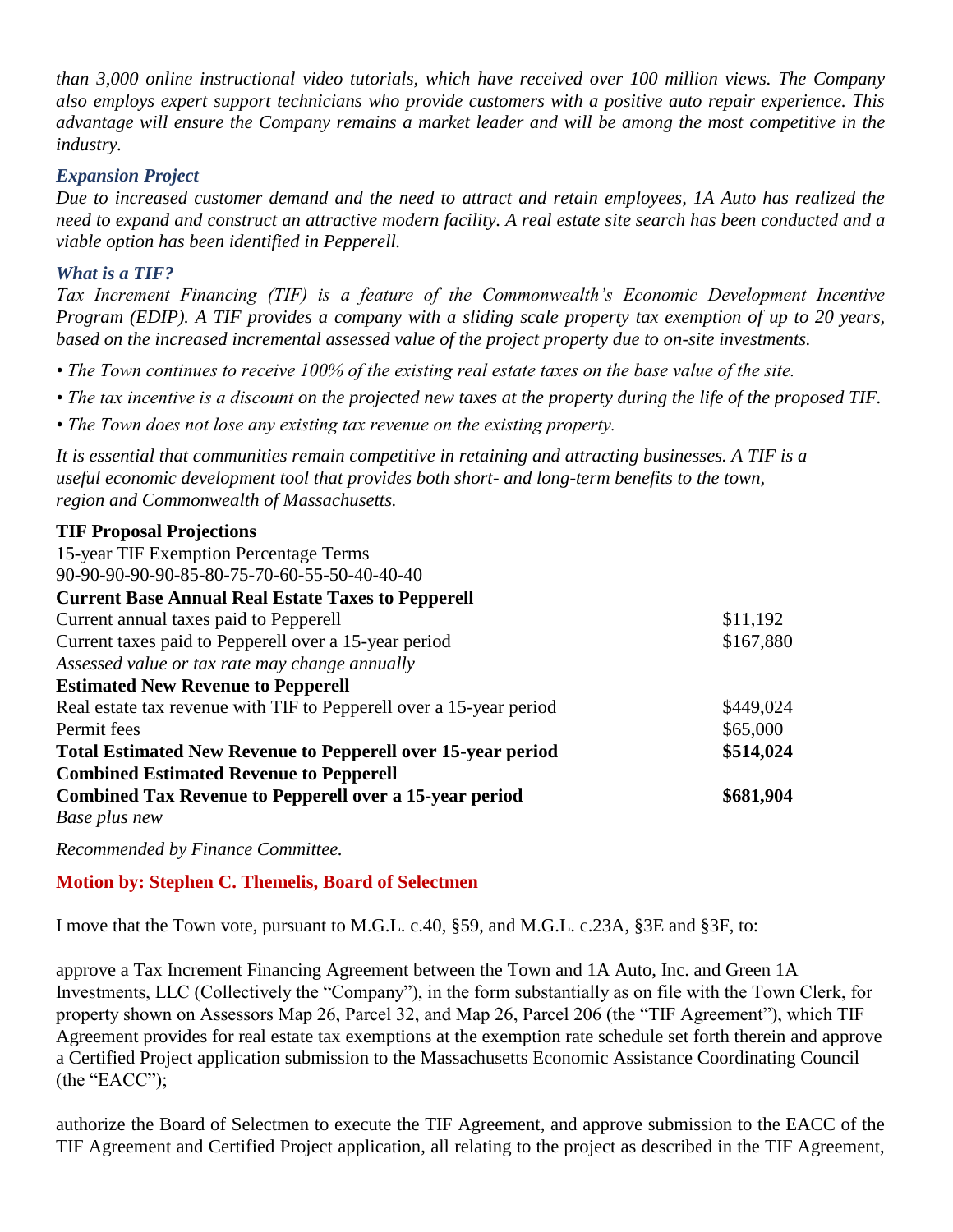and any necessary documents relating thereto, and to take such other actions as are necessary or appropriate to obtain approval of the TIF Agreement and Certified Project application, and related submissions and to take such other actions as necessary or appropriate to implement those documents.

*Motion to move the question made by Phillip D. Durno required a majority and passed by majority voice vote.*

*Motion required a majority and passed by unanimous voice vote. Motion Carried* 

#### **ARTICLE 14**

#### By: Board of Selectmen **EMERGENCY SERVICE COST REIMBURSEMENT**

To see if the Town will vote to recover the costs of providing emergency Fire, Police and other Town Department response services for motor vehicle accident(s) and hazardous materials releases from the parties responsible; to authorize the Selectmen to adopt regulations to define the nature and method of assessment of such costs, including all direct and indirect costs associated with rendering and collecting for emergency services rendered, and establish fees therefore; and to authorize the Selectmen and Town Administrator in conjunction with the Pepperell Fire Department, directly or indirectly through a third party billing service, to demand, recoup and or collect such costs from responsible individuals, business entities and/or insurance carriers that have provided insurance coverage applicable to such emergency services, or take any other action relative thereto.

*This article would provide a financial mechanism for the Town to recoup costs associated with motor vehicle accidents and/or the release of hazardous materials from insurance companies. For example, this includes the recovery of costs associated with Town personnel, including Fire, Police and Town Departments that have responded to these emergencies. Additionally, this includes overtime, emergency response services and any other costs associated with the emergency. The Town is exploring various ways to recover its costs and be made whole for professionally responding to motor vehicle accidents and/or the release of hazardous materials. Recommended by Finance Committee.*

#### **Motion by: Michelle R. Gallagher, Board of Selectmen**

I move that the Town vote to recover the costs of providing emergency Fire, Police and other Town Department response services for motor vehicle accident(s) and hazardous materials releases from the parties responsible; to authorize the Selectmen to adopt regulations to define the nature and method of assessment of such costs, including all direct and indirect costs associated with rendering and collecting services rendered, and establish fees therefore; and to authorize the Selectmen and Town Administrator in conjunction with the Pepperell Fire Department, directly or indirectly through a third party billing service, to demand, recoup and/or collect such costs from responsible individuals, business entitles and/or insurance carriers that have provided insurance coverage applicable to such emergency services.

*Motion required a majority and passed by unanimous voice vote. Motion Carried* 

#### **ARTICLE 15** By: Planning Board **OPEN SPACE RESIDENTIAL DEVELOPMENT**

To see if the Town will vote to delete in its entirety Section 7100. Open Space Residential Development and replace it with the following, or take any other action thereto:

#### **7100. OPEN SPACE RESIDENTIAL DEVELOPMENT**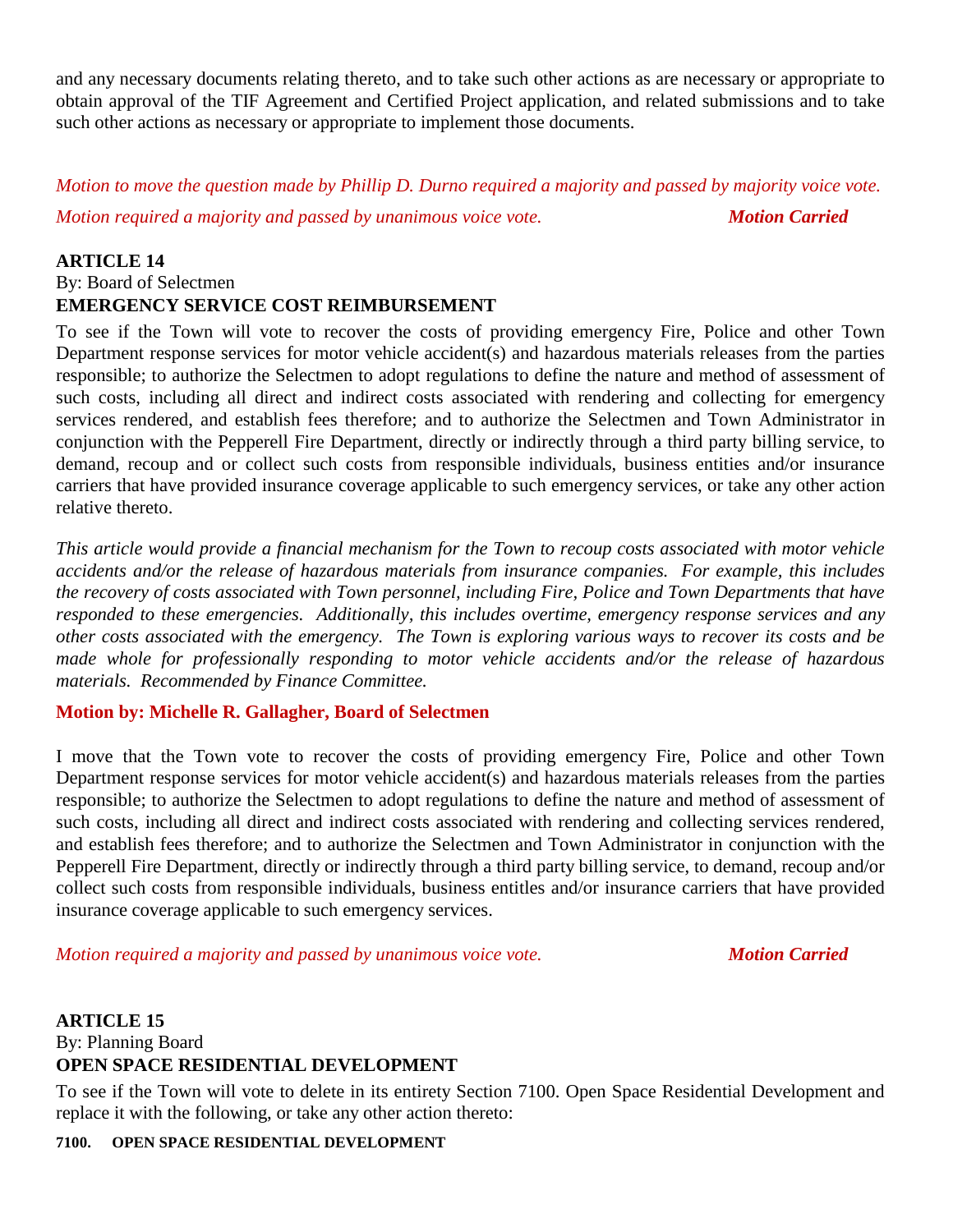#### **7110. Purpose.** The primary purposes of this bylaw are to:

- Further the goals and policies of the Pepperell Master Plan and Open Space and Recreation Plan;
- Provide for the by-right construction of Open Space Residential Development (OSRD);
- Enhance protection of the priority parcels for conservation as identified in the current Pepperell Open Space Plan;
- Encourage the permanent preservation of open space, agricultural land, forestry land, wildlife habitat, other natural resources including aquifers, water bodies and wetlands, and historical and archaeological resources;
- Enhance the protection of family farms in Pepperell; Enable landowners to realize equity from development of a small percentage of their land while current uses continue on the majority of the property;
- Connect open space created within OSRDs with existing conservation areas whenever possible;
- Encourage a less sprawling and more efficient form of development that consumes less open land and conforms to existing topography and natural features;
- Minimize the total amount of disturbance on sites undergoing development;
- Promote the incorporation of Low Impact Development and Green Infrastructure into development designs;
- Facilitate the construction and maintenance of streets, utilities, and public services in a more economical and efficient manner;
- Reduce the construction and maintenance costs of town-owned infrastructure;
- Expedite the permitting of projects;
- Provide for a diversified housing stock including providing affordable housing to persons of low and moderate income; and
- Reduce energy consumption and greenhouse gas emissions;

#### **7120. Definitions.**

Homeowners Association (HOA) shall mean the corporation, trust, or association owned by the unit owners within an Open Space Residential Development and used by them to manage and regulate their affairs, including any commonly owned land or facilities.

Open Space Residential Development (OSRD) shall mean a process for the development of land that: (a) calculates the amount of development allowed up-front by formula; (b) requires an open space analysis to identify the significant natural, cultural, and historic features of the land; (c) concentrates development, through design flexibility and reduced dimensional requirements, in order to preserve those features; and (d) permanently preserves at least 50% percent of the land in a natural, scenic or open condition or in agricultural, farming or forest use.

Building Envelope shall mean the area, as shown on a subdivision or site plan, in which all homes and accessory buildings shall be built according to the setbacks of this section.

**7130. Applicability.** OSRD is allowed by right under zoning, subject to the procedural requirements of the OSRD regulations, as applicable, and any other generally applicable non-zoning land use regulations, and may be proposed within the Rural Residence, Recreation Residence, Town Residence, and Suburban Residence zoning districts in the Town of Pepperell. Single family and duplex housing developments (including residential subdivisions or residential developments where the property is held in condominium, cooperative ownership, or other form where the property is not subdivided) may be developed in compliance with the provisions of this section..

All proposed OSRDs must conduct an open space analysis as part of their application package. Open space analysis refers to the process by which the applicant and the Planning Board, in consultation with the Conservation Commission, determine which areas in a tract proposed for an OSRD qualify and are designated primary and secondary conservation areas as described in the OSRD Regulations, with the remaining land being the potentially developable area. The process of conducting an open space analysis is described in the OSRD regulations.

ANR applicants may voluntarily apply for an OSRD under this Section. The plan shall be subject to the Town of Pepperell Rules and Regulations governing the Subdivision of Land.

If the proposed OSRD proposes a use and/or dimensional regulations that require a special permit elsewhere in the Protective Zoning Bylaws, the regulations and requirements of this Section shall prevail.

**7140. Yield - Allowable Residential Units.** The base maximum number of residential units in an OSRD is calculated using a formula based on the net acreage of the property. This formula takes into account site-specific development limitations that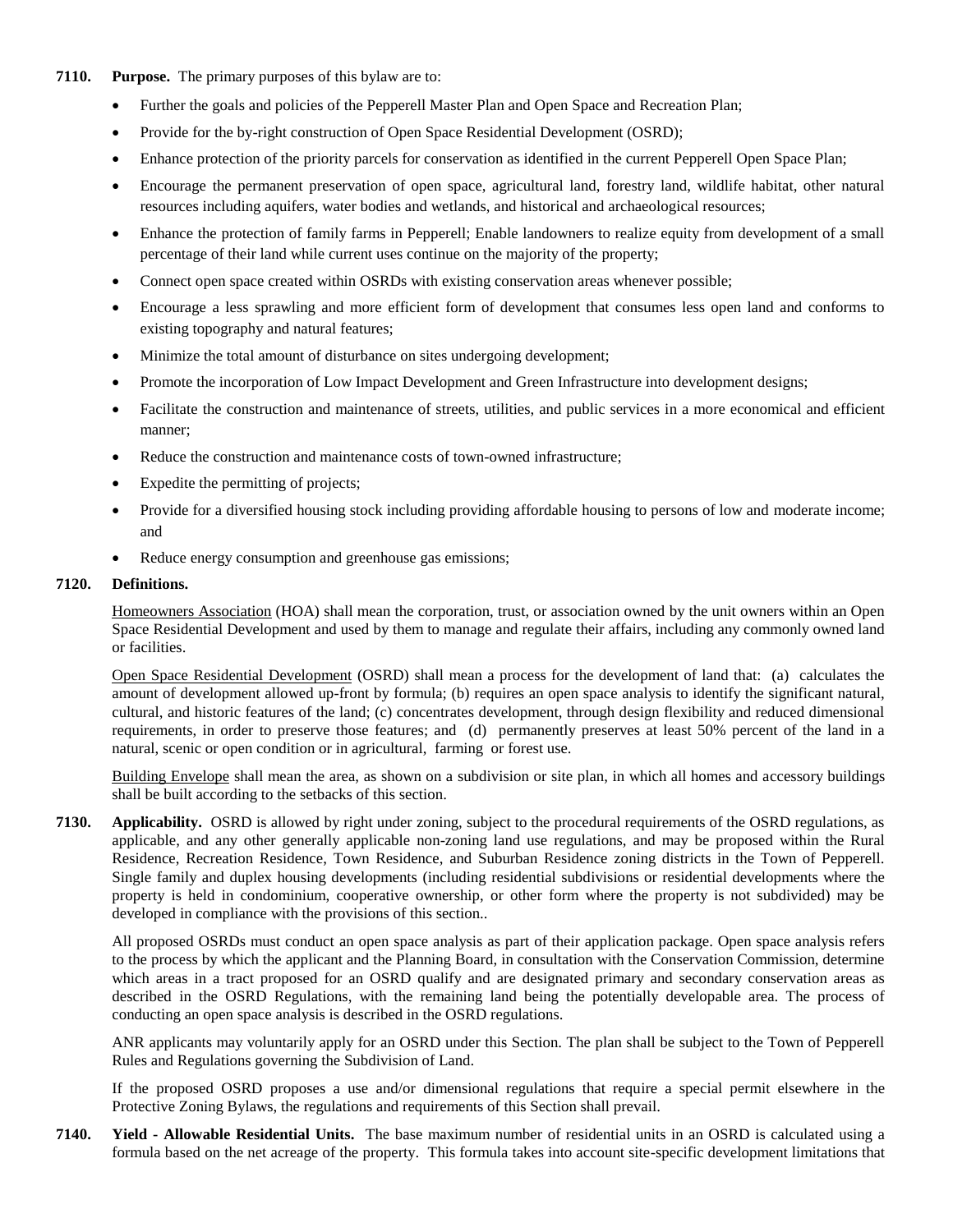make some land less suitable for development than other land. This calculation involves two steps, calculating the net acreage and dividing by the allowed density.

7141. Net Acreage Calculation. The factors named below are included for net acreage calculation purposes only and do not address any regulatory constraints on development siting that are not contained in other applicable provisions of law, including this zoning bylaw. To determine net acreage, subtract the following from the total (gross) acreage of the site:

Half (50%) of the acreage of land with slopes of 20% or greater;

Half (50%) of the total area of land subject to easements or restrictions prohibiting development, lakes, ponds, vernal pools, 100-year floodplains as most recently delineated by FEMA, Zone I and A around public water supplies, and wetlands as defined in Chapter 131, Section 40 of the Massachusetts General Laws and any state or local regulations adopted there under, as delineated by an accredited wetlands specialist and approved by the Conservation Commission; and

Seven (7%) percent of the remaining site area after the areas of A and B are removed to account for subdivision roads and infrastructure.

7142. Unit Count Calculation. The base maximum number of allowable residential dwelling units on the site is determined by dividing the net acreage by the required area (allowed density) for a dwelling unit in the district under this bylaw. Fractional units of less than .5 shall be rounded down and .5 or more shall be rounded up. The required acreage for each district is:

| <b>District</b>             | <b>Required Area per Unit</b> |  |  |
|-----------------------------|-------------------------------|--|--|
| Rural Residence             | 80,000 sq.ft.                 |  |  |
| <b>Recreation Residence</b> | 80,000 sq.ft.                 |  |  |
| Town Residence              | 80,000 sq.ft.                 |  |  |
| Suburban Residence          | 40,000 sq.ft.                 |  |  |

Note: the above area requirements are used to determine the number of allowable units; they are not the minimum OSRD lot sizes for the applicable districts, which are found below in the Dimensional Requirements section of this bylaw.

The actual number of lots realized may vary from the amount calculated by the above method due to State and Local Health laws and regulations governing the placement of wells and septic systems on a building lot. In all cases, each proposed lot must meet State and Local Health laws and regulations, subject to the provisions of the Town of Pepperell OSRD bylaw and accompanying regulations.

#### *Example Yield Calculation:*

*This example supposes a 40 acre tract proposed for subdivision through application of this OSRD bylaw. This tract contains 4 acres of steep slopes and 8 acres of wetlands. To calculate the net developable area or net acreage, first subtract half the area in steep slopes (2 acres), as well as half the area in wetlands (4 acres), from the total area of the parent parcel (40 acres) to arrive at 34 acres. From this figure, subtract 7% of the area for roads and infrastructure (2.38 acres), to arrive at a net acreage of 31.6 acres.* 

*This number is then converted to square feet (acres x 43,560) and the resulting number (1,377,367) divided by the minimum lot size in the underlying district, which, in this case, is the Rural Residence district with a minimum lot size of 80,000 square feet. The resulting figure is 17.2, which is rounded down to 17, which is the number of permissible units before the issuance of any bonus units pursuant to the provisions of this bylaw and any associated regulations. It should also that the required open space is 50% of the parent tract, which in this case is 50% of 40 equals 20 acres.* 

- 7143. Lots in More than One District. For lots in more than one district, the allowable unit count (excluding bonuses) and required open space for each district shall be determined first. These totals shall be added together and then rounded as above. The allowable maximum bonus for the entire development shall be calculated based upon this combined total number of units.
- **7150. General Requirements.** Single-family dwellings in Pepperell are permitted by right in residential zoning districts. Twofamily (duplex) dwellings may be allowed provided that the overall density of the project is not compromised and it will not be detrimental to the surrounding area and adequate parking and traffic flow are available.
- **7160. Dimensional Requirements**. Lot size and shape, placement, and other dimensional requirements within an OSRD are subject to the following limitations: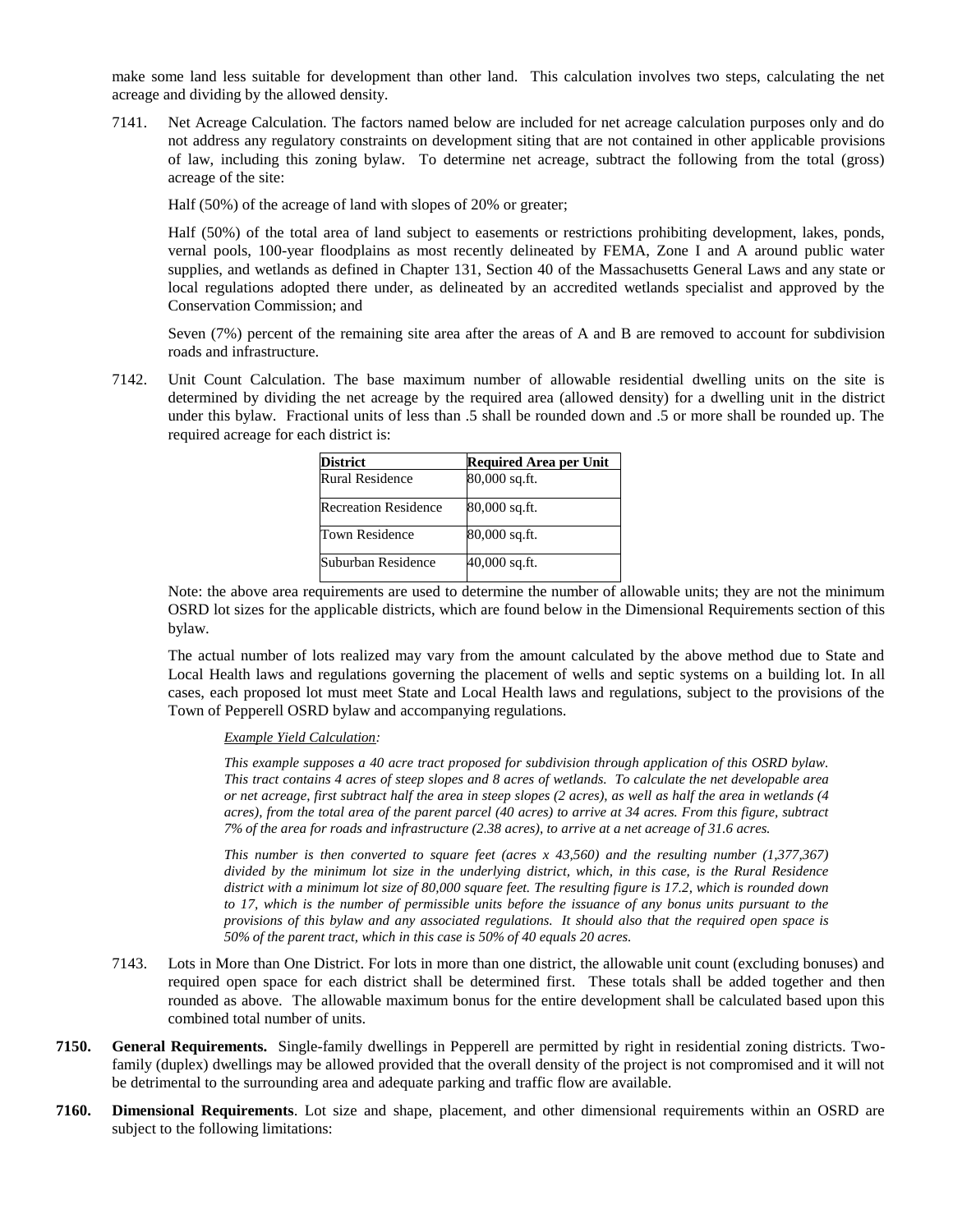Objectives: Lots/dwellings shall be located and arranged to advance the resource conservation objectives of the Master Plan and the Open Space and Recreation Plan and to protect views from roads and other publicly accessible points; farmland; wildlife habitat; large intact forest areas; hilltops; ponds; steep slopes; and other sensitive environmental resources.

Monuments: Industry accepted monuments of a type consistent with the use of the open space should clearly delineate the boundaries of the protected open space in a manner that facilitates monitoring and enforcement.

Building Envelope: All plans submitted under this section shall show the building envelopes for each proposed house lot; which is the area within all front, side and rear yard setbacks as specified below.

Lot Sizes and Setbacks: Lot sizes within an OSRD may be reduced from those in the underlying zoning districts, provided that the following minimum lot sizes apply.

| <b>Zoning District</b>      | <b>Minimum Lot Size</b> | <b>Minimum</b><br>Frontage* | <b>Front/Rear</b><br>Sethack** | Side<br>Sethack** |
|-----------------------------|-------------------------|-----------------------------|--------------------------------|-------------------|
| Rural Residence             | $20,000$ sq.ft.         | 40 feet                     | 20 feet                        | 15 feet           |
| <b>Recreation Residence</b> | $20,000$ sq.ft.         | 40 feet                     | 20 feet                        | 15 feet           |
| <b>Town Residence</b>       | $20,000$ sq.ft.         | 40 feet                     | 20 feet                        | 15 feet           |
| Suburban Residence          | $8,000$ sq.ft.          | 40 feet                     | 20 feet                        | 15 feet           |

\*Frontage: Building lots within an OSRD shall have a minimum of forty (40) feet of frontage. Each lot must have adequate access as determined by the Planning Board. A reduction in frontage to a minimum of twenty (20) feet may be allowed to access rear lots if the plan proposes use of a common driveway.

\*\*Setbacks: The minimum front yard and rear yard setbacks shall be 20 feet. Minimum side yard setbacks shall be 15 feet. In no event shall principal structures (whether single-family, two-family, or any other principal use) be closer than 30 feet to each other. However, any proposed lot that abuts existing residential property shall have a minimum side yard setback requirement equal to that of the existing side yard setback of the residential zoning district of the abutting property.

#### **7170. Open Space Requirements**.

7171. Minimum Percentage of Open Space. A minimum of 50% of the total land area of the OSRD shall be set aside as permanently conserved open space. A greater percentage may be set aside voluntarily or in exchange for additional housing units as authorized by the Planning Board.

Up to ten (10%) percent of the total land area within an OSRD may be used for water supply wells and associated infrastructure, subsurface leaching fields and other underground components of wastewater systems, rain gardens, constructed wetlands, and other decentralized storm water management systems consistent with Low Impact Development (LID) that serve the Open Space Design. Treated storm water may be discharged into the protected open space or land subject to a restrictive covenant.

This above described area can count towards the 50% protected open space requirement, and is subject to Restrictive Covenant pursuant to Article 97 of the of the Articles of Amendment to the Constitution of the Commonwealth of Massachusetts and M.G.L. Chapter 184, Sections 26-33, which shall be approved by the Planning Board and Board of Selectmen. All protected land is to be delineated on the approved plans.

- 7172. Contiguity of Open Space. Preserved open space shall be contiguous to the greatest extent practicable, with due consideration given to open space on abutting parcels. Where noncontiguous pockets of open space are preferable to protect conservation areas, applicants shall attempt to connect these resource areas to the greatest extent practicable with the use of trails and/or vegetated corridors. Open Space will still be considered contiguous if it is separated by a shared driveway, roadway or an accessory amenity (such as a barn, paved pathway or trail, or shed for the storage of recreational equipment).
- 7173. Permanent Conservation of the Required Open Space. Any land required to be set aside as open space, voluntarily preserved in excess of that which is required, conserved as a condition of the approval, or protected in exchange for additional density, shall be permanently protected pursuant to Article 97 of the Articles of Amendment to the Constitution of the Commonwealth of Massachusetts through a perpetual restriction under M.G.L. Chapter 184 Section 26-33 approved by the Commonwealth of Massachusetts, the Planning Board, and the Board of Selectmen and must be held by the Town of Pepperell.

Land conveyed to the Town of Pepperell shall be by a deed and the deed shall reference that the land is for the purpose of conservation or recreation uses as appropriate and as defined in the Conservation Restriction. Said deed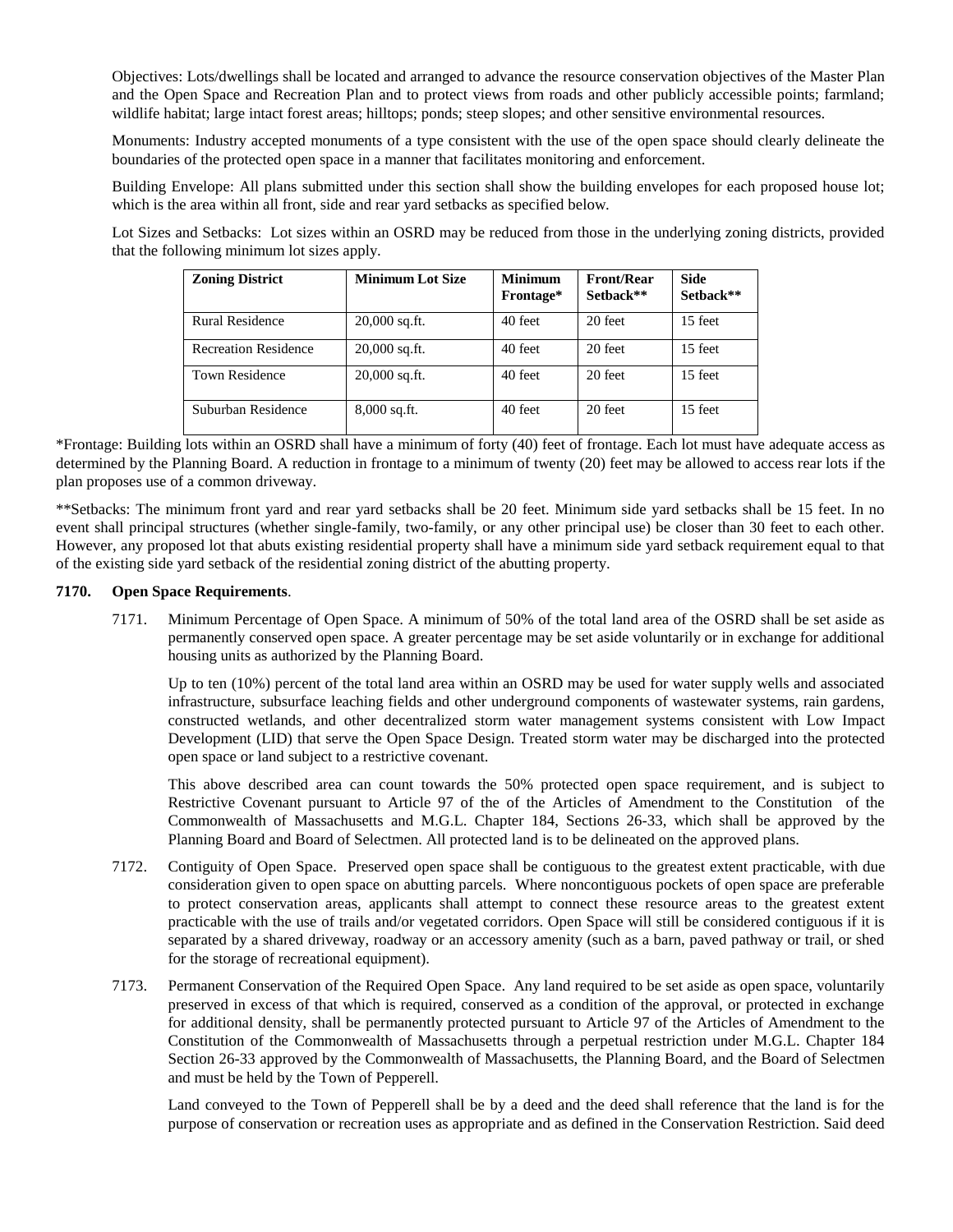shall be duly recorded and indexed in the Registry of Deeds or registered in the Land Court for the County or District where the land lies and shall affect its title.

Any proposed open space that does not qualify for protection or that is rejected from inclusion in the Conservation Restriction shall be subject to a Restrictive Covenant in perpetuity pursuant to M.G.L. Chapter 184, Sections 26- 30, and shall be approved by the Planning Board and Board of Selectmen and held by or for the benefit of the Town of Pepperell.

The restriction shall specify the prohibited and permitted uses of the restricted land, which would otherwise constitute impermissible development or use of the open space. The restriction may permit public access or access by residents of the development to the protected land.

- 7174. Timing. Any restriction or other legal documentation necessary regarding the conservation of open space as required herein are to be recorded with the Middlesex South District Registry of Deeds before lots are released or building permits are issued, whichever comes first.
- 7175. Allowable and Prohibited Uses of the Open Space. The Conservation Restriction shall set forth the conservation, preservation, education, recreation, protection or any combination of allowed uses and/or prohibited uses of the open space pursuant to Article 97 and M.G.L. Chapter 184 Section 26-33.

The Conservation Restriction may allow for a small portion of the open space, not to exceed 5%, be paved or built upon to complement the specified use of the open space (i.e. barns, parking, kiosks, walkways, and bike paths) so long as the conservation values of the open space are not compromised.

The open space may be used as the land subject to a restriction for the purpose of an aggregate calculation under Title V.

- 7176. Ownership of the Open Space: At the applicant's discretion and with Planning Board approval, the open space may be owned and maintained by:
	- (1) A private owner for agricultural, horticultural, forestry or any other purpose not inconsistent with the conservation restriction;
	- (2) A non-profit organization or agency of the Commonwealth, with their consent, whose principal purpose is the conservation of open space for any of the purposes set forth herein;
	- (3) The Pepperell Conservation Commission or Parks and Recreation Commission; or
	- (4) A homeowners association (HOA) as defined herein owned jointly or in common by the owners of the property within the project.

If option four is selected the following shall apply:

- a. The documents organizing the HOA shall be drafted and approved by the Planning Board before final approval of the OSRD development, recorded prior to the issuance of building permits, comply with all applicable provisions of state law, and pass with conveyance of the lots or units in perpetuity. Each individual deed, and the deed, trust, or articles of incorporation, shall include language designed to effect these provisions.
- b. Membership must be mandatory for each property owner, who must be required by recorded covenants and restrictions to pay fees to the HOA for taxes, insurance, and maintenance of common open space, private roads, and other common facilities.
- c. The HOA must be responsible in perpetuity for liability insurance, property taxes, the maintenance of recreational and other facilities, private roads, and any shared driveways.
- d. Property owners must pay their pro rata share of the costs in subsection c above, and the assessment levied by the HOA must be able to become a lien upon individual properties within the OSRD.
- e. The HOA must be able to adjust the assessment to meet changed needs.
- f. The applicant shall make a conditional grant to the Town of Pepperell, binding upon the HOA, of the fee interest to all open space to be conveyed to the HOA. Such offer may be accepted by the town, at the discretion of the Board of Selectmen, upon the failure of the HOA to take title to the open space from the applicant or other current owner, upon dissolution of the association at any future time, or upon failure of the HOA to fulfill its maintenance obligations hereunder or to pay its real property taxes.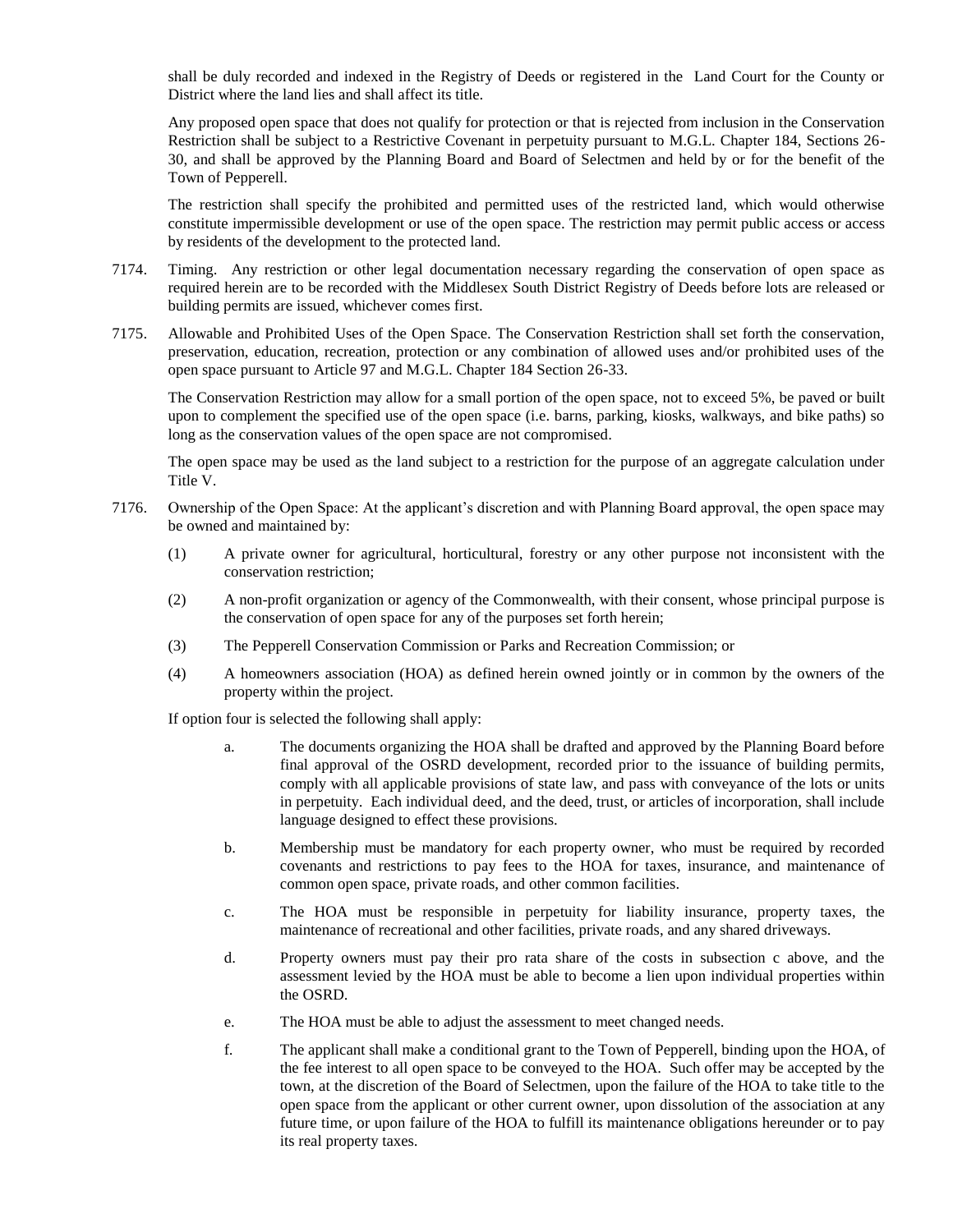- g. Ownership shall be structured in such a manner that real property taxing authorities may satisfy property tax claims against the open space lands by proceeding against individual property owners in the HOA and the dwelling units they each own.
- h. Town Counsel must find that the HOA documents presented satisfy the conditions in Subsections a through g above, and such other conditions as the Planning Board shall deem necessary.

Selection of ownership option one, two, or four requires:

- a. The conveyance of a conservation restriction as outlined herein; and
- b. The granting of an access easement over such land sufficient to ensure its perpetual maintenance as agricultural, conservation, or recreation land. Such easement shall provide that in the event the trust or other owner fails to maintain the open space in reasonable condition, the Town of Pepperell may, after notice to the lot owners and public hearing, enter upon such land to maintain it in order to prevent or abate a nuisance. The cost of such maintenance by the town shall be assessed against the properties within the development and/or to the owner of the open space. Pursuant to G.L. Chapter 40 Section 58 the town may file a lien against the lot or lots to ensure payment for such maintenance. Pursuant to G.L. Chapter 40 Section 57 the town may also deny any application for, or revoke or suspend a building permit or any local license or permit, due to neglect or refusal by any property owner to pay any maintenance assessments levied.
- 7177. Maintenance. The Planning Board shall require the establishment of ongoing maintenance standards as a condition of development approval to ensure that utilities are properly maintained and the open space land is not used for storage or dumping of refuse, junk, or other offensive or hazardous materials. Such standards shall be enforceable by the Town against any owner of open space land, including an HOA. If the Board of Selectmen finds that the maintenance provisions are being violated to the extent that the condition of the utilities or the open land constitutes a public nuisance, it may, upon 30 days written notice to the owner, enter the premises for necessary maintenance, and the cost of such maintenance by the Town shall be assessed ratably against the landowner or, in the case of an HOA, the owners of properties within the development, and shall, if unpaid, become a property tax lien on such property or properties.
- **7180. Submission Requirements.** Applications for approval of an OSRD shall be submitted following the requirements of the Planning Board OSRD Regulations and the Town of Pepperell 'Rules and Regulations Governing the Subdivision of Land'. The application for an OSRD shall follow the same review procedures and timelines as specified in the 'Town of Pepperell 'Rules and Regulations Governing the Subdivision of Land'.
	- 7181. Application. An applicant for an OSRD shall submit to the Planning Board an Application for Approval of a Definitive Subdivision according to the procedures and provisions of the Town of Pepperell 'Rules and Regulations Governing the Subdivision of Land'.
	- 7182. Open Space Analysis. In order to enable the Planning Board to determine whether or not a proposed OSRD satisfies the purposes and standards of this Section, an applicant must present sufficient information on the environmental and open space resources for the Planning Board to make such determination. The required information shall be provided in the form of an open space analysis as described in the OSRD Regulations. In the case of an OSRD that is not a subdivision the Planning Board may require the submission of all or only part of an open space analysis as described in the OSRD regulations. Proposed use(s) of the open space consistent with this Section shall be specified in the application.
	- 7183. Conditions of Approval. The Planning Board may place conditions upon the approval of an OSRD plan according to the procedures and provisions of the Town of Pepperell 'Rules and Regulations Governing the Subdivision of Land'.
	- 7191. Waiver from Compliance. The Applicant shall adhere to strict compliance with the requirements of this Section. If the Applicant seeks a waiver from the requirements of this Section, the request must be submitted in writing and must identify the specific relief being sought and must include evidence or statements that the granting of the waiver shall still maintain the intent and purpose of this Bylaw and shall still be consistent with the best interest of the Town of Pepperell.
- **7190. Decision of the Planning Board**. If granted, a final decision, with conditions, if appropriate, shall be issued to the applicant. Such decision shall be recorded at the Middlesex South District Registry of Deeds and evidence of recording shall be presented to the Planning Board prior to the issuance of any building permits.

*Through a grant provided by the Mass Audubon, the Nashua River Watershed Association worked with the Planning Board to update the Open Space Residential Development (OSRD) bylaw utilizing the State's new*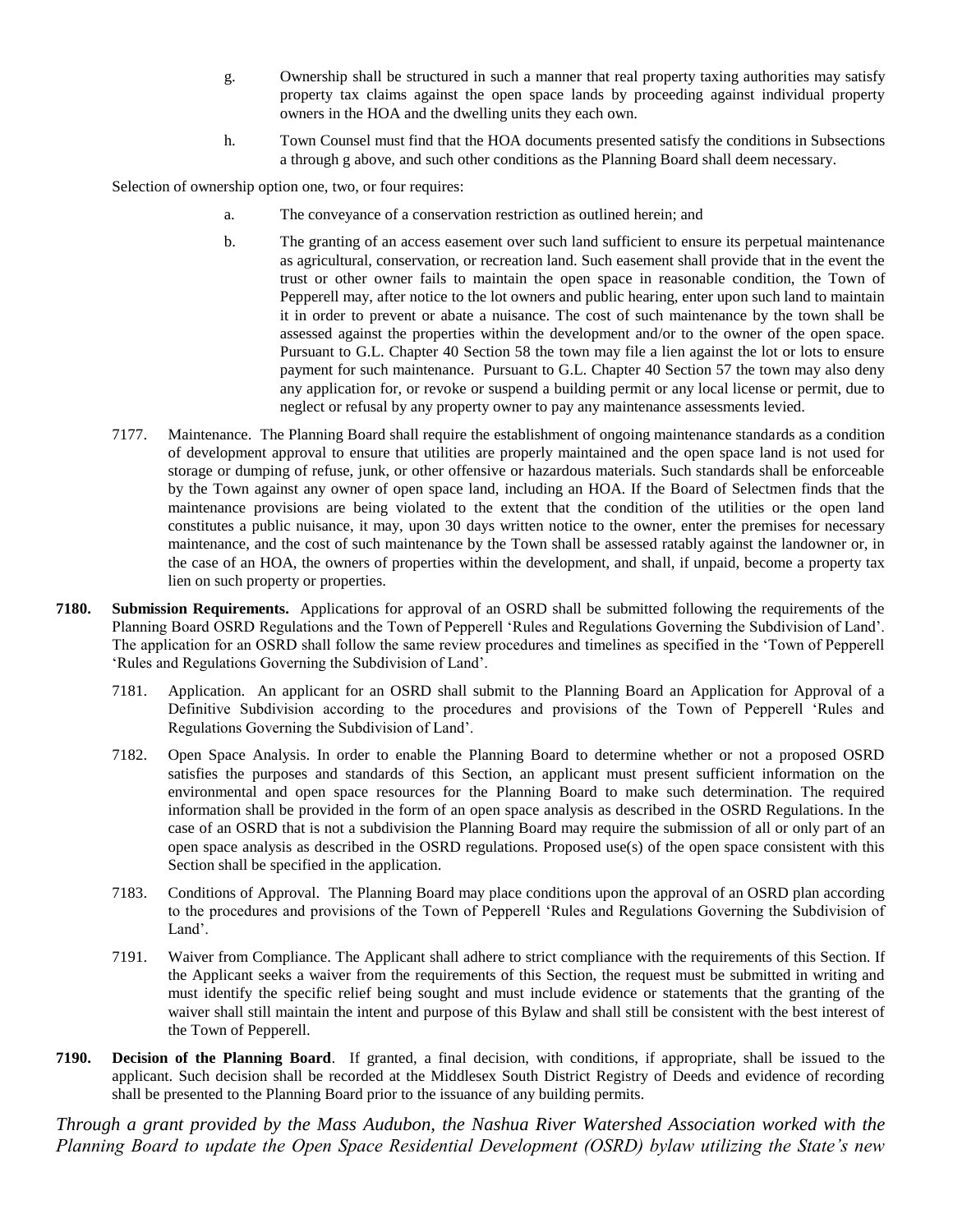*model bylaw. The Pepperell Zoning Bylaw currently has a section allowing OSRD, but for various reasons, including the need to obtain both special permit and subdivision approval; the bylaw has been infrequently used. An effective OSRD bylaw can help a town preserve its open spaces and scenic and cultural resources in the face of development pressure; but it must be user friendly and not time consuming for applicants and the Planning Board. The proposed revised OSRD bylaw preserves the most important features of the existing bylaw while making the process easier for applicants and the Planning Board.* 

#### **Motion by: Anna J. MacDonald, Planning Board**

I move that the Town vote to take no action on Article 15 and is recommended for further study.

*Motion required a majority and no action was taken.*

### **ARTICLE 16** By: Board of Health **BOARD OF HEALTH FEES**

To see if the Town will vote to set the following fees for the Board of Health:

|                                       | <b>Current Fee</b> | Change |
|---------------------------------------|--------------------|--------|
| Campground/Recreational Camp          | 10.00              | 50.00  |
| <b>Manufactured Housing Community</b> | 10.00              | 50.00  |
| <b>Frozen Dessert License</b>         | 25.00              | 50.00  |
| Milk/cream license                    | 2.00               | 10.00  |

Or take any other action relative thereto.

*The reason for the increase in these fees is due in part because the Board of Health determined it was time to restructure the fee schedule. In doing so it was apparent that the fee schedule had not been evaluated in approximately 10 years. The fee schedule requires a Town Meeting vote for approval. Recommended by Finance Committee.*

### **Motion by: Phillip D. Durno, Board of Health**

I move that the Town vote to set the following fees for the Board of Health:

|                                       | Fee   |
|---------------------------------------|-------|
| Campground/Recreational Camp          | 50.00 |
| <b>Manufactured Housing Community</b> | 50.00 |
| <b>Frozen Dessert License</b>         | 50.00 |
| Milk/cream license                    | 10.00 |

*Motion required a majority and passed by unanimous voice vote. Motion Carried* 

### **ARTICLE 17**

By: Highway Superintendent **REPLACEMENT OF DRAINAGE SYSTEMS**

To see if the Town will vote to raise and appropriate or transfer from available funds the sum of \$55,500 to replace two drainage systems, one on Herget Drive and one on Heald Street; said appropriation to be under the control of the Highway Superintendent, or take any other action relative thereto.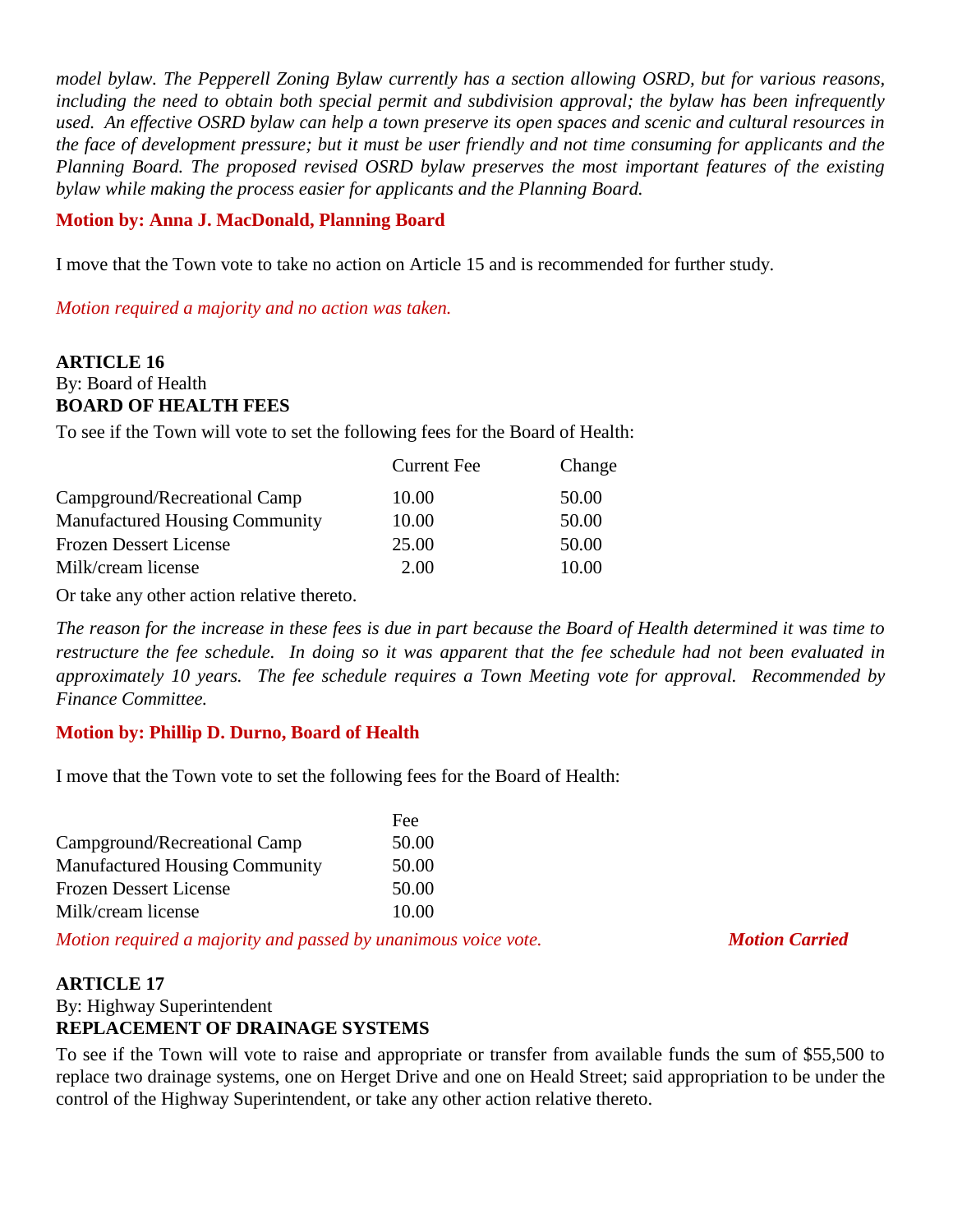*The Highway Department is requesting \$55,000 to repair and replace 2 defunct drainage systems on Heald Street and Herget Drive. These systems are 50+ years old and have failed. Due to budget and staffing reductions, this work cannot be performed in-house and under the approved operating budget, and will need to be contracted. Recommended by Finance Committee.*

#### **Motion by: Peter J. Shattuck, Highway Superintendent**

I move that the Town vote to take no action on Article 17.

*Motion required a majority and no action was taken.*

#### **ARTICLE 18** By: Board of Selectmen **NMCOG STORMWATER COLLABORATIVE**

To see if the Town will vote to appropriate a sum not to exceed \$5,000 to fund the town's membership in the Stormwater Collaborative, a 13-community consortium duly organized by the North Middlesex Council of Governments; or take any other action relative thereto.

*The Town of Pepperell currently is a member of a 13-town storm water consortium organized through the North Middlesex Council of Governments (NMCOG). The purpose of this organization is to provide a forum to share information and ideas, to lobby for the member communities interests, and to leverage cost-effective procurement for storm water related services such as consulting, GIS applications, lab testing and CB cleaning. The collaborative had been funded through a Community Innovation Challenge (CIC) grant, but the funding was cut by the state. With the upcoming NPDES/MS4 Storm water permitting requirements facing the town, we are requesting the appropriation of a sum not to exceed \$5,000 to continue this mutually beneficial endeavor. Recommended by Finance Committee.*

#### **Motion by: Stephen C. Themelis, Board of Selectmen**

I move that the Town vote to appropriate \$5,000 from Free Cash to fund the town's membership in the Storm water Collaborative, a 13-community consortium duly organized by the North Middlesex Council of Governments.

*Motion required a majority and passed by unanimous voice vote. Motion Carried* 

*Motion to adjourn made and seconded and passed by unanimous voice vote.*

### *The Meeting was adjourned at 9:39 p.m.*

And you will serve this warrant by posting a true and attested copy of same, in said Town, seven days prior to the time of said meeting. Hereof fail not and make due return of your doings herein to the Town Clerk on or before the time appointed for said meeting. Given under our hands this 17<sup>th</sup> day of April, A.D. 2015.

Michael L. Green, Chairman

\_\_\_\_\_\_\_\_\_\_\_\_\_\_\_\_\_\_\_\_\_\_\_\_\_

\_\_\_\_\_\_\_\_\_\_\_\_\_\_\_\_\_\_\_\_\_\_\_\_\_ Michelle R. Gallagher, Clerk

\_\_\_\_\_\_\_\_\_\_\_\_\_\_\_\_\_\_\_\_\_\_\_\_\_

Stephen C. Themelis